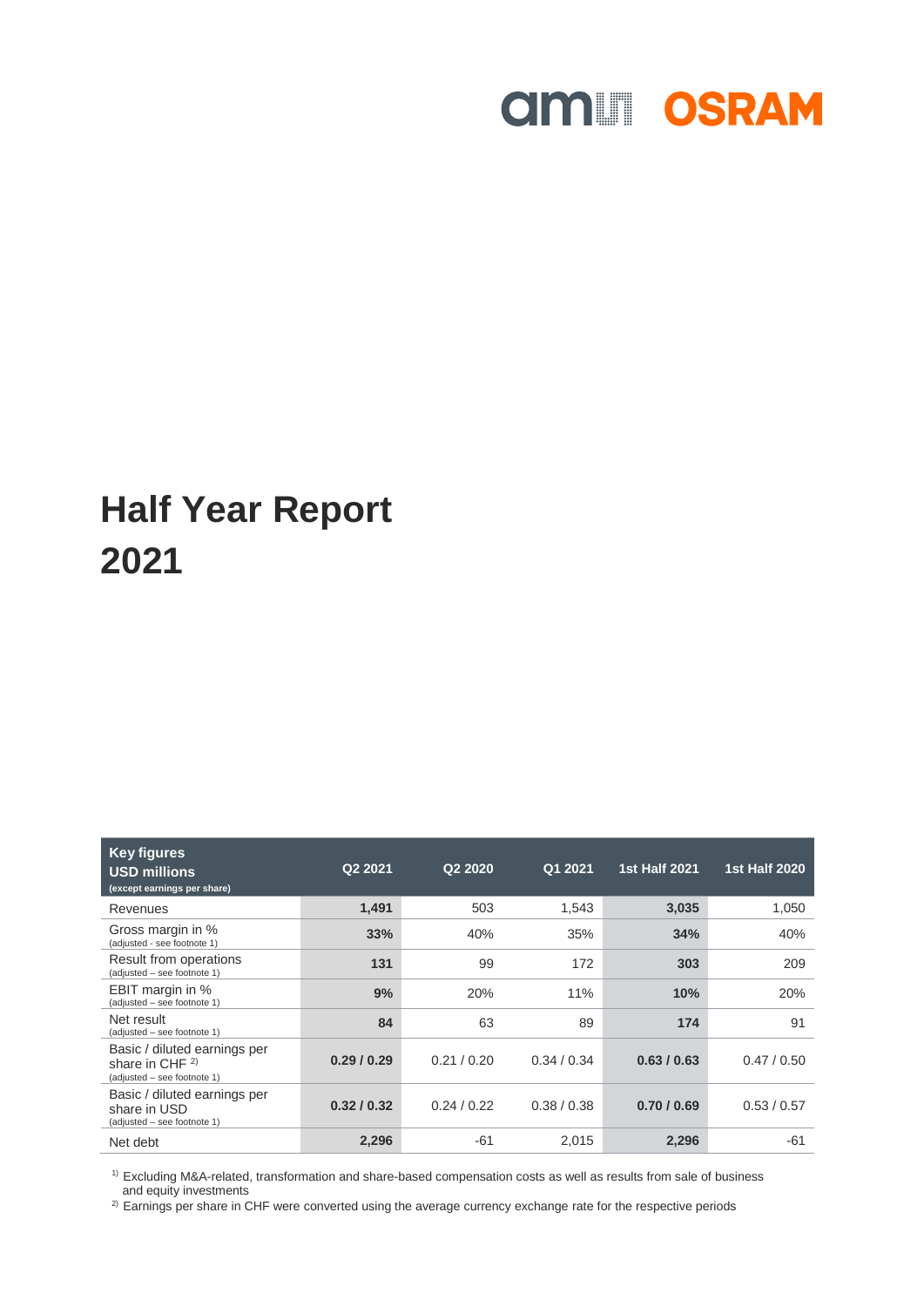

**2021**

### **Second quarter group results well above mid-point of guidance range with revenues of USD 1,491 million and adj. operating margin of 9%**

### Report to shareholders on the second quarter and first half of 2021

- Portfolio re-alignment fully underway with disposal of Digital Systems North America closed and further announcements expected in the next months
- Synergy creation and integration programs fully on track
- Successful completion of delisting offer for OSRAM Licht AG share; ownership now at 80.4%

### **Ladies and Gentlemen**

We are very pleased with our performance in the second quarter, with our metrics coming in well above the midpoint of our guidance, and again delivering strong operational cash flow. Demand for our automotive solutions continued to be strong, and we saw good results in our consumer business. The generation of synergies from the combination is fully on track after only one full quarter of operational control of OSRAM, and we are very confident in our synergy targets and savings. The successful delisting offer for OSRAM is another important step in driving the integration while closing the disposal of Digital Systems North America shows our commitment and momentum towards creating the future streamlined portfolio of ams OSRAM.

Looking forward, ongoing tightness in chip supply and imbalances in supply chains continue to limit the ability to fully deliver against what is ongoing strong demand, particularly in the automotive market. We expect these imbalances to extend well into the latter part of the second half year. Short-term revenue drivers continue to be automotive lighting and consumer optical sensing in areas like display management and camera enhancement. At the same time, we are moving on integrated product roadmaps that will drive our position in mid-term growth markets including UV-C LED, advanced LED front lighting systems, AR, 3D applications, and more. We look forward to updating investors on our strategy, our new aligned business portfolio and strong technology position at a Capital Markets Day envisaged for early 2022.

#### **Financial results**

<span id="page-1-0"></span>Second quarter group revenues were USD 1,491 million, 3% lower sequentially compared to the first quarter 2021, in line with typical seasonality in the group's end markets. Comparable prior year figures are not available due to the acquisition of OSRAM. Adjusted<sup>1</sup> group gross margin for the second quarter 2021 was 33%, down from 35% for the first quarter 2021 with comparable prior year figures not available. First half group revenues were USD 3,035 million with comparable prior year figures not available due to the acquisition of OSRAM. Adjusted<sup>[1](#page-1-0)</sup> group gross margin for the first half 2021 was 34% with comparable prior year figures not available.

The adjusted<sup>[1](#page-1-0)</sup> group result from operations (EBIT) was USD 131 million or 9% of revenues for the second quarter compared to USD 172 million or 11% for the first quarter (excluding adjustments: USD -144 million or -10% of revenues for the second quarter) with comparable prior year figures not

l

<sup>1</sup> Excluding M&A-related, transformation and share-based compensation costs as well as results from sale of business and equity investments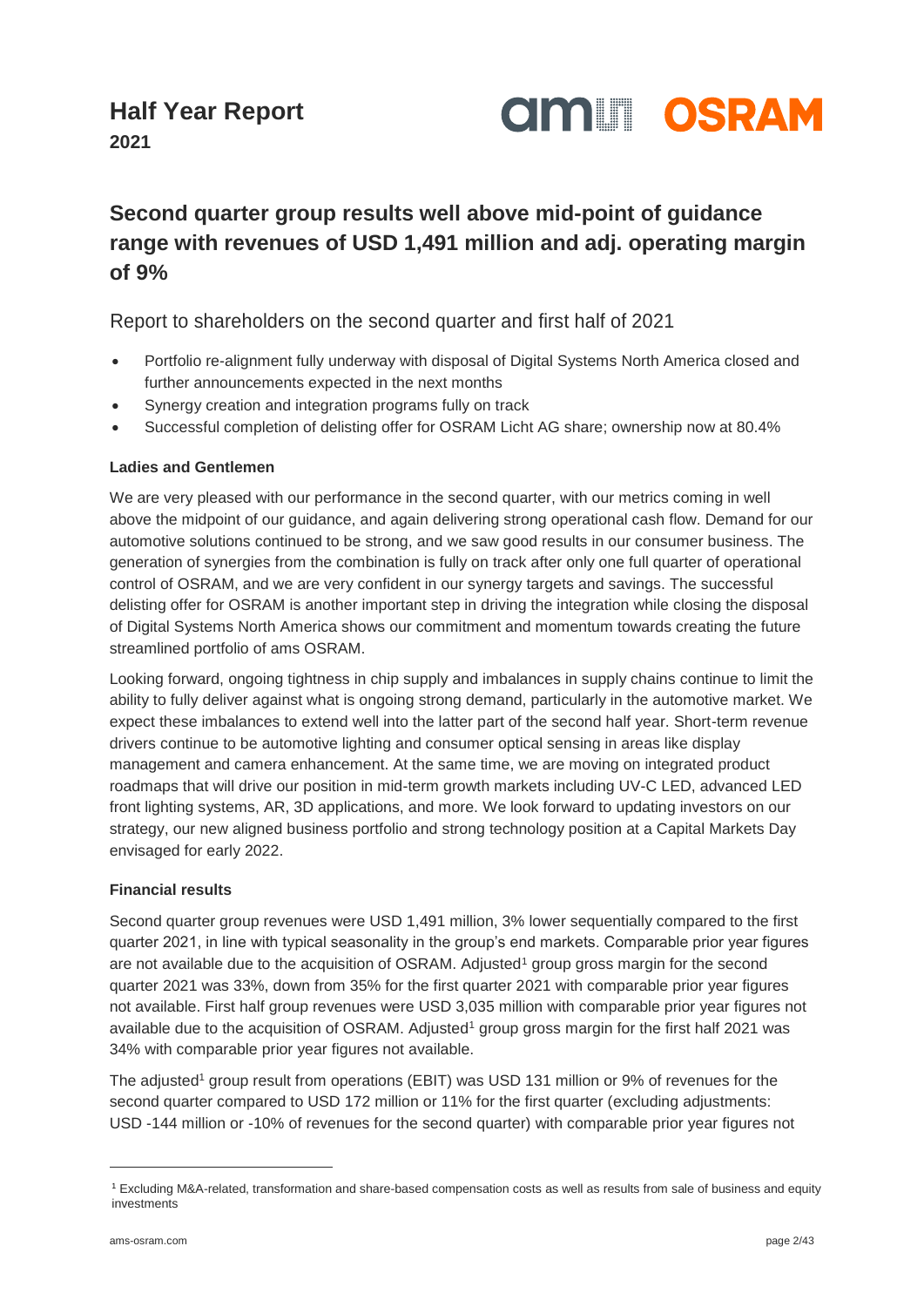

**2021**

available. The group result from operations excluding adjustments for the second quarter reflects an impairment charge related to certain manufacturing assets in Asia in our Semiconductors consumer business following a review of useful life. This is a one-time, non-cash effect of approximately USD 182 million which solely relates to tangible fixe[d](#page-1-0) assets. Adjusted<sup>1</sup> group result from operations (EBIT) was USD 303 million or 10% of revenues for the first half 2021 with comparable prior year figures not available.

A[d](#page-1-0)justed<sup>1</sup> group net income was USD 84 million for the second quarter compared to USD 89 million for the first quarter with comparable prior year figures not available (excluding adjustments: USD -[1](#page-1-0)90 million for the second quarter). Adjusted<sup>1</sup> basic/diluted earnings per share<sup>1</sup> for the second quarter were USD 0.32/0.32 or CHF 0.29/0.29 and USD -0.73/-0.73 or CHF -0.67/-0.67 excluding adjustments. Adjusted<sup>[1](#page-1-0)</sup> group net income was USD 174 million for the first half with comparable prior year figures not available (excluding adjustments: USD -[1](#page-1-0)93 million). Adjusted<sup>1</sup> basic/diluted earnings per share<sup>2</sup> for the first half were USD 0.70/0.69 or CHF 0.63/0.63 and USD -0.70/-0.70 or CHF -0.64/-0.64 excluding adjustments.

The group operating cash flow for the second quarter was robust at USD 229 million while group free cash flow reached USD 176 million. The group operating cash flow for the first half was healthy at USD 478 million with group free cash flow reaching USD 329 million. Group net debt stood at USD 2.296 million on 30 June 2021, translating into a group leverage of 1.7x net [d](#page-1-0)ebt/adjusted<sup>1</sup> EBITDA. Cash and cash equivalents were USD 1,613 million on 30 June 2021, also reflecting the settlement of the delisting offer for OSRAM Licht AG at a total consideration of USD 436 million.

#### **Business development**

Our Semiconductors segment showed a very healthy development generating 64% of revenues in the second quarter of 2021, combined with a robust adjusted operating margin of 13%. In this segment, the automotive market area continued to show very strong demand, with total backlog further increasing. The consumer market area also recorded a healthy performance in line with seasonal effects, driven by the group's range of optical sensing solutions. We pursue development activities for new optical solutions in light sensing and 3D technologies including solutions for world-facing AR and 3D authentication as well as camera enhancement and display management. Other innovation areas encompass future near-to-eye visualization and sensing technologies for AR devices. The industrial and medical market areas showed very attractive results benefitting from increasing macroeconomic momentum. Demand for industrial lighting applications has seen a robust recovery while horticultural lighting demand is expanding. Medical and other imaging product lines also developed positively in the quarter.

The Lamps & Systems (L&S) segment recorded a very solid overall performance in the second quarter, providing 36% of revenues. The L&S automotive business including traditional markets performed strongly and contributed very positively to group results, driven by a sustained demand recovery and in line with typical seasonality. Other parts of the L&S business recorded a very attractive recovery in industrial demand including building-related end markets while certain industrial and medical markets still saw a mixed demand environment.

l

<sup>1</sup> Based on 261,165,151 basic / 261,469,132 diluted shares

<sup>2</sup> Based on 261,075,946 basic / 261,739,155 diluted shares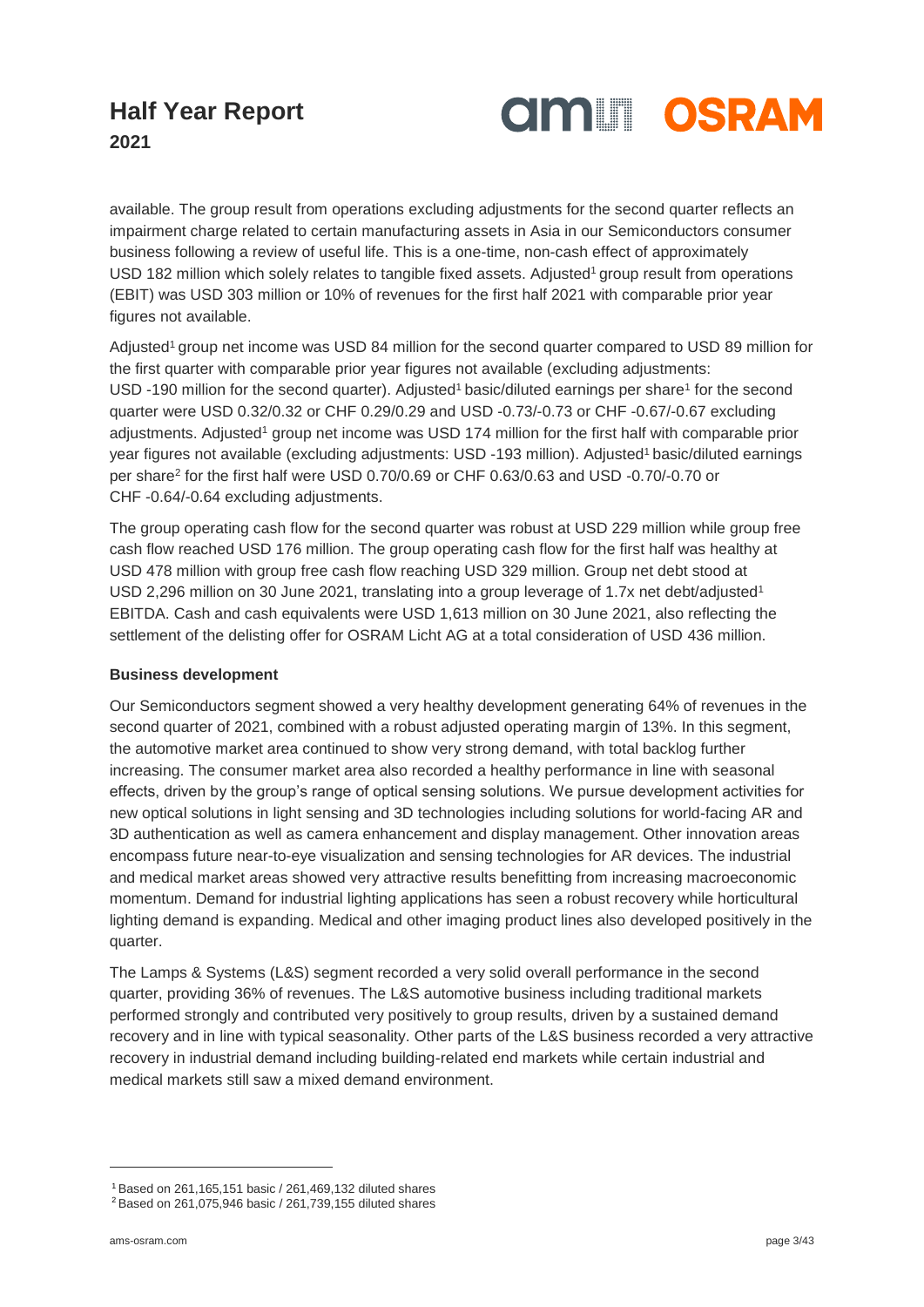

**2021**

### **Outlook**

For the third quarter 2021, ams OSRAM expects group revenues of USD 1,450-1,550 million which exclude the disposed revenues of the DS North America business, slightly up sequentially at the midpoint, with an expected adjusted operating (EBIT) margin of 8-11%, based on currently available information and exchange rates. This expectation reflects continuing strong demand in the automotive market where the supply situation remains constrained as well as a decreased revenue contribution year-on-year from the consumer market, in line with previous comments. As previously communicated, ams OSRAM expects group revenues for the second half year to be slightly higher compared to the first half year, using the comparable revenue basis.

Premstaetten, 30 July 2021

Alexander Everke, CEO Ingo Bank, CFO

Thomas Stockmeier, CTO Mark Hamersma, Chief Business Development Officer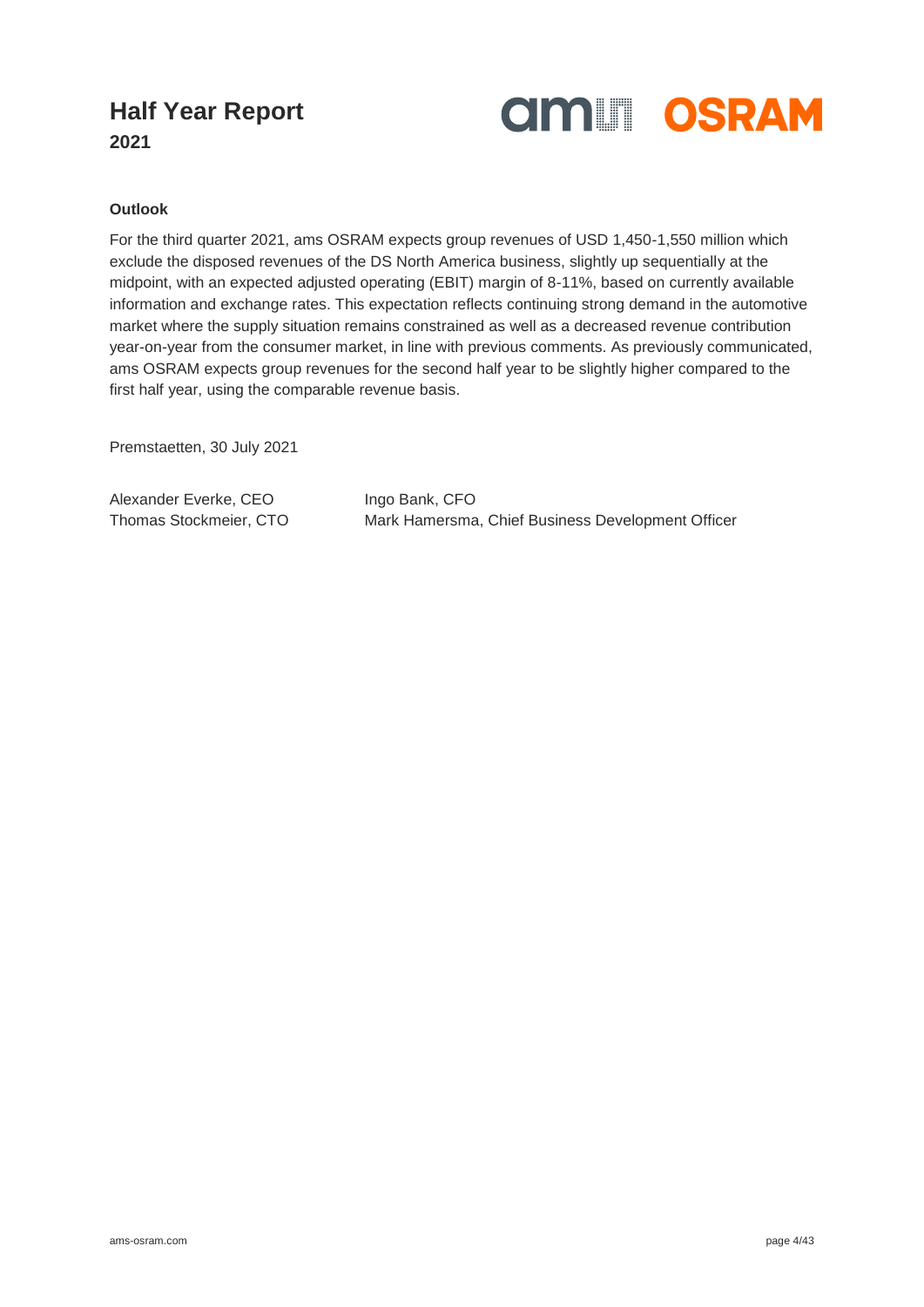

**2021**

### **Consolidated Income Statement**

(unaudited)

| <b>USD millions</b><br>(except earnings per share)                         | Q2 2021        | <b>1st Half 2021</b> | Q2 2020        | <b>1st Half 2020</b> |
|----------------------------------------------------------------------------|----------------|----------------------|----------------|----------------------|
| <b>Revenues</b>                                                            | 1,491          | 3,035                | 503            | 1,050                |
| Cost of sales                                                              | $-1,210$       | $-2,255$             | $-317$         | $-661$               |
| <b>Gross profit</b>                                                        | 282            | 779                  | 187            | 390                  |
| Gross margin in %                                                          | 19%            | 26%                  | 37%            | 37%                  |
| Research and development                                                   | $-215$         | $-402$               | $-75$          | $-146$               |
| Selling, general and administrative                                        | $-240$         | $-475$               | $-71$          | $-142$               |
| Other operating income                                                     | 30             | 52                   | $\overline{2}$ | $\overline{7}$       |
| Other operating expense                                                    | $\overline{4}$ | $-8$                 | $\mathbf 0$    | $\mathbf 0$          |
| Result from equity investments                                             | $-4$           | -8                   | $\overline{0}$ | $-1$                 |
| <b>Result from operations</b>                                              | $-143$         | $-63$                | 43             | 108                  |
| Net financing result                                                       | $-40$          | $-108$               | $-35$          | $-114$               |
| Result before tax (contin. operations)                                     | $-183$         | $-171$               | 7              | -6                   |
| Income tax result                                                          | $-10$          | $-20$                | $-1$           | $-4$                 |
| Net result (continuing operations)                                         | $-193$         | $-191$               | 6              | $-11$                |
| Results from discontinued operations                                       | $\overline{2}$ | $\Omega$             |                |                      |
| <b>Net result</b>                                                          | $-190$         | $-191$               | 6              | $-11$                |
|                                                                            |                |                      |                |                      |
| Thereof non-controlling interests                                          | $-1$           | $-10$                | $\mathbf 0$    | $\mathbf{0}$         |
| Thereof ams shareholders                                                   | $-189$         | $-184$               | 6              | $-11$                |
|                                                                            |                |                      |                |                      |
| Basic earnings per share in CHF <sup>1)</sup>                              | $-0.66$        | $-0.64$              | 0.02           | $-0.06$              |
| Diluted earnings per share in CHF <sup>1)</sup>                            | $-0.66$        | $-0.64$              | 0.01           | 0.00                 |
| Basic earnings per share in USD                                            | $-0.73$        | $-0.70$              | 0.02           | $-0.06$              |
| Diluted earnings per share in USD                                          | $-0.72$        | $-0.70$              | 0.01           | 0.00                 |
| Basic earnings per share in CHF <sup>1)</sup><br>(continuing operations)   | $-0.67$        | $-0.64$              | 0.02           | $-0.06$              |
| Diluted earnings per share in CHF <sup>1)</sup><br>(continuing operations) | $-0.67$        | $-0.64$              | 0.01           | 0.00                 |
| Basic earnings per share in USD<br>(continuing operations)                 | $-0.73$        | $-0.70$              | 0.02           | $-0.06$              |
| Diluted earnings per share in USD<br>(continuing operations)               | $-0.73$        | $-0.70$              | 0.01           | 0.00                 |

1) Earnings per share in CHF were converted using the average currency exchange rate for the respective period.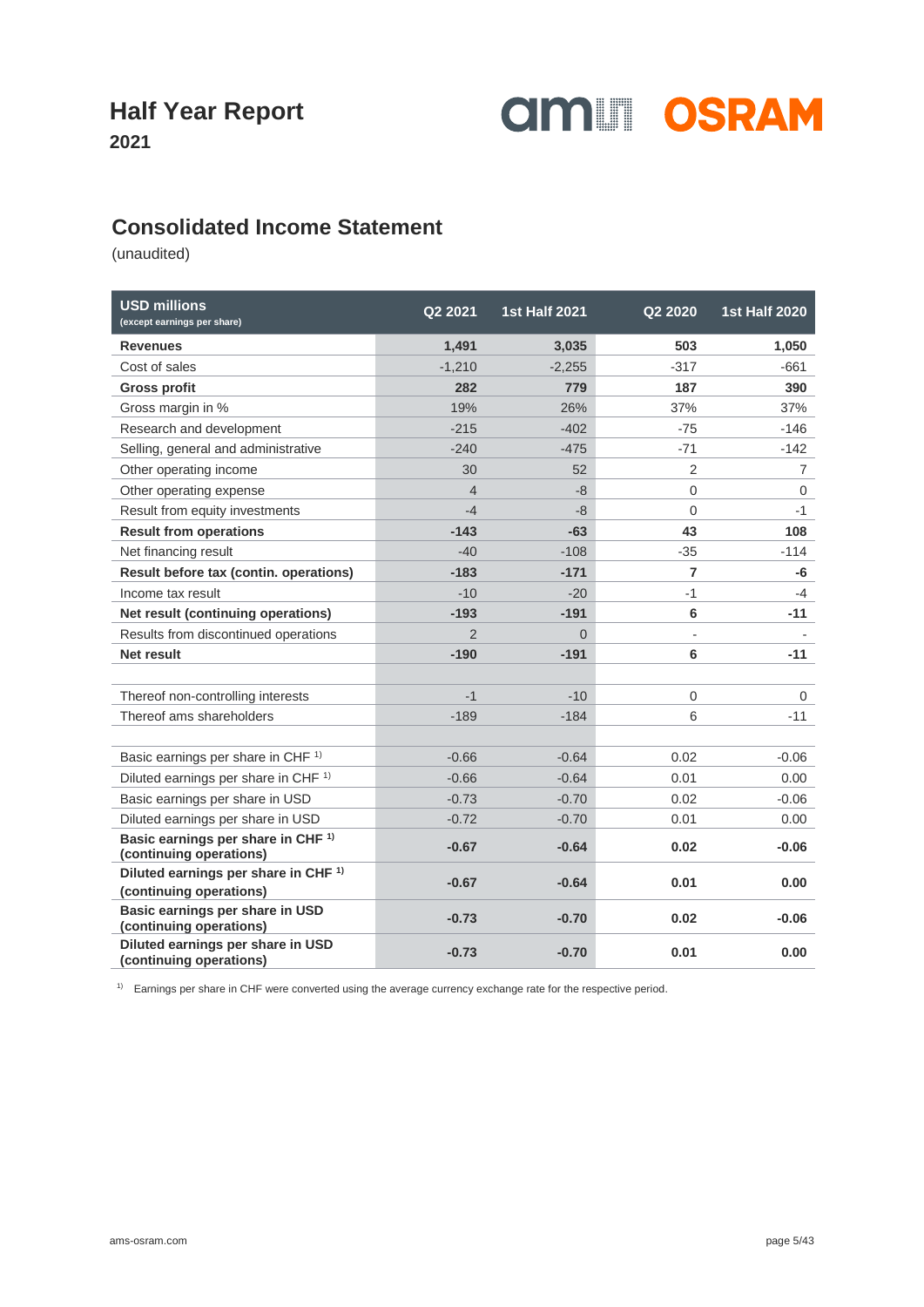

**2021**

### **Consolidated Statement of Comprehensive Income**

| <b>USD millions</b>                                                              | Q2 2021  | <b>1st Half 2021</b> | Q2 2020 | <b>1st Half 2020</b> |
|----------------------------------------------------------------------------------|----------|----------------------|---------|----------------------|
| Net result                                                                       | $-190$   | $-193$               | 6       | $-11$                |
|                                                                                  |          |                      |         |                      |
| Remeasurements of defined benefit liability                                      | 16       | 40                   | 0       | 0                    |
| FVOCI equity instruments - net change in fair value                              | $-5$     | 6                    | 272     | $-52$                |
| Items that will never be reclassified to profit and<br>loss (after income taxes) | 11       | 46                   | 272     | $-52$                |
|                                                                                  |          |                      |         |                      |
| FVOCI debt instruments - net change in fair value                                | $\Omega$ | $\Omega$             | 0       | 0                    |
| Exchange differences on translating foreign operations                           | $-35$    | 112                  | $-54$   |                      |
| Derivative financial instruments for hedging purposes                            | $\Omega$ | $-13$                | 0       | 0                    |
| Items that may be reclassified to profit and loss<br>(after income taxes)        | $-35$    | 97                   | $-54$   | 7                    |
|                                                                                  |          |                      |         |                      |
| Other comprehensive income                                                       | $-24$    | 143                  | 217     | $-45$                |
|                                                                                  |          |                      |         |                      |
| <b>Total comprehensive income</b>                                                | $-214$   | $-49$                | 224     | $-55$                |
|                                                                                  |          |                      |         |                      |
| Attributable to:                                                                 |          |                      |         |                      |
| Non-controlling interests                                                        | $-1$     | $-7$                 | 0       | 0                    |
| Shareholders of ams AG                                                           | $-213$   | $-42$                | 224     | $-55$                |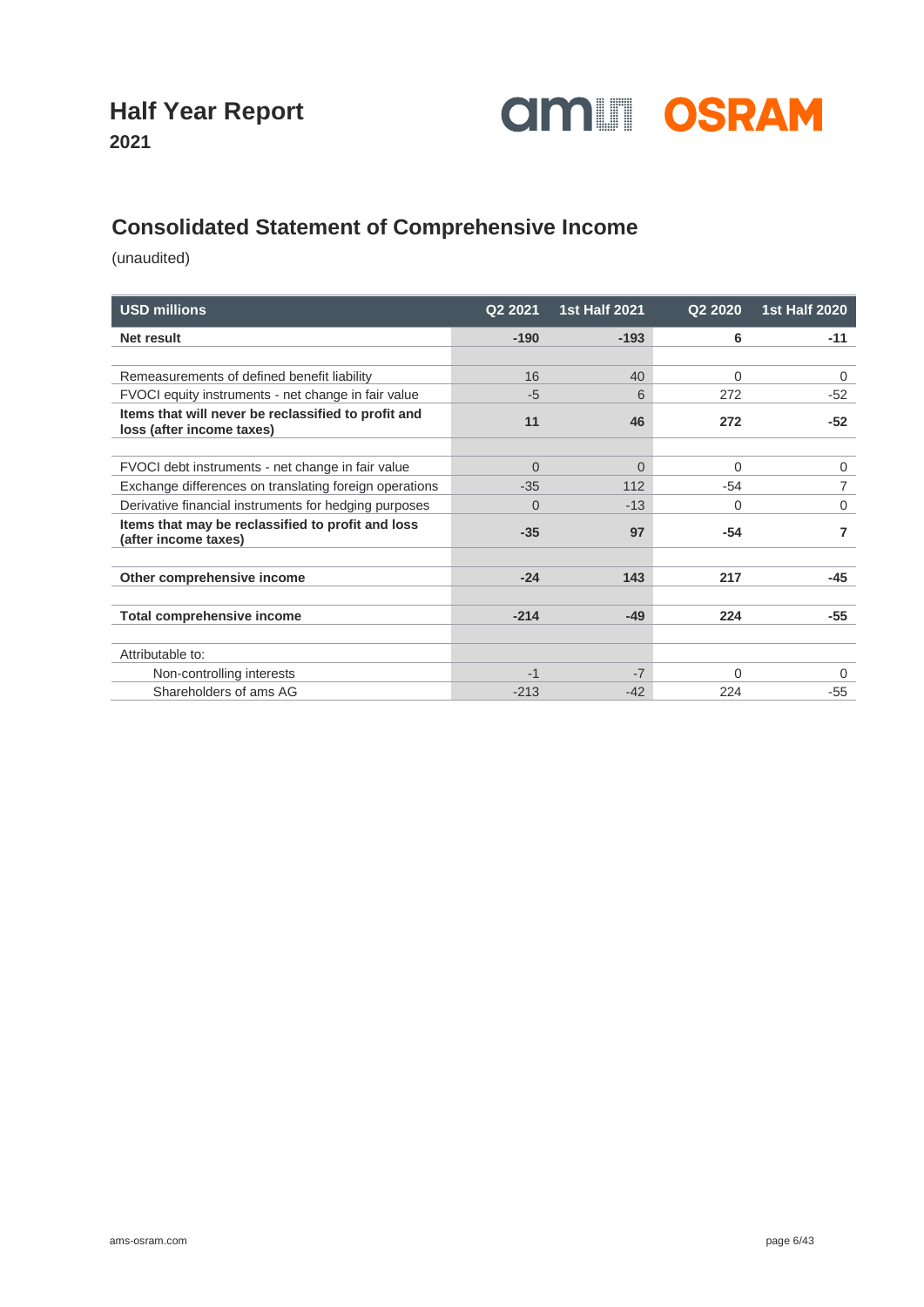**2021**



### **Consolidated Balance Sheet**

| <b>USD millions</b>                                 | June 30, 2021 | <b>December 31, 2020</b> |
|-----------------------------------------------------|---------------|--------------------------|
| <b>Assets</b>                                       |               |                          |
| Cash and cash equivalents                           | 1,613         | 1,922                    |
| Financial Investments short-term                    | 8             | 23                       |
| Trade receivables                                   | 815           | 747                      |
| Inventories                                         | 1,058         | 1,033                    |
| Other receivables and assets                        | 196           | 203                      |
| Assets held for sale                                | 131           | 58                       |
| <b>Total current assets</b>                         | 3,822         | 3,987                    |
| Property, plant and equipment                       | 1,899         | 2,333                    |
| Intangible assets                                   | 4,923         | 4,876                    |
| Right of use assets                                 | 341           | 348                      |
| Investments in associates                           | 88            | 90                       |
| Deferred tax assets                                 | 225           | 199                      |
| Other long term assets                              | 136           | 130                      |
| <b>Financial assets</b>                             | 41            | 30                       |
| <b>Total non-current assets</b>                     | 7,654         | 8,007                    |
| <b>Total assets</b>                                 | 11,476        | 11,992                   |
| <b>Liabilities and Equity</b>                       |               |                          |
| <b>Current liabilities</b>                          |               |                          |
| Short-term interest-bearing loans and borrowings    | 363           | 285                      |
| Trade payables                                      | 809           | 656                      |
| Income tax payables                                 | 95            | 125                      |
| <b>Current Provisions</b>                           | 406           | 412                      |
| Other current liabilities                           | 1,634         | 2,041                    |
| Liabilities associated with assets held for sale    | 160           | 153                      |
| <b>Total current liabilities</b>                    | 3,465         | 3,674                    |
| Interest-bearing loans and borrowings               | 3,546         | 3,691                    |
| Employee benefits                                   | 242           | 262                      |
| Deferred tax liabilities                            | 262           | 273                      |
| Provisions                                          | 51            | 53                       |
| Other liabilities                                   | 571           | 395                      |
| <b>Total non-current liabilities</b>                | 4,672         | 4,675                    |
| <b>Equity</b>                                       |               |                          |
| Issued capital                                      | 330           | 330                      |
| Additional paid-in capital                          | 2,346         | 2,619                    |
| Treasury shares                                     | $-148$        | $-153$                   |
| Retained earnings                                   | 962           | 1,113                    |
| Other components of equity                          | $-84$         | $-194$                   |
| Total equity attributable to shareholders of ams AG | 3,405         | 3,717                    |
| Non-controlling interests                           | $-66$         | -73                      |
| <b>Total equity</b>                                 | 3,339         | 3,644                    |
| <b>Total liabilities and equity</b>                 | 11,476        | 11,992                   |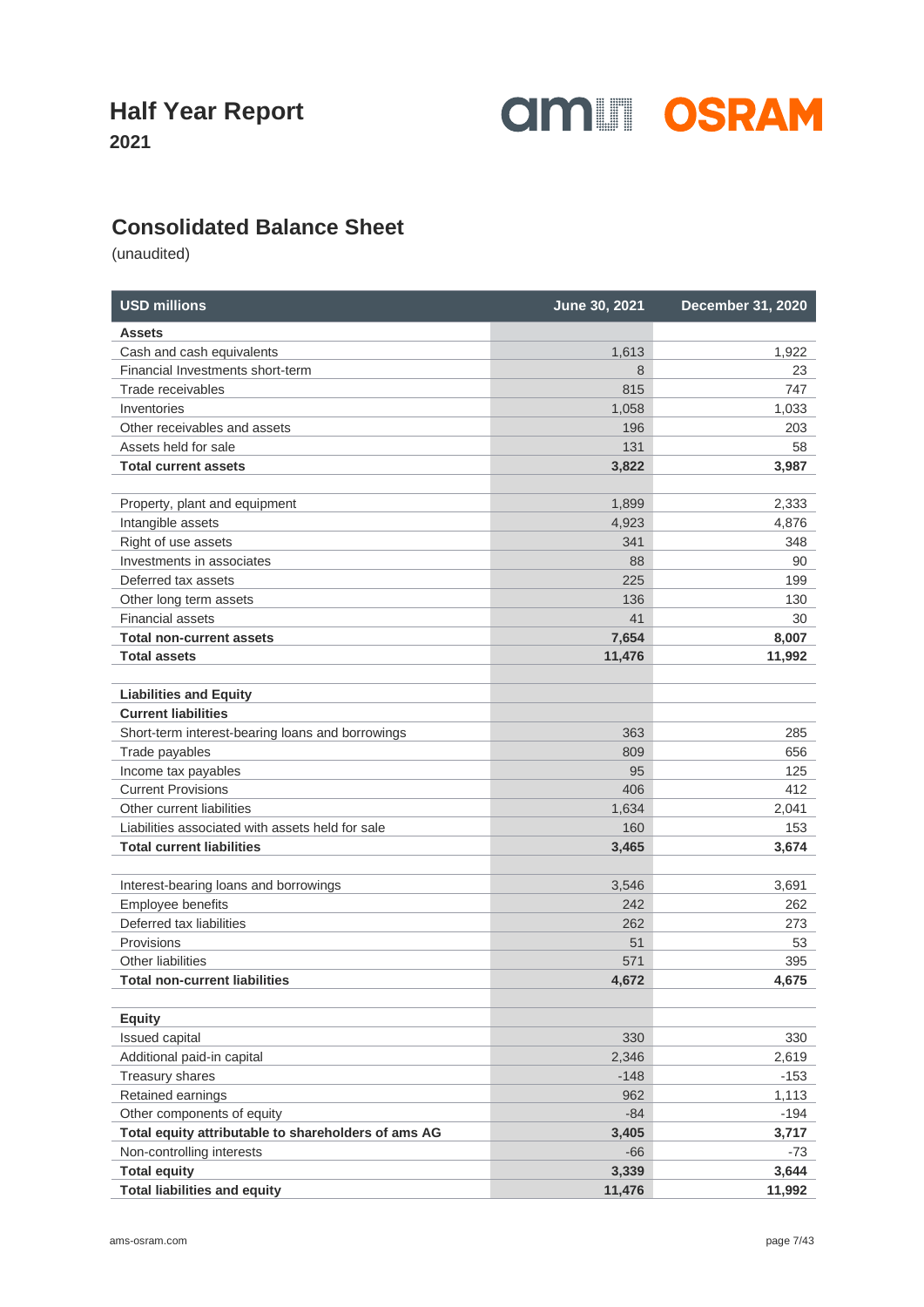

**2021**

### **Consolidated Statement of Cash Flows**

| <b>USD millions</b>                                                                                                |                | Q2 2021 1st Half 2021 |                | Q2 2020 1st Half 2020 |
|--------------------------------------------------------------------------------------------------------------------|----------------|-----------------------|----------------|-----------------------|
| <b>Operating activities</b>                                                                                        |                |                       |                |                       |
| Net income (loss)                                                                                                  | $-190$         | $-193$                | 6              | $-11$                 |
| Adjustments to reconcile net income (loss) to cash provided/used                                                   |                |                       |                |                       |
| Income (loss) from discontinued operations, net of tax                                                             | $-2$           | $\mathbf 0$           |                |                       |
| Amortization, depreciation, and impairment                                                                         | 366            | 556                   | 90             | 182                   |
| Expenses from stock option plans (acc. to IFRS 2)                                                                  | 13             | 26                    | 26             | 40                    |
| Income taxes                                                                                                       | 10             | 20                    | 1              | $\overline{4}$        |
| Net financial result                                                                                               | 40             | 108                   | 35             | 114                   |
| Other non-cash (income) expenses                                                                                   | $\overline{2}$ | $\overline{2}$        |                |                       |
| (Gains) losses on sales and disposals of businesses, intangible<br>assets, and property, plant, and equipment, net | $-29$          | $-29$                 | $\overline{0}$ | 0                     |
| Result from sale of financial assets                                                                               | $\overline{0}$ | $\overline{0}$        | $\mathbf 0$    | 0                     |
| (Gains) losses on investments accounted for using the equity<br>method                                             | $\overline{0}$ | 6                     | $\mathbf 0$    | 1                     |
| Change in current assets and liabilities                                                                           |                |                       |                |                       |
| (Increase) decrease in inventories                                                                                 | $-30$          | $-59$                 | $-2$           | $-16$                 |
| (Increase) decrease in trade receivables                                                                           | $-13$          | $-52$                 | 19             | 111                   |
| (Increase) decrease in other current assets                                                                        | $-37$          | $-4$                  | $-36$          | $-66$                 |
| Increase (decrease) in trade payables                                                                              | 118            | 144                   | $-10$          | 11                    |
| Increase (decrease) in current provisions                                                                          | $-4$           | $-19$                 | $-25$          | $-17$                 |
| Increase (decrease) in other current liabilities                                                                   | 6              | 20                    | 4              | 20                    |
| Change in other assets and liabilities                                                                             | $\overline{4}$ | 10                    | 5              | $-1$                  |
| Income taxes paid                                                                                                  | $-24$          | $-63$                 | $\mathbf{1}$   | $-1$                  |
| Dividends received                                                                                                 | $\overline{0}$ | $\overline{0}$        | $\overline{0}$ | $\mathbf{0}$          |
| Interest received                                                                                                  | $\mathbf{1}$   | $\overline{2}$        | 1              | $\overline{4}$        |
| Cash flows from operating activities<br>(continuing operations)                                                    | 229            | 478                   | 117            | 376                   |
| Cash flows from operating activities discontinued operations                                                       |                |                       |                |                       |
| <b>Cash flows operating activities</b>                                                                             | 229            | 478                   | 117            | 376                   |
|                                                                                                                    |                |                       |                |                       |
| <b>Investing activities</b>                                                                                        | $-53$          | $-149$                | $-22$          | -61                   |
| Additions to intangible assets and property, plant, and equipment                                                  | $-516$         | $-532$                | $\Omega$       | $\Omega$              |
| Acquisitions, net of cash and cash equivalents acquired                                                            | $-1$           | $-11$                 | $-30$          | $-218$                |
| Purchases of investments                                                                                           |                |                       |                |                       |
| Proceeds and payments from sales of investments, intangible<br>assets, and property, plant, and equipment          | $\overline{7}$ | 11                    | $\overline{0}$ | $\Omega$              |
| Proceeds and payments from sales of business activities, net of<br>cash and cash equivalents disposed of           | 88             | 93                    | $\mathbf{0}$   | 49                    |
| Proceeds from sale of financial assets                                                                             | $\overline{0}$ | $\overline{0}$        | 0              | $\mathbf 0$           |
| Cash flows from investing activities (continuing operations)                                                       | $-475$         | $-590$                | $-52$          | $-230$                |
| Cash flows from investing activities discontinued operations                                                       |                |                       |                |                       |
| Cash flows from investing activities                                                                               | $-475$         | $-590$                | $-52$          | $-230$                |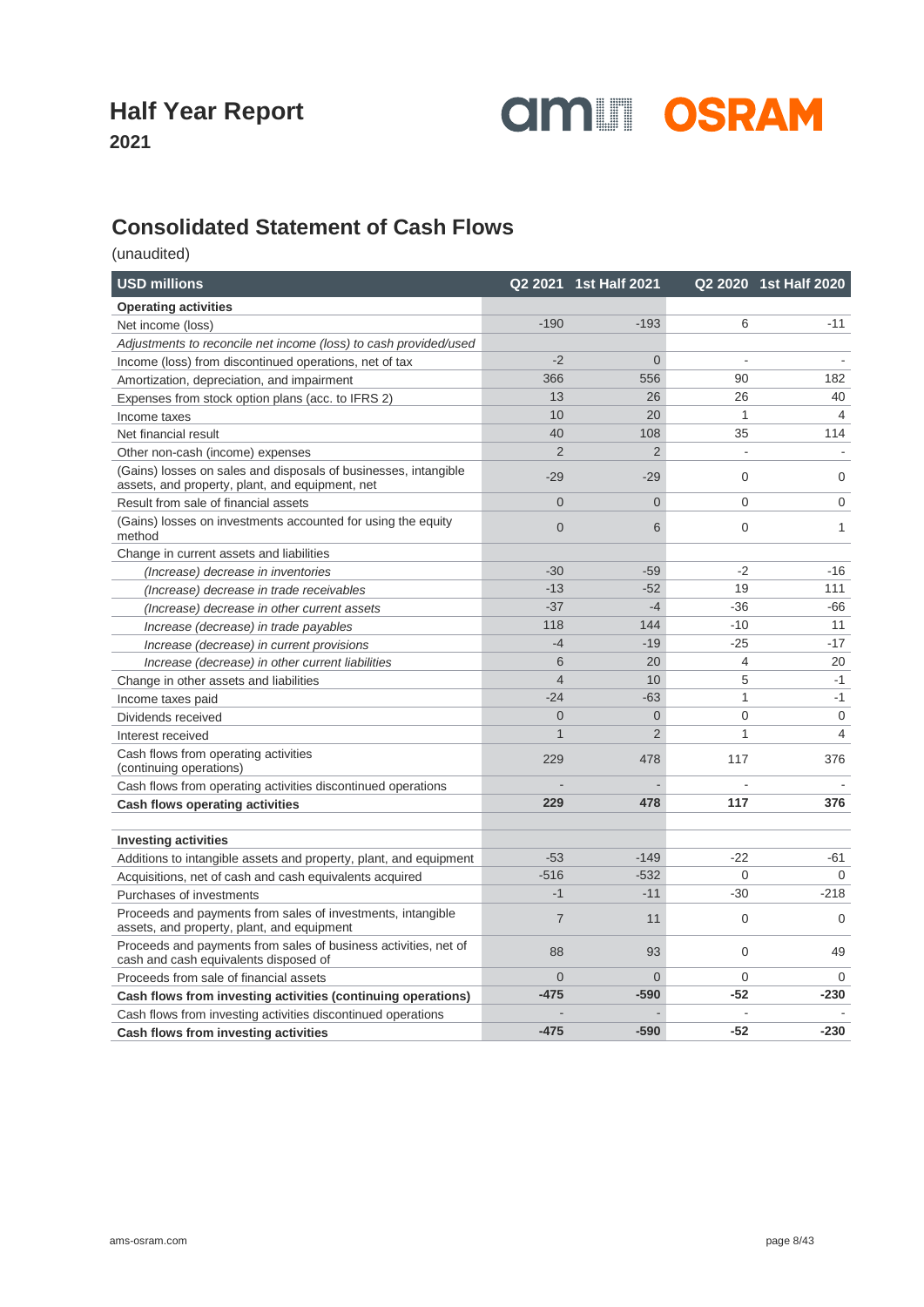

| <b>Financing activities</b>                                                              |                |          |        |          |
|------------------------------------------------------------------------------------------|----------------|----------|--------|----------|
| Payments from capital increases in subsidiaries with minority<br>interests               | 16             | 16       |        |          |
| Purchase of common stock of company                                                      | $\Omega$       | $-1$     | $-153$ | $-153$   |
| Proceeds from loans                                                                      |                | 116      | 2      | 111      |
| Repayment of convertible notes                                                           | $-20$          | $-20$    |        |          |
| Repayment of loans                                                                       | $-5$           | $-203$   | $-130$ | $-166$   |
| Repayment of lease liabilities                                                           | $-24$          | $-40$    | -8     | $-13$    |
| Sale of treasury shares                                                                  | $\overline{2}$ | 5        | 0      | 169      |
| Interest paid                                                                            | $-22$          | $-88$    | $-10$  | $-22$    |
| Transaction costs from loans and borrowing                                               |                |          | $-116$ | $-129$   |
| Dividends paid                                                                           | $-1$           | $-1$     |        |          |
| Changes resulting from capital increase                                                  |                | $\Omega$ | 1,985  | 1,985    |
| Cash flows from financing activities (continuing operations)                             | $-53$          | $-216$   | 1,571  | 1,783    |
| Cash flows from financing activities (discontinued operations)                           |                |          |        |          |
| Cash flows from financing activities                                                     | $-53$          | $-216$   | 1,571  | 1,783    |
| Change in cash and cash equivalents                                                      | $-299$         | $-331$   | 1,636  | 1,929    |
| Effects of changes in foreign exchange rates on cash and cash<br>equivalents             | $-17$          | 23       | $-10$  | $\Omega$ |
| Cash and cash equivalents at the begin of period                                         | 1.944          | 1,937    | 903    | 602      |
| Cash and cash equivalents at end of period                                               | 1,627          | 1,627    | 2,530  | 2,530    |
| Less: Cash and cash equivalent of assets held for sale at the<br>end of reporting period | 14             | 14       |        |          |
| Cash and cash equivalents at end of period (continuing<br>operations)                    | 1,613          | 1,613    | 2,530  | 2,530    |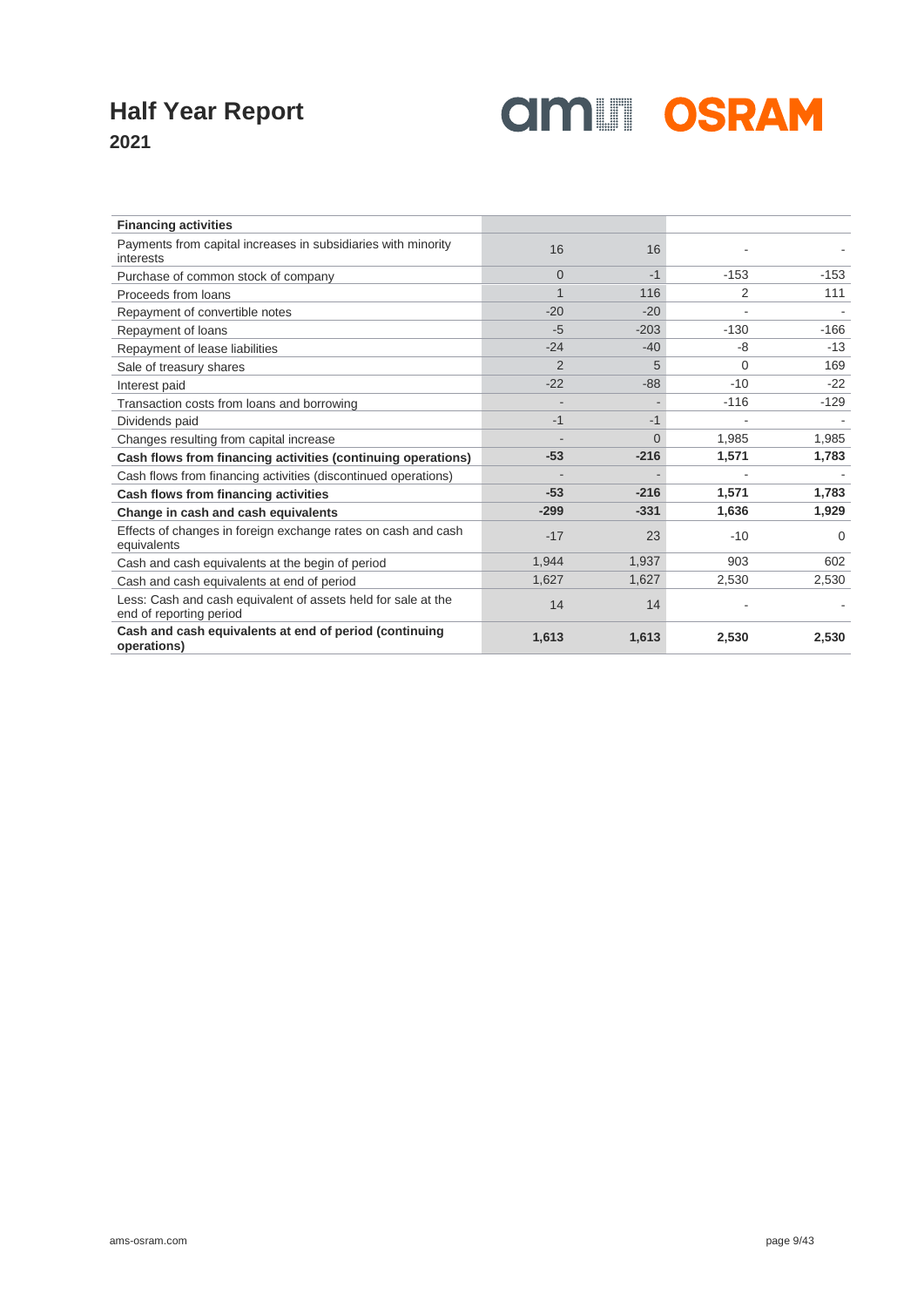

### **2021**

### **Consolidated Statement of Changes in Shareholders' Equity**

| <b>USD millions</b>                                     | <b>Issued</b><br>capital | <b>Additional</b><br>paid-in<br>capital | <b>Treasury</b><br>shares | <b>Other</b><br>reserves | Retained<br>earnings | <b>Total</b><br>share-<br>holders'<br>equity | Non-<br>controlling<br>interests | <b>Total</b><br>equity |
|---------------------------------------------------------|--------------------------|-----------------------------------------|---------------------------|--------------------------|----------------------|----------------------------------------------|----------------------------------|------------------------|
| Total equity as of<br><b>January 1, 2020</b>            | 101                      | 865                                     | $-161$                    | 12                       | 1,216                | 2,034                                        | 0                                | 2,034                  |
| Net result                                              | $\Omega$                 | $\Omega$                                | $\overline{0}$            | $\Omega$                 | $-11$                | $-11$                                        | $\Omega$                         | $-11$                  |
| Other comprehensive<br>income (loss), net of tax        | $\overline{0}$           | $\Omega$                                | $\Omega$                  | $\overline{7}$           | $-52$                | $-45$                                        | $\Omega$                         | $-45$                  |
| <b>Comprehensive income</b>                             | 0                        | $\bf{0}$                                | $\bf{0}$                  | $\overline{7}$           | $-63$                | $-55$                                        | $\bf{0}$                         | $-55$                  |
| Share based payments                                    | $\Omega$                 | 47                                      | $\Omega$                  | $\Omega$                 | $\Omega$             | 47                                           | $\Omega$                         | 47                     |
| Dividends paid                                          | $\overline{0}$           | $\mathbf 0$                             | 0                         | 0                        | $\mathbf 0$          | $\mathbf 0$                                  | 0                                | $\mathbf{0}$           |
| Capital Increase / Re-<br>issuance of treasury shares   | 229                      | 1,677                                   | $\Omega$                  | $\Omega$                 | 0                    | 1,905                                        | 0                                | 1,905                  |
| Purchase of treasury shares                             | $\Omega$                 | $\Omega$                                | $-153$                    | $\Omega$                 | $\Omega$             | $-153$                                       | $\Omega$                         | $-153$                 |
| Sale/Issue of treasury<br>shares                        | 0                        | 0                                       | 161                       | 0                        | 0                    | $\overline{2}$                               | 161                              | 161                    |
| Total equity as of<br>June 30, 2020                     | 330                      | 2,589                                   | $-153$                    | 19                       | 1,153                | 3,939                                        | 0                                | 3,939                  |
| Total equity as of<br><b>January 1, 2021</b>            | 330                      | 2,619                                   | $-153$                    | $-194$                   | 1,113                | 3,717                                        | $-73$                            | 3,644                  |
| Net result                                              | $\overline{0}$           | $\Omega$                                | $\overline{0}$            | $\Omega$                 | $-184$               | $-184$                                       | $-10$                            | $-193$                 |
| Other comprehensive<br>income (loss), net of tax        | $\overline{0}$           | $\Omega$                                |                           |                          | 32                   | 141                                          |                                  |                        |
|                                                         |                          |                                         | $\Omega$                  | 110                      |                      |                                              | $\overline{2}$                   | 143                    |
| <b>Comprehensive income</b>                             | $\overline{0}$           | $\overline{0}$                          | $\overline{0}$            | 110                      | $-152$               | $-42$                                        | $-7$                             | $-49$                  |
| Share based payments                                    | $\overline{0}$           | 26                                      | $\overline{0}$            | $\Omega$                 | $\overline{0}$       | 26                                           | $\Omega$                         | 26                     |
| Dividends paid                                          | $\Omega$                 | $\overline{0}$                          | $\overline{0}$            | $\overline{0}$           | $\overline{0}$       | $\Omega$                                     | $-1$                             | $-1$                   |
| Buyback convertible bond                                | $\Omega$                 | $\overline{0}$                          | $\overline{0}$            | $\Omega$                 | $\Omega$             | $\Omega$                                     | $\Omega$                         | $\Omega$               |
| Purchase of treasury shares                             | $\overline{0}$           | $\overline{0}$                          | $\overline{0}$            | $\overline{0}$           | $\overline{0}$       | $\overline{0}$                               | $\overline{0}$                   | $\overline{0}$         |
| Sale/Issue of treasury<br>shares                        | $\Omega$                 | $\Omega$                                | 5                         | $\Omega$                 | $\Omega$             | 5                                            | $\Omega$                         | 5                      |
| Acquisition on Non<br><b>Controlling Interests</b>      | $\Omega$                 | $-69$                                   | $\overline{0}$            | $\Omega$                 | $\Omega$             | $-69$                                        | $\Omega$                         | $-69$                  |
| Non-Controlling interests -<br>annual cash compensation | $\overline{0}$           | $-226$                                  | $\overline{0}$            | $\Omega$                 | $\overline{0}$       | $-226$                                       | $\overline{0}$                   | $-226$                 |
| Other changes in equity<br>Total equity as of           | $\Omega$                 | $-6$                                    | $\overline{0}$            | $\Omega$                 | $\overline{0}$       | -6                                           | 16                               | 10                     |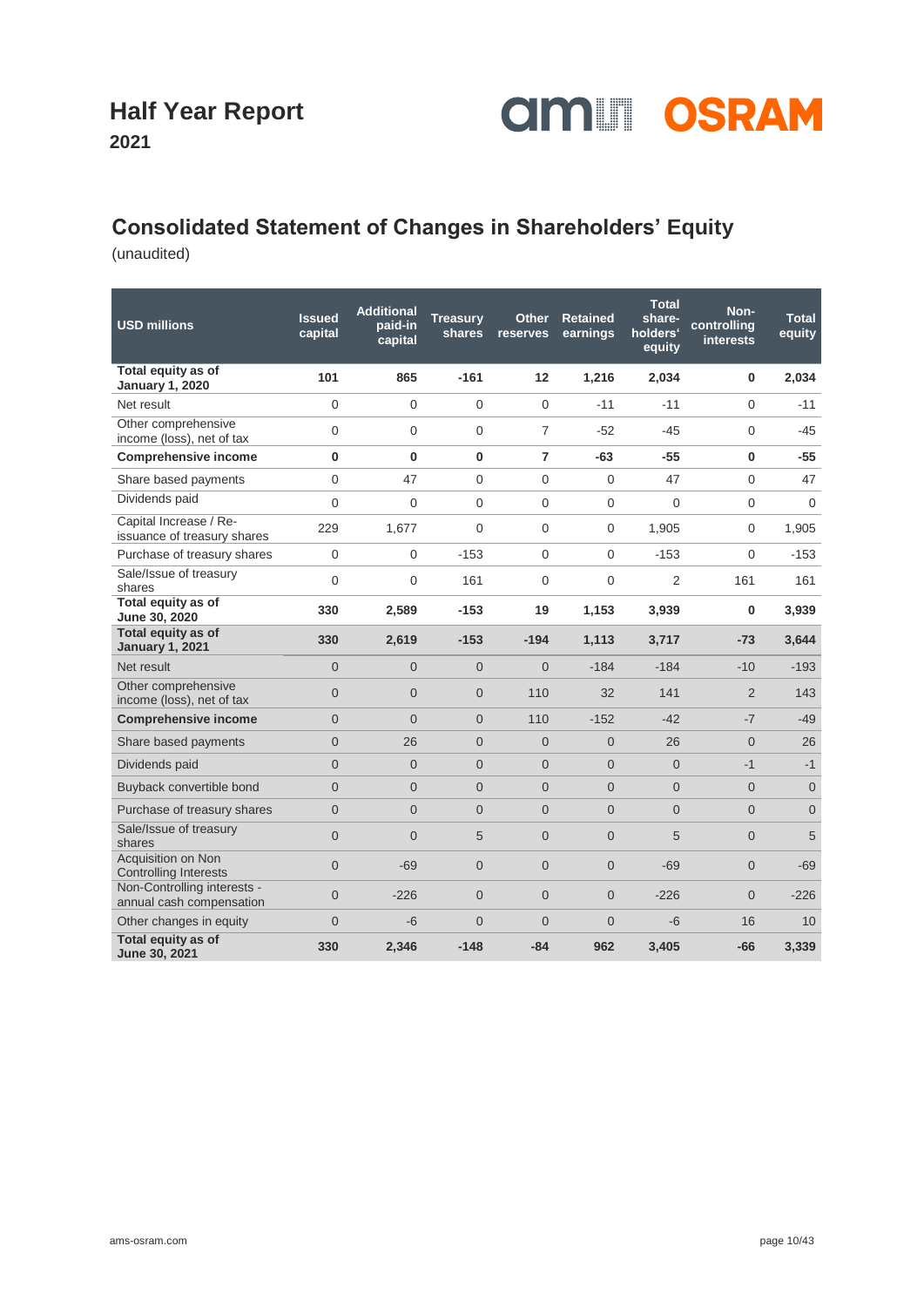

### **Selected Notes on the Condensed Consolidated Interim Financial Statements as of June 30, 2021**

(unaudited)

For consistency of presentation, selected information from the notes on the condensed consolidated financial interim statements has been converted to USD.

### **1. Segment reporting and revenues**

Segment information is presented on the basis of the internal reporting structure for the segments "Semiconductors" and "Lamps & Systems" and are determined according to valuation and accounting regulations of IFRS. The segment "Semiconductors" comprises the historical ams business and the historical OSRAM Opto Semiconductor business and focuses on semiconductor-based products and solutions (incl. LEDs) targeting the markets automotive, consumer, industrial and medical. The segment "Lamps & Systems" comprises the historical OSRAM Automotive and Digital businesses, providing lamps and lighting systems focusing on the end markets automotive and industrial.

Due to the fact that consolidation of OSRAM started with beginning of Q3 2020 (closing of the transaction took place on July 9, 2020), no comparable segment information for the first half year 2020 is available.

The geographic regions are structured by the three main regions in which sales occur: "EMEA" (Europe, Middle East and Africa), "Americas" and "Asia/Pacific". Revenues by geographical regions are based on the geographical billing location of customers.

The largest revenue from a direct customer was within the semiconductor segment, which accounted for more than 10% of revenues (2020: more than 20%).

The segment key figure "segment result" consists of gross profit, expenses for research and development, expenses for selling, general and administrative as well as other operating income and expenses and result from at equity investments.

The segment assets include solely assets that are directly attributable to the respective segment such as segment-specific tangible and intangible assets as well as right of use assets. For this reason, assets that are used by both segments due to their equipment are not allocated to a segment.

In the figures reported in the Annual Report 2020 as of December 31, 2020, the purchase price allocation to non-current assets from previous acquisitions was still allocated centrally. These have now been allocated to the local entities. Additionally, the ams OSRAM Group started with January 1, 2021, to allocate central costs to the segments. Therefore, no costs are held centrally anymore.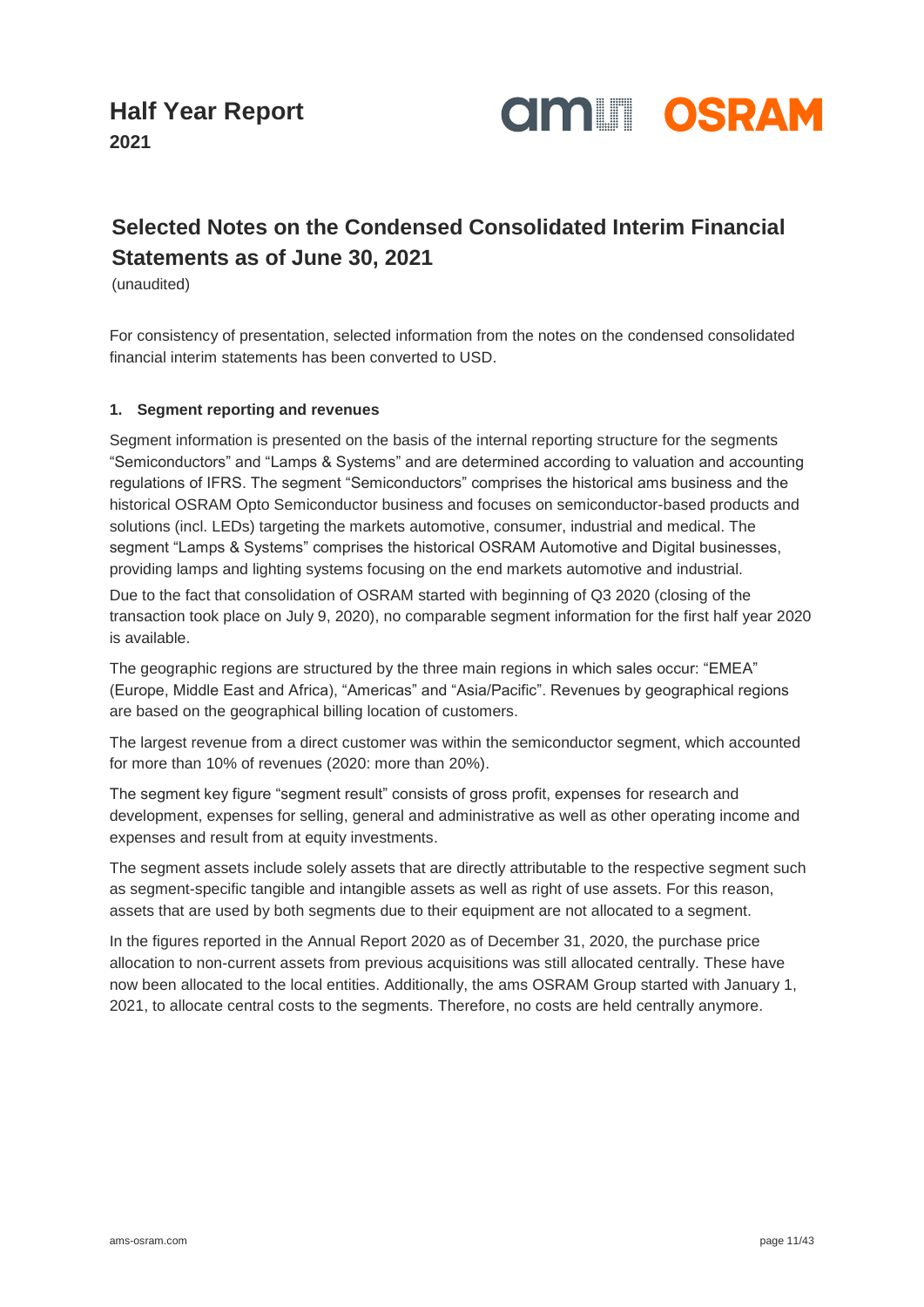

| USD millions                              |        |                       |       | 1st Half 2021/2020         |        |              |  |
|-------------------------------------------|--------|-----------------------|-------|----------------------------|--------|--------------|--|
| <b>Business Segments</b>                  |        | <b>Semiconductors</b> |       | <b>Lamps &amp; Systems</b> |        | <b>Total</b> |  |
|                                           | 2021   | 2020                  | 2021  | 2020                       | 2021   | 2020         |  |
| <b>Consolidated revenues</b>              | 1,952  | 1,050                 | 1,082 | 0                          | 3,035  | 1,050        |  |
| Research and development                  | $-313$ | $-146$                | $-89$ | 0                          | $-402$ | $-146$       |  |
| Depreciation, Amortization and Impairment | $-482$ | $-182$                | $-74$ | 0                          | $-556$ | $-182$       |  |
| Segment result (Result from operations)   | $-38$  | 108                   | $-25$ | 0                          | $-63$  | 108          |  |

| <b>USD millions</b>                                    |                       |       | 1st Half 2021/2020         |       |              |        |
|--------------------------------------------------------|-----------------------|-------|----------------------------|-------|--------------|--------|
| <b>Business Segments</b>                               | <b>Semiconductors</b> |       | <b>Lamps &amp; Systems</b> |       | <b>Total</b> |        |
|                                                        | 2021                  | 2020  | 2021                       | 2020  | 2021         | 2020   |
| Segment assets                                         | 5,964                 | 6,111 | 1,200                      | 1,446 | 7,165        | 7,557  |
| Reconciliation to consolidated financial<br>statements |                       |       |                            |       |              |        |
| Investments in associates                              |                       |       |                            |       | 88           | 90     |
| <b>Financial assets</b>                                |                       |       |                            |       | 50           | 53     |
| Inventories                                            |                       |       |                            |       | 1,058        | 1,033  |
| Trade receivables                                      |                       |       |                            |       | 814          | 747    |
| Cash and cash equivalents                              |                       |       |                            |       | 1,613        | 1,922  |
| Deferred taxes                                         |                       |       |                            |       | 225          | 199    |
| Assets held for sale                                   |                       |       |                            |       | 132          | 57     |
| Other unallocated assets                               |                       |       |                            |       | 332          | 334    |
| Total assets (continuing operations)                   |                       |       |                            |       | 11,477       | 11,993 |

### **Revenues per geographical segments**

| USD millions   | 1st Half 2021/2020                                 |       |       |      |       |              |
|----------------|----------------------------------------------------|-------|-------|------|-------|--------------|
|                | <b>Semiconductor</b><br><b>Lamps &amp; Systems</b> |       |       |      |       | <b>Total</b> |
|                | 2021                                               | 2020  | 2021  | 2020 | 2021  | 2020         |
| <b>EMEA</b>    | 472                                                | 157   | 357   |      | 829   | 157          |
| Americas       | 151                                                | 30    | 454   |      | 604   | 30           |
| Asia / Pacific | 1,330                                              | 864   | 271   |      | 1,601 | 864          |
| <b>Total</b>   | 1,953                                              | 1,050 | 1,082 |      | 3,035 | 1,050        |

### **Non-current assets by Regions**

| <b>USD millions</b> | June 30, 2021 | Dec 31, 2020 |
|---------------------|---------------|--------------|
| <b>EMEA</b>         | 3,298         | 3,405        |
| Americas            | 1,142         | 1,158        |
| Asia / Pacific      | 2,724         | 2,994        |
| <b>Total</b>        | 7,165         | 7,557        |
| thereof Austria     | 458           | 457          |
| thereof Germany     | 2,298         | 2,392        |

### **2. Business combinations**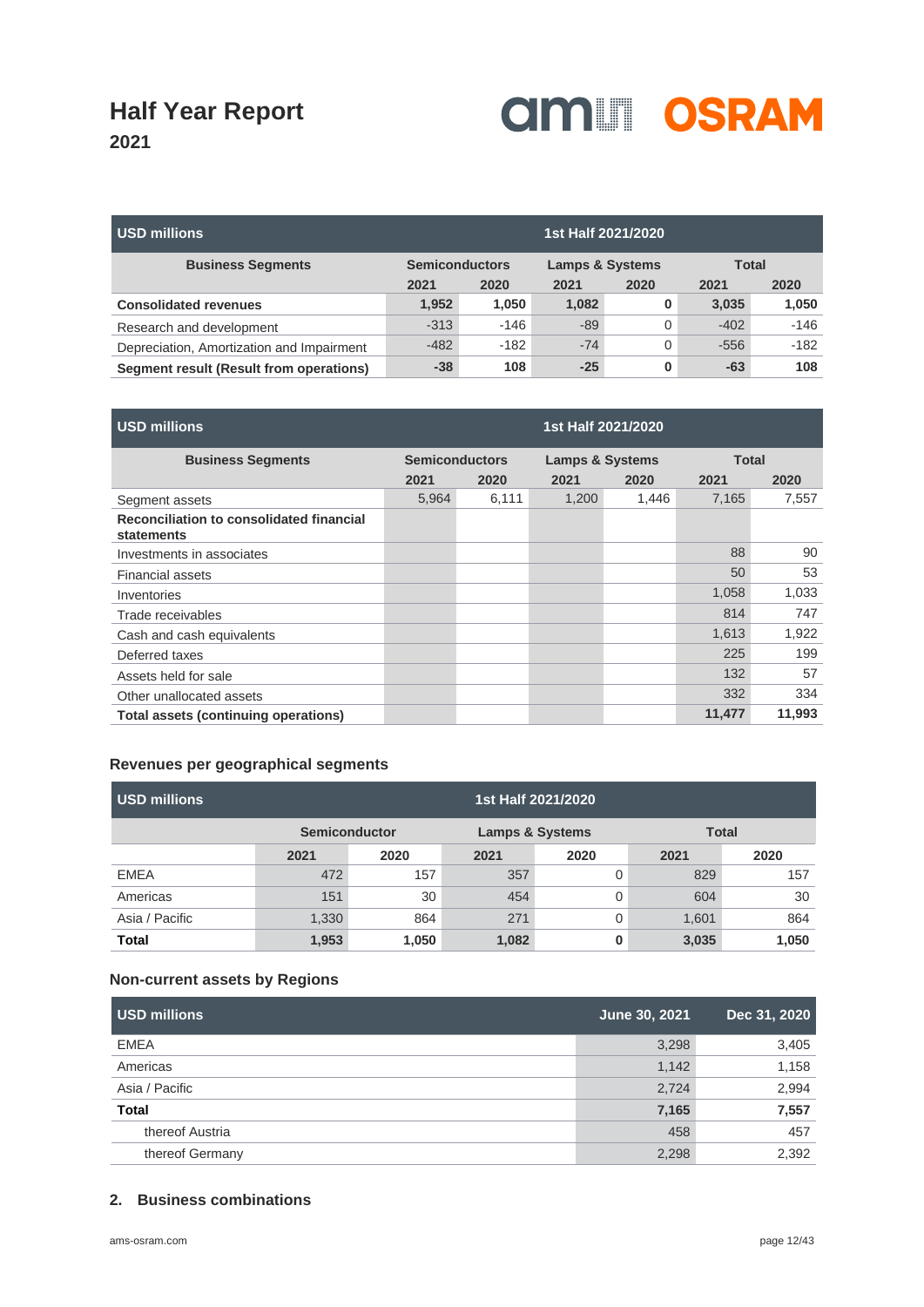

On July 9, 2020, ams obtained control in accordance with IFRS 10 over OSRAM Licht AG, Germany ("OSRAM") by acquiring 69% of the shares in this company.

The acquisition was made by purchasing shares in several steps. In 2019, shares of about 20% amounting to USD 935 million were acquired on the stock market. In 2020, further share purchases were made as part of the following transactions:

- Purchase of shares on the market of approximately 5% in the amount of USD 217 million
- Purchase of shares in the amount of approximately 5% from Sand Grove in the amount of USD 230 million
- Purchase of shares based on the 2019 takeover offer of approximately 39% in the amount of USD 1,822 million

Until the acquisition date, these shares were measured at fair value with changes in value recognized in other comprehensive income.

As of June 30, 2021, ams holds around 80% of OSRAM due to further share purchases of around 2% for USD 96 million on the stock market and purchases of around 7% for USD 437 million were made via the delisting offer in the first half year of 2021. The delisting offer, announced as of May 21, 2021, ended on June 18, 2021 and was offered with a price of EUR 52,30 per OSRAM share. 6,935,319 shares have been tendered and were settled on June 30, 2021.

Under the domination and profit and loss transfer agreement ("DPLTA") between OSRAM Licht AG and ams Offer GmbH ("ams"), which was concluded on September 22, 2020 and amended on November 2, 2020, approved by the Extraordinary General Meeting of OSRAM Licht AG on November 3, 2020, and entered in the commercial register on March 3, 2021, ams has a time-limited obligation to acquire the OSRAM shares on demand of any OSRAM shareholder in return for cash compensation of EUR 45,54 per OSRAM share (plus interest of five percentage points above the respective prime rate from the OSRAM EGM on November 3, 2020 onwards). For this reason, the shares held by these shareholders are not included in the item "Non-controlling interests," but in the item "Other liabilities". In addition, the minority shareholders, unless they have tendered their shares, will receive a guaranteed annual cash compensation of EUR 2,57 (gross) or EUR 2,24 (net) per financial year from FY 2021 (October 1, 2020 to September 30, 2021) onwards (with a pro rata temporized reduction for short fiscal years).

The obligation to acquire the OSRAM shares generally ends two months after the date of the entry of the existence of the DPLTA in the commercial register has been made public. Due to applications for an appraisal procedure in the context with the DPLTA the obligation to acquire OSRAM shares is extended until two months after the date on which the final closing of appraisal procedure is announced, which may last up to 4 or 5 years. Over this period, minority shareholders remain entitled to tender their shares. Shareholders who tender their shares may retain already received annual cash compensation payments (whereas interest on the annual cash compensation payments will be credited against received annual cash compensation payments). Accordingly, an accrual referring to the guaranteed annual cash compensation was built via the equity in the item "Other Liabilities" in the amount of USD 226 million.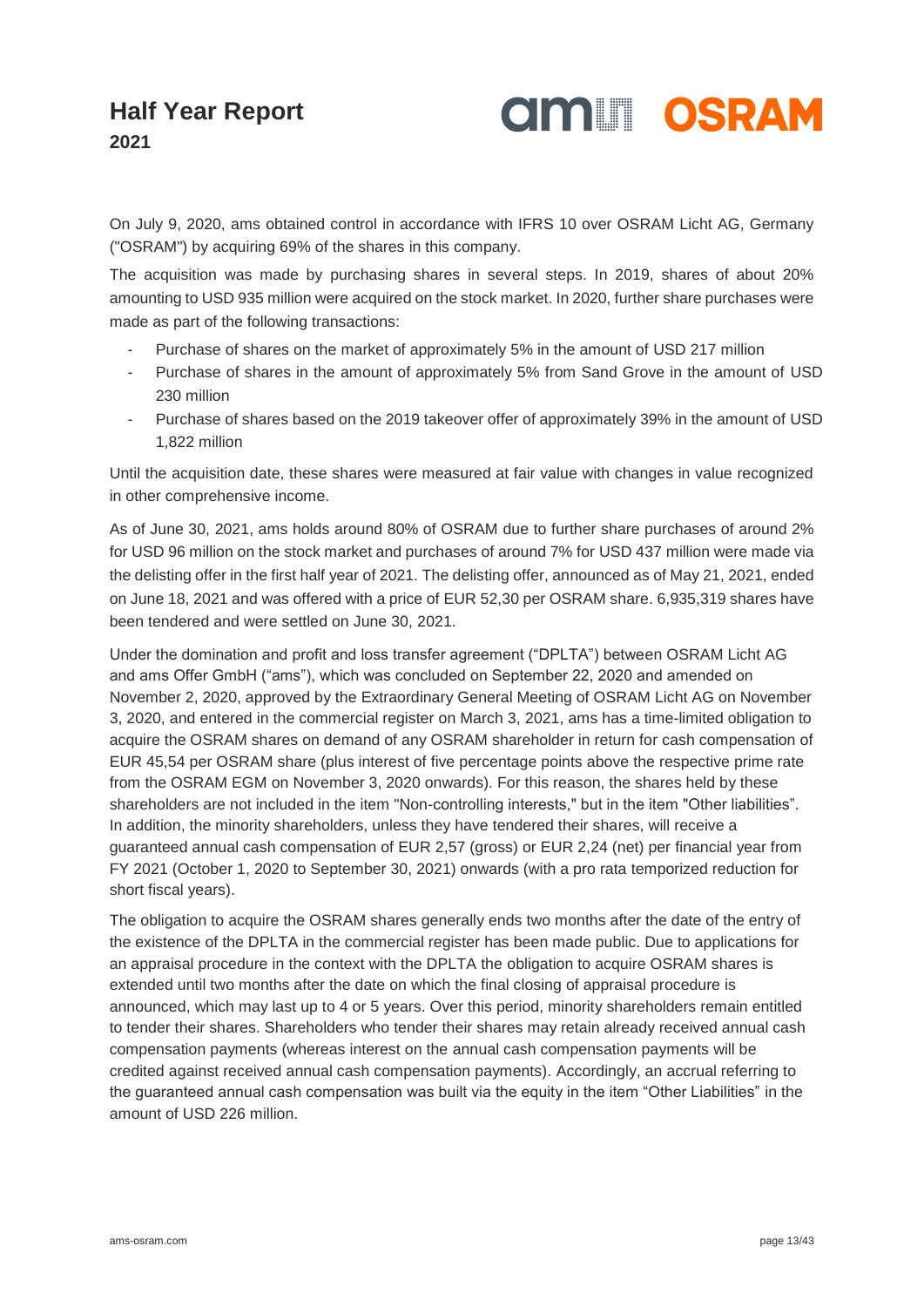

The following table provides an overview of the assets acquired and liabilities assumed as well as the purchase price allocation, which was finalized within the one-year adaption period (referring to Goodwill, Trademarks, PPE and deferred tax), to the individual assets at the time of acquisition (July 9, 2020):

| <b>USD millions</b>                                                               | <b>July, 2020</b> |
|-----------------------------------------------------------------------------------|-------------------|
| Cash and cash equivalents                                                         | 739               |
| Trade receivables                                                                 | 433               |
| Inventories                                                                       | 911               |
| <b>Financial investments</b>                                                      | 42                |
| Investments in associated companies                                               | 51                |
| Other assets                                                                      | 234               |
| Deferred tax assets                                                               | 201               |
| Right-of-Use Assets                                                               | 240               |
| Property, plant, and equipment                                                    | 1,249             |
| Intangible assets                                                                 | 3,775             |
| Customer base                                                                     | 347               |
| <b>Trademarks</b>                                                                 | 303               |
| Technology                                                                        | 181               |
| Goodwill                                                                          | 2,944             |
| Other intangible assets                                                           | 60                |
| Trade payables                                                                    | 532               |
| Interest-bearing loans and borrowings                                             | 1,341             |
| Provisions                                                                        | 338               |
| Employee benefits                                                                 | 224               |
| Other current liabilities                                                         | 450               |
| Other non-current liabilities                                                     | 147               |
| Deferred tax liabilities                                                          | 206               |
|                                                                                   |                   |
| Total consideration transferred for 100% of shares                                | 4,697             |
| thereof cash and cash equivalents for 69% of the<br>shares                        | 3,168             |
| thereof measurement of existing shares at fair<br>value                           | 46                |
| thereof non-controlling interests measured at fair<br>value for 31% of the shares | 1,483             |

Goodwill (which is not deductible for tax purposes) mainly reflects the know-how of OSRAM's employees and the expected synergies from the combination with ams. Customer relationships mainly comprise the sales network and market knowledge. The brand identifiers mainly relate to the OSRAM brand. The technology reflects the value of existing technology and technology under development of the acquired company.

Costs incurred in connection with the acquisition and integration of the company amounted to USD 13 million in the current financial year 2021 and were recognized in the position administrative and selling expenses.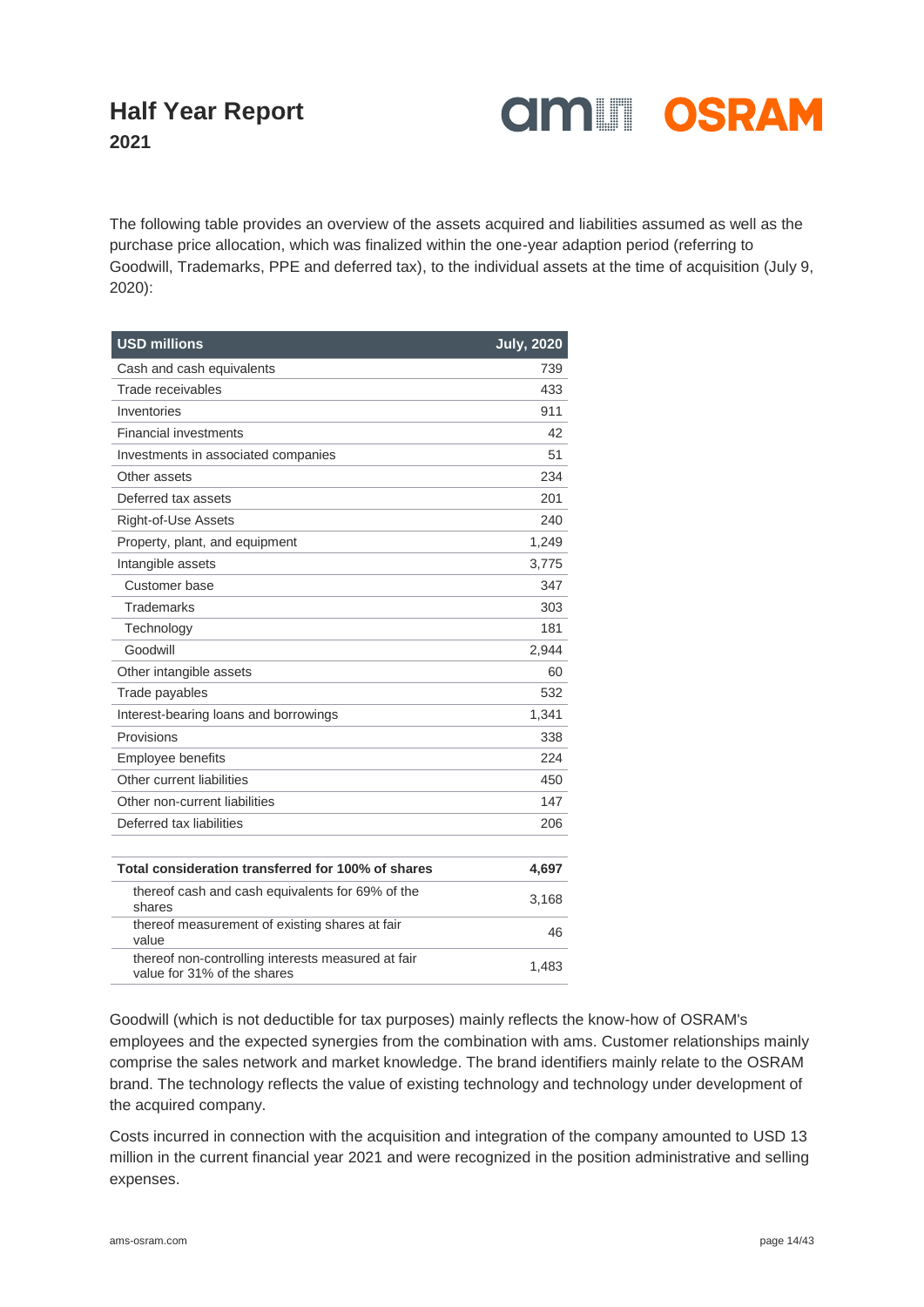

#### **3. Seasonality - economic cycles**

In the past, results have varied from quarter to quarter as revenues are derived from a number of end markets which may display different seasonal demand patterns over the course of a calendar year. The ams OSRAM Group also records substantial revenues in the automotive market area which can show cyclical developments. In addition, general economic cycles may have an additional impact on demand for the company's products across end markets. The ams OSRAM Group also derives a significant portion of its revenues from the consumer electronics market, which has in the past displayed meaningful seasonality between quarters due to factors such as consumer acceptance of technologies, changes in buying behavior and seasonal demand before major holidays such as Christmas. As the net effect of the different factors mentioned above may differ from quarter to quarter and cannot be predicted, variations of the company's quarterly results will continue in the future.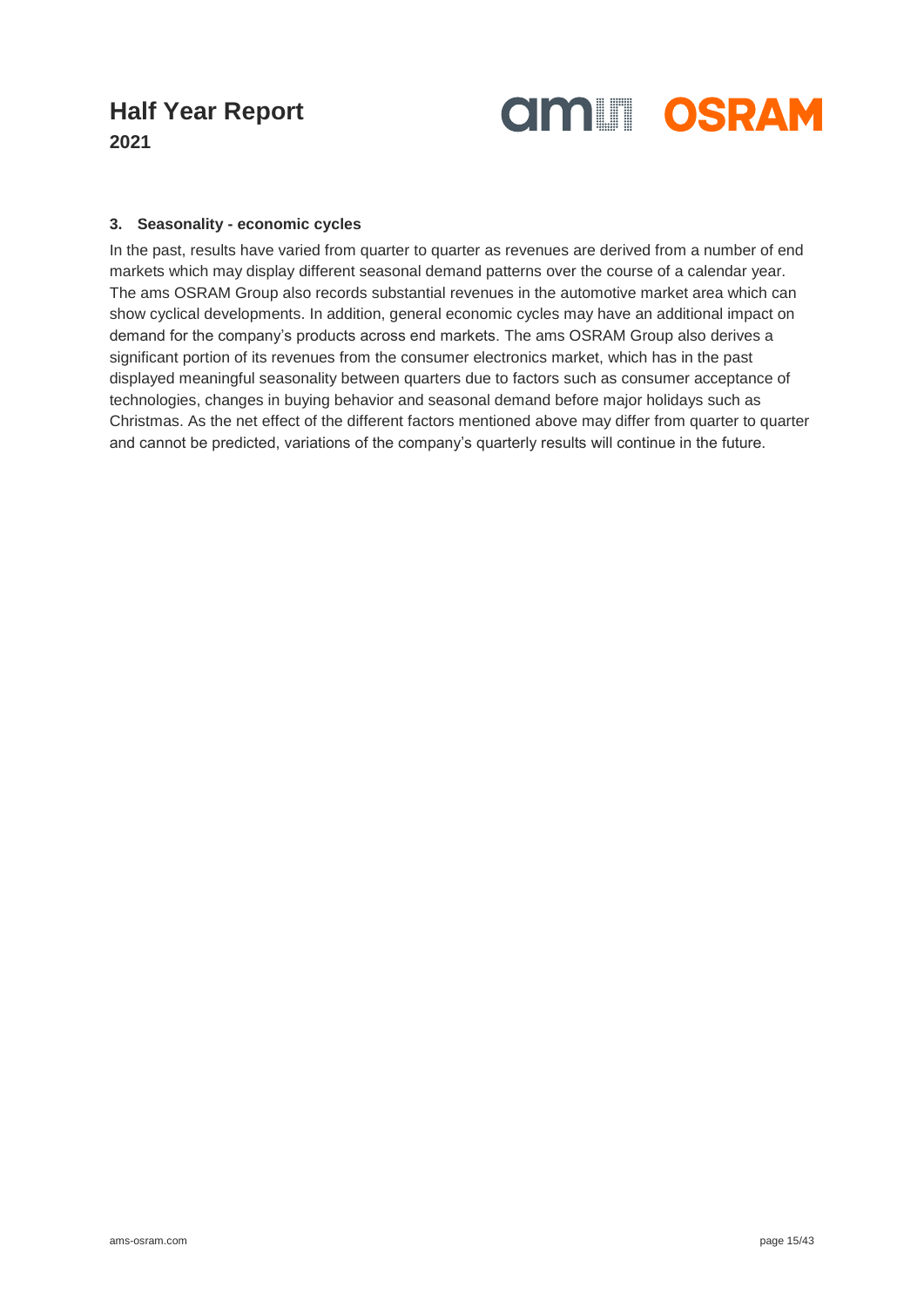

**2021**

### **4. Financial Instruments**

Summary of financial instruments recorded on the balance sheet as of June 30, 2021:

| in USD millions                                                       |                                          |                   | June 30, 2021      |                   | <b>December 31, 2020</b> |
|-----------------------------------------------------------------------|------------------------------------------|-------------------|--------------------|-------------------|--------------------------|
|                                                                       | Category<br>according<br>to IFRS $9^{1}$ | <b>Fair value</b> | Carrying<br>amount | <b>Fair value</b> | Carrying<br>amount       |
| <b>Financial assets</b>                                               |                                          |                   |                    |                   |                          |
| Cash and cash equivalents                                             | FAaC                                     | 1,613             | 1,613              | 1,922             | 1,922                    |
| Trade receivables                                                     | FAaC                                     | 596               | 596                | 571               | 571                      |
| Trade receivables allocated to the hold and sell                      |                                          |                   |                    |                   |                          |
| business model under IFRS 9 due to factoring                          |                                          | 202               | 202                | 0                 | 0                        |
| programs                                                              | <b>FVOCI</b>                             |                   |                    |                   |                          |
| Trade receivables allocated to the sell business                      |                                          | 16                | 16                 | 177               | 177                      |
| model under IFRS 9 due to factoring programs <sup>2)</sup>            | <b>FVTPL</b>                             |                   |                    |                   |                          |
| Other receivables and assets                                          |                                          |                   |                    |                   |                          |
| Derivatives not designated in a hedge accounting                      | <b>FVTPL</b>                             | 8                 | 8                  | 8                 | 8                        |
| relationship                                                          |                                          |                   |                    |                   |                          |
| Derivatives in connection with cash flow hedges                       | n.a.                                     | $\mathbf{1}$      | $\mathbf{1}$       | 15                | 15                       |
| Other financial assets                                                | FAaC                                     | 49                | 49                 | 75                | 75                       |
| Other assets                                                          | FAaC                                     | 25                | 25                 | 29                | 29                       |
| <b>Financial assets</b>                                               |                                          |                   |                    |                   |                          |
| <b>Equity instruments</b>                                             | <b>FVOCI</b>                             | 17                | 17                 | 5                 | 5                        |
| <b>Equity instruments</b>                                             | <b>FVTPL</b>                             | 15                | 15                 | 19                | 19                       |
| Shares in investment funds                                            | <b>FVTPL</b>                             | 9                 | 9                  | $\overline{7}$    | $\overline{7}$           |
| Assets held for sale                                                  | FAaC                                     | 54                | 54                 | 40                | 40                       |
| <b>Financial liabilities</b>                                          |                                          |                   |                    |                   |                          |
| Interest-bearing loans                                                | FLaC                                     | 3,910             | 4,508              | 3,976             | 4,711                    |
| Trade payables                                                        | FLaC                                     | 809               | 809                | 658               | 658                      |
| Other current liabilities 3)4)                                        |                                          |                   |                    |                   |                          |
| Derivatives not designated in a hedge accounting                      | <b>FVTPL</b>                             | 6                 | 6                  | 8                 | 8                        |
| relationship                                                          |                                          |                   |                    |                   |                          |
| Derivatives in connection with cash flow hedges                       | n.a.                                     | $\overline{4}$    | $\overline{4}$     | $\Omega$          | $\mathbf 0$              |
| Contingent purchase price liabilities due to<br>business combinations | <b>FVTPL</b>                             | $\mathbf{1}$      | $\mathbf{1}$       | 21                | 21                       |
| Obligation to acquire the non-controlling interests                   |                                          |                   |                    |                   |                          |
| in OSRAM Licht AG                                                     | <b>FVTPL</b>                             | 1,047             | 1.047              | 1,512             | 1,512                    |
| Other financial liabilities                                           | FLaC                                     | 211               | 211                | 213               | 213                      |
| Other non-current liabilities 3)4)                                    |                                          |                   |                    |                   |                          |
| Derivatives not designated in a hedge accounting                      |                                          |                   |                    |                   |                          |
| relationship                                                          | <b>FVTPL</b>                             | $\mathbf{1}$      | $\mathbf{1}$       | $\mathbf{1}$      | $\mathbf{1}$             |
| Contingent purchase price liabilities due to                          |                                          |                   |                    |                   |                          |
| business combinations                                                 | <b>FVTPL</b>                             | $\mathbf{1}$      | $\mathbf{1}$       | 3                 | 3                        |
| Other financial liabilities                                           | FLaC                                     | 448               | 448                | 282               | 282                      |
| Liabilities associated with assets held for sale                      | FLaC                                     | 134               | 134                | 137               | 137                      |

1) FAaC - Financial assets measured at amortized cost

FVOCI - Financial assets measured at fair value through other comprehensive income without recycling to profit or loss

FVTPL - Financial assets or financial liabilities measured at fair value through profit or loss

FLaC - Financial liabilities measured at amortized cost

<sup>2)</sup> As of June 30, 2021 trade receivables amounting to USD 202 million were reclassified out of the fair value through profit or loss measurement category and into the fair value through other comprehensive income measurement category due to a change in the business model for selling trade receivables under factoring programs.

3) Derivatives are forward exchange contracts.

4) As of June 30, 2021, the balance sheet items Other liabilities and Other non-current liabilities include lease liabilities totaling USD 357 million (previous year USD 349 million), which are accounted for in accordance with IFRS 16.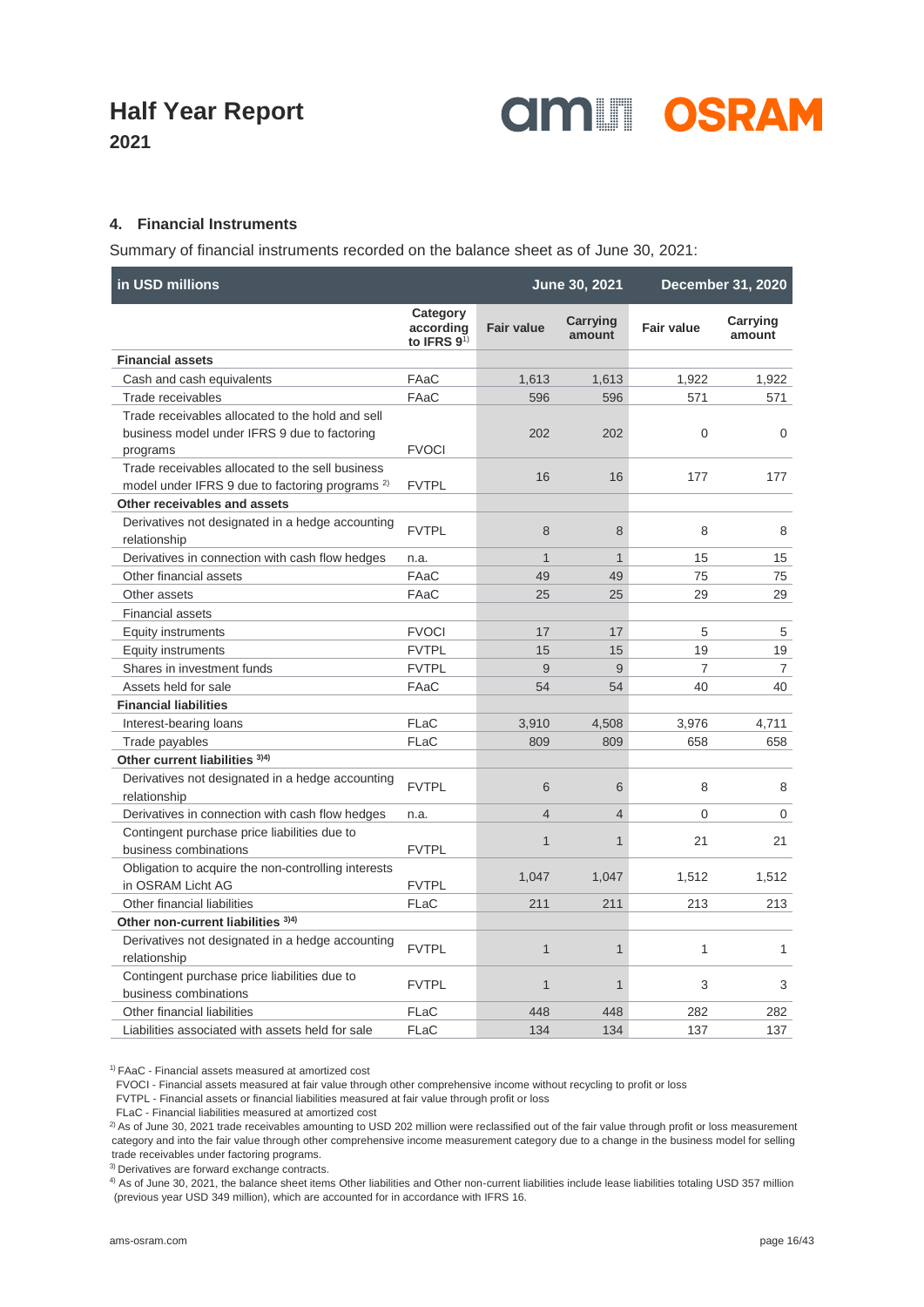

The following table shows, for the financial assets and liabilities measured at fair value, which level in the fair value hierarchy is to be allocated to the fair value. The levels have the following meaning:

Level 1: Quoted prices (unadjusted) in active markets for identical assets and liabilities.

Level 2: inputs other than quoted prices included in Level 1 that are observable for the asset or liability, either directly (i.e. as prices) or indirectly (i.e. derived from prices).

Level 3: inputs for the asset or liability that are not based on observable market data (unobservable inputs).

| June 30, 2021<br><b>USD millions</b> | Level 1 | Level 2 | Level 3 | Total |
|--------------------------------------|---------|---------|---------|-------|
| current financial assets             |         | -227    |         | 227   |
| non-current financial assets         | 20      |         | 21      | 41    |
| current financial liabilities        |         | 1.057   |         | 1,058 |
| non-current financial liabilities    |         | 168     |         | 170   |

| <b>December 31, 2020</b><br><b>USD millions</b> | Level 1          | Level 2 | Level 3 | Total |
|-------------------------------------------------|------------------|---------|---------|-------|
| current financial assets                        |                  | 200     |         | 200   |
| non-current financial assets                    | 19               |         | 11      | 30    |
| current financial liabilities                   | $\left( \right)$ | 1.520   | 22      | 1.542 |
| non-current financial liabilities               |                  |         |         |       |

The decrease in other current financial assets mainly results from the payment of an insurance compensation in the amount of USD 29 million.

On March 22, 2021, the ams OSRAM Group announced a repurchase program of its convertible bonds under which all outstanding convertible bonds with a total volume of up to USD 120 million can be repurchased. The repurchase started on April 8, 2021 and will continue until December 30, 2021 at the latest. By end of June 2021, the Group has repurchased 100 units of the EUR 2025 convertible bond for a total of USD 20 million. This resulted in a financial profit of USD 2 million and a reduction of balance sheet liabilities of USD 23 million.

Material long-term financial assets relate to the investment in HLJ Technologies (USD 19 million) und Recogni, Inc. (USD 8 Mio.). The change in fair value for the holdings in HLJ Technologies is recorded in the net financing result with USD -4 million.

Other short and long-term financial liabilities measured at fair value through profit and loss relate to obligations to acquire the non-controlling interests in OSRAM Licht AG, in addition to the obligation resulting from the acquisition of Incus Laboratories in 2016 (June 30, 2021 USD 2 million; December 31, 2020 USD 2 million) and to the conversion right of the convertible USD bond issued (June 30, 2021 USD 1 million; December 31, 2020 USD 1 million). The change in contingent purchase price obligations from business combinations in the first half of the financial year 2021 resulted mainly from the reversal of the liabilities for the acquired companies Fluence Bioengineering, Inc. (USD 11 million) and Vixar, Inc. (USD 7 million), Inc. with an effect on profit or loss.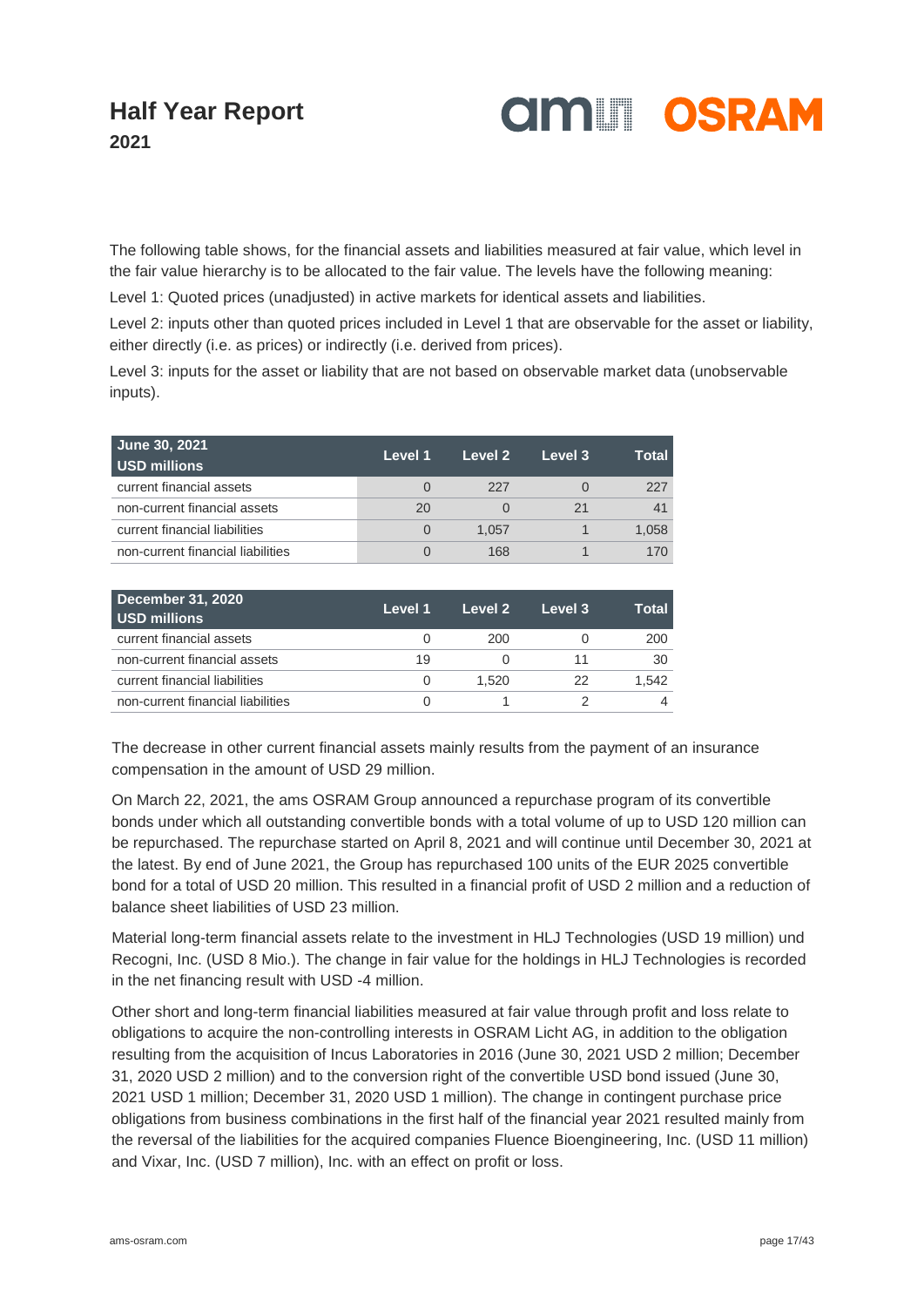

Fair values of short-term financial assets, trade payables and other short term financial liabilities (except those measured at fair value) are deemed to approximate their respective book value due to their short term character. Long-term financial liabilities measured at amortized cost mainly contain lease liabilities in accordance with IFRS 16 and as of June 30, 2021 also the guaranteed annual cash compensation to minority shareholders of OSRAM Licht AG.

### **5. Property, plant & equipment**

Related to the loss of market share in certain consumer applications, the book value of specific machinery, manufacturing equipment and other related tangible assets within the ams OSRAM Group was reviewed, as a result the mentioned tangible assets have been impaired in the amount of USD 182 million.

#### **6. Intangible assets and goodwill**

The group has assessed whether there is a trigger that would lead to an impairment. Due to the related loss of market share in certain consumer applications, ams OSRAM Group has reviewed the fair value of the related intangible assets. There was no indication for an impairment.

### **7. Assets held for sale**

#### *Digital Systems (DS) North America*

As part of its strategic realignment, ams OSRAM Group has signed an agreement with Acuity Brands, USA, for the sale of the North American activities of the Digital Systems business on May 31, 2021. The agreement includes the sale of the DS business in the USA, Canada and Mexico. The closing of the transaction took place on July 1, 2021.

As of June 30, 2021, the assets and liabilities to be transferred to Acuity are reported as held for sale in accordance with IFRS 5 as follows:

#### **Assets and liabilities held for sale – DS North America**

| <b>USD millions</b>                              | June 30, 2021 |
|--------------------------------------------------|---------------|
| Inventories                                      | 40            |
| Non-current assets                               | 36            |
| Assets held for sale                             | 76            |
| Other current liabilities                        |               |
| Liabilities associated with assets held for sale |               |
| Net assets and liabilities                       | 75            |

### *OSRAM Continental*

Due to the difficult automotive market environment, ams OSRAM Group and Continental AG jointly decided in September 2020 to separate their businesses contributed to OSRAM Continental and transfer them to the respective companies of the shareholders. The business remaining with ams OSRAM Group will continue to be managed as part of the Lamps and System Segment. The transaction is expected to be completed in the fall of 2021.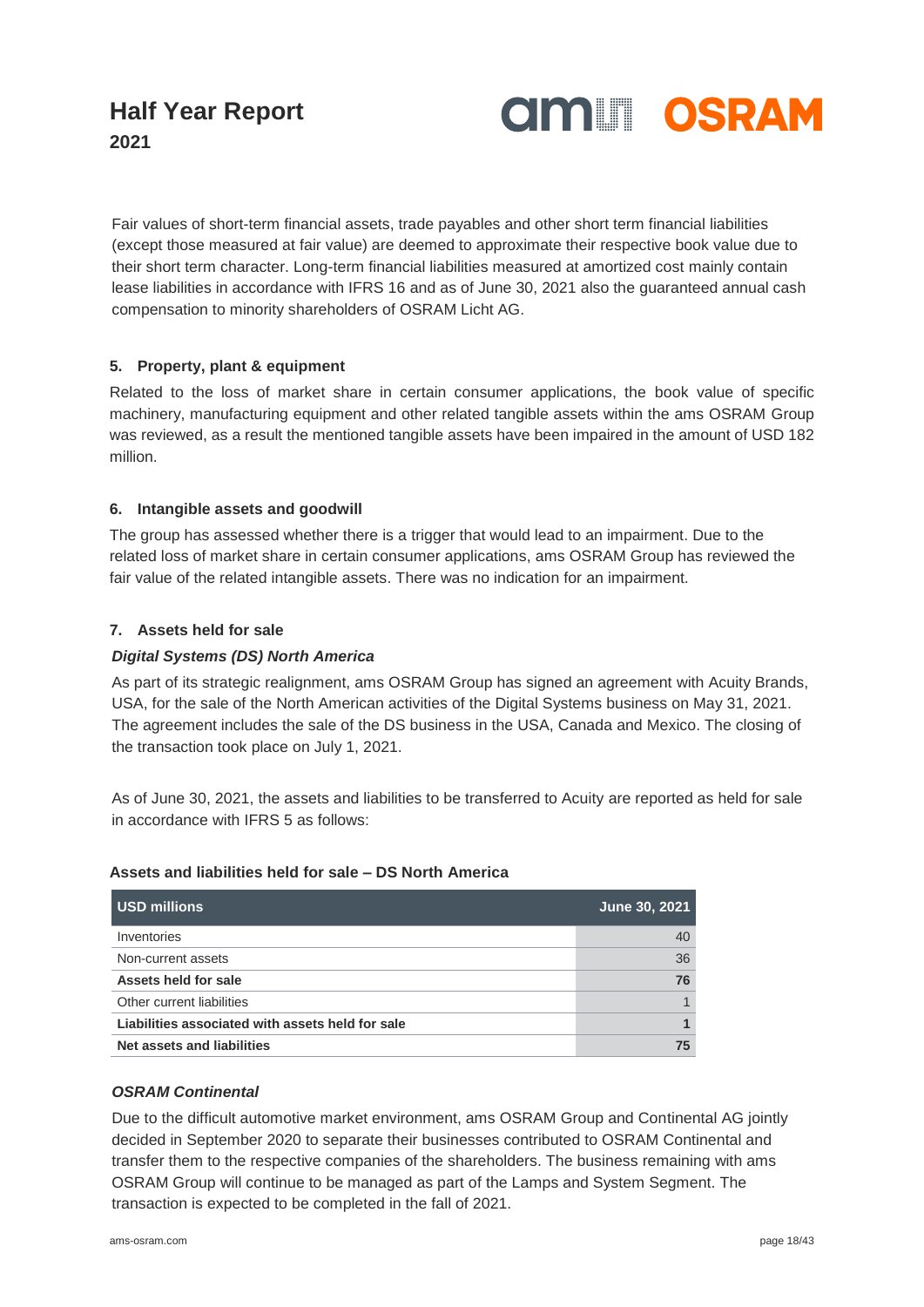

From the perspective of the ams OSRAM Group, the completion of the separation of the businesses will result in a repatriation of the business to be transferred to Continental and a derecognition of the non-controlling interests.

As a result, the assets and liabilities to be transferred to Continental are reported as held for sale in accordance with IFRS 5 since September 30, 2020 as follows:

#### *Assets and liabilities held for sale – OSRAM Continental*

| <b>USD millions</b>                              |        | June 30, 2021 December 31, 2020 |
|--------------------------------------------------|--------|---------------------------------|
| Cash and cash equivalents                        | 15     | 14                              |
| Trade receivables and other current assets       | 32     | 26                              |
| Non-current assets                               | 9      | 18                              |
| Assets held for sale                             | 56     | 58                              |
| Short-term interest-bearing loans and borrowings | 119    | 114                             |
| <b>Current liabilities</b>                       | 33     | 32                              |
| Employee benefits                                | 2      | 2                               |
| Long-term liabilities and provisions             | 5      | 5                               |
| Liabilities associated with assets held for sale | 159    | 153                             |
| Net assets and liabilities                       | $-103$ | $-94$                           |

#### **Bulgarian production facility**

On January 29, 2021, ams OSRAM Group contractually agreed the sale of a Bulgarian production site. The transaction was completed on April 6, 2021. The proceeds from the sale is a mid-double-digit million EUR amount and almost corresponded to the carrying amounts.

#### *Sale of land and buildings in Berlin*

On February 26, 2021 ams OSRAM Group contractually agreed the sale of land and buildings in Berlin, Germany. The closing of the transaction with cash inflow and resulting disposal impact on Statement of Income took place on June 30, 2021. The cash inflow represents an USD amount in the high-double million digit range, the disposal impact on Statement of Income amounts to USD 29 million. For part of the land and buildings, ams OSRAM Group contractually agreed a lease agreement, the term of which commenced upon closing of the sale transaction.

#### *Other*

Furthermore, in the first half of the 2021 financial year, ams OSRAM Group invested around USD 5 million in Bolb, Inc., Livermore/USA, which are accounted for using the equity method.

#### **8. Treasury shares**

The group acquired no treasury shares during the reporting period. 425,900 treasury shares have been sold to fulfill obligations for employee stock option plans.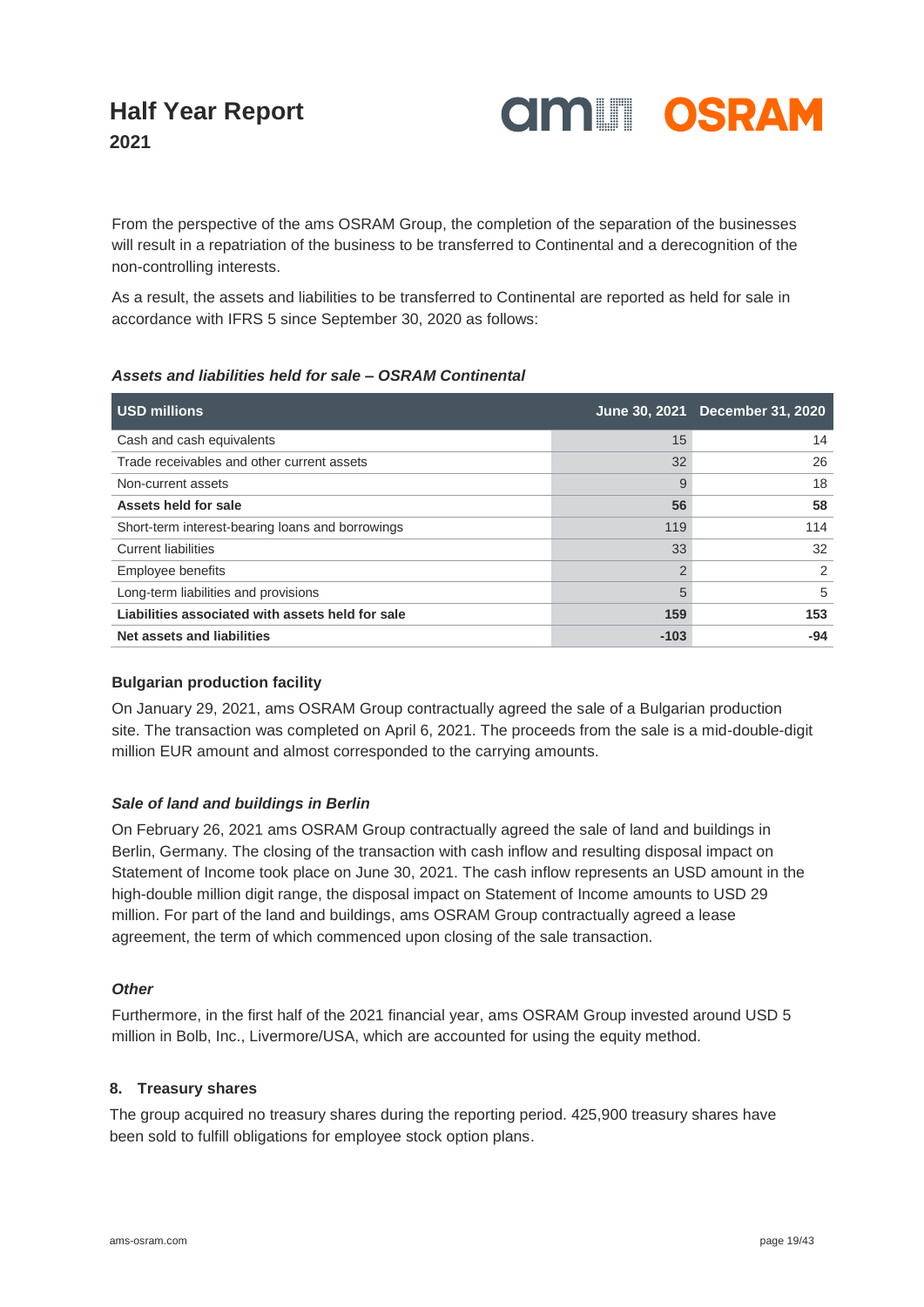

**2021**

### **9. Dividends**

ams AG has not distributed any dividend during the reporting periods 2021 and 2020.

### **10. Personnel-related Restructuring Expenses**

In the first half year 2021, ams OSRAM Group implemented cross-company structural, operational and personnel measures to enable a fast and successful integration of ams and OSRAM into a combined company.

In the first half year 2021, personnel-related restructuring expenses of USD 34 million were incurred (first half year 2020 USD 59 million). These were mainly attributable to Germany and relate in particular to personnel measures from a volunteer program.

Personnel-related restructuring expenses in the first half year 2021 and 2020 mainly affect cost of sales, selling and general administrative expenses, but also research and development expenses.

#### **11. Number of employees**

The average number of employees was 26,240 during the first half of 2021, compared to 8,639 during the first half of 2020. The increase mainly results from the business combination with OSRAM.

### **12. Related parties**

There were no material changes regarding the group's related entities and the management board. Effective June 26, 2021, Margarete Haase and Brigitte Ederer as shareholder representatives joined the supervisory board of ams AG. Patrick Reinisch has been delegated by the works council as an employee representative to the supervisory board of ams AG. There were no other material changes regarding group's related parties in the reporting period.

#### **13. Subsequent events**

On July 1, 2021, the sale of Digital Systems (DS) North America was completed. In the reporting, as of June 30, 2021, the assets and liabilities of DS North America were classified as held for sale (see Note 7).

The preliminary transaction price represents an USD amount in the high-double digit million range and is subject to a possible adjustment for the value of working capital at the transaction date, which at present would not result in a material impact on the results for the third quarter of fiscal year 2021.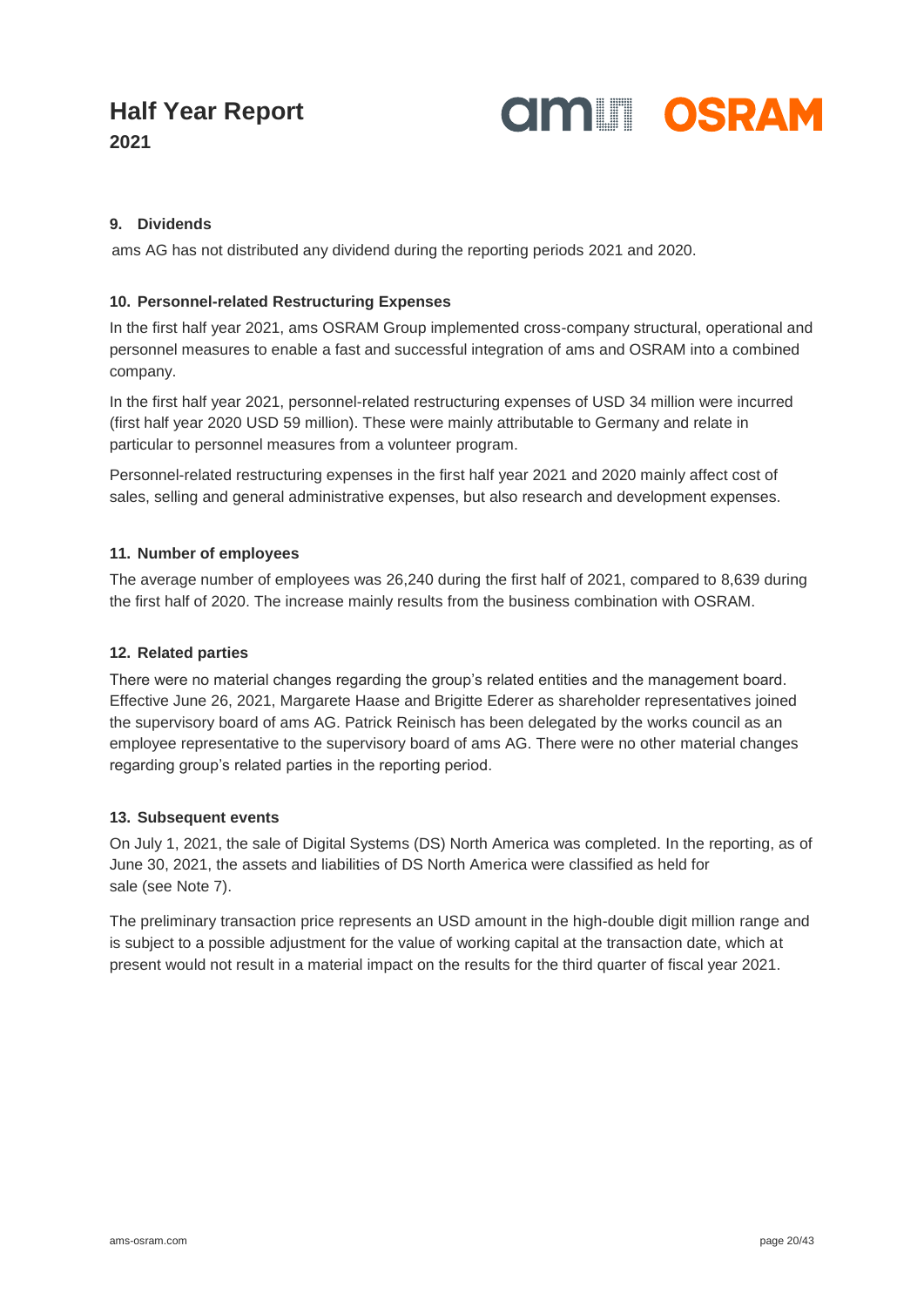

## **Supplemental financial information**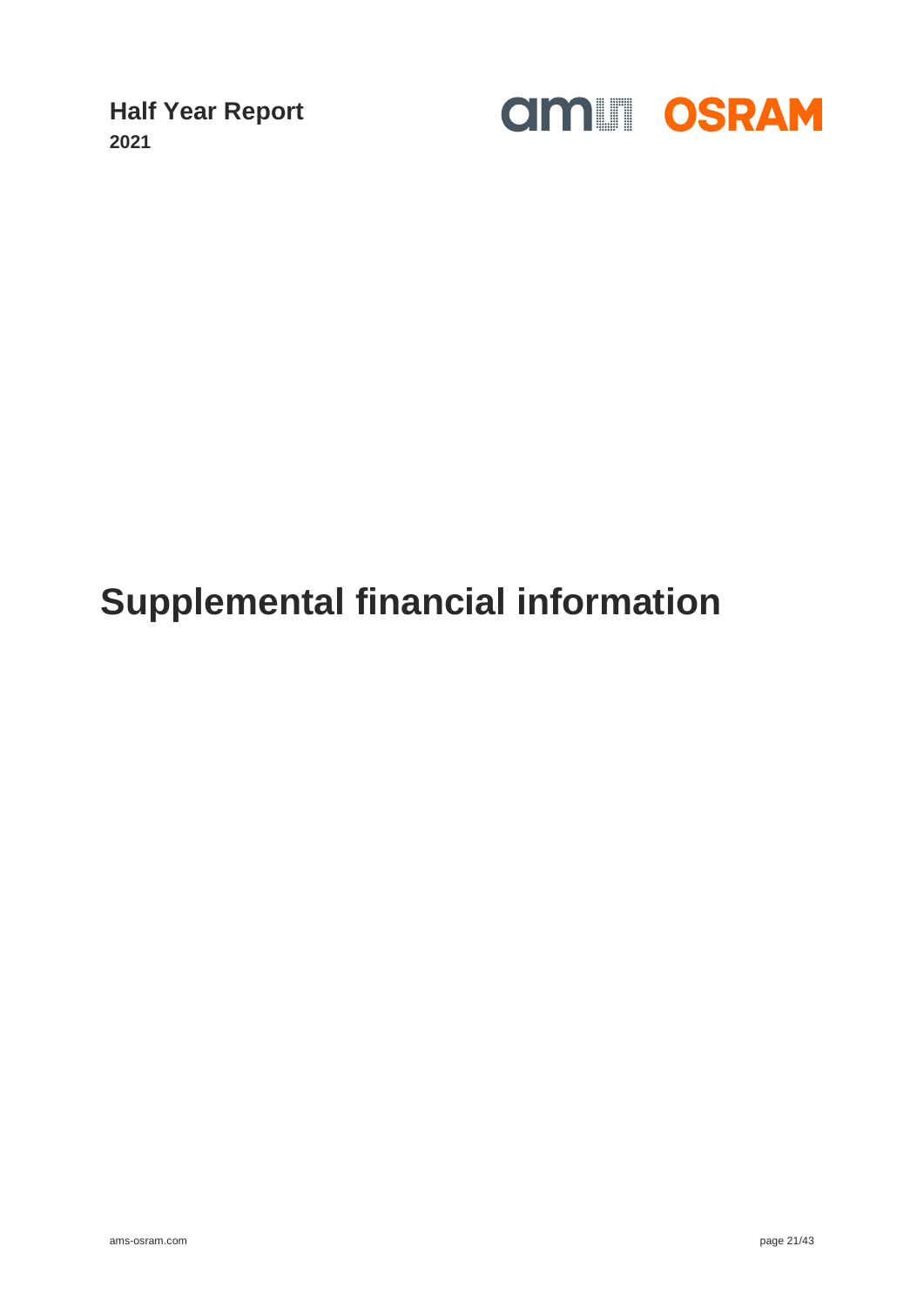

### **2021**

### **Reconciliation from adjusted figures to reported figures**

| <b>USD millions</b>                                 | Q2 2021        | <b>1st Half 2021</b> | Q2 2020        | <b>1st Half 2020</b> |
|-----------------------------------------------------|----------------|----------------------|----------------|----------------------|
| Gross profit - adjusted                             | 494            | 1,033                | 200            | 415                  |
| M&A related costs<br>(information - see footnote 1) | $-24$          | $-49$                | $-12$          | $-23$                |
| Share-based compensation                            | $\Omega$       | $-1$                 | $-2$           | $-3$                 |
| <b>Transformation costs</b>                         | $-7$           | $-20$                | $\overline{0}$ | $\Omega$             |
| Asset restructuring                                 | $-182$         | $-182$               | 0              | $\Omega$             |
| Gross profit - IFRS reported                        | 281            | 779                  | 187            | 389                  |
| Gross margin in % - adjusted                        | 33%            | 34%                  | 40%            | 40%                  |
| Gross margin in % - IFRS reported                   | 19%            | 26%                  | 37%            | 37%                  |
| Operating expenses - adjusted                       | $-365$         | $-729$               | $-101$         | $-206$               |
| M&A related costs<br>(information - see footnote 1) | $-33$          | $-57$                | $-18$          | $-38$                |
| Share-based compensation                            | $-14$          | $-27$                | $-24$          | $-37$                |
| Result from the sale of a business                  | 24             | 24                   | 0              | $\mathbf 0$          |
| <b>Transformation costs</b>                         | $-37$          | $-45$                | 0              | $\Omega$             |
| Result from equity investments                      | $-3$           | -8                   | $-1$           | $-1$                 |
| Operating expenses - reported                       | $-425$         | $-842$               | $-144$         | $-281$               |
| Result from operations – adjusted                   | 131            | 303                  | 99             | 209                  |
| M&A related costs<br>(information - see footnote 1) | $-57$          | $-106$               | $-29$          | -61                  |
| Share-based compensation                            | $-13$          | $-28$                | $-26$          | $-40$                |
| <b>Transformation costs</b>                         | $-43$          | $-65$                | 0              | $\Omega$             |
| Result from the sale of a business                  | 24             | 24                   | 0              | 0                    |
| Asset restructuring                                 | $-182$         | $-182$               | 0              | $\mathbf 0$          |
| Result from equity investments                      | $-3$           | $-8$                 | $-1$           | $-1$                 |
| <b>Result from operations - IFRS reported</b>       | $-144$         | $-63$                | 43             | 108                  |
| Operating margin in % – adjusted                    | 9%             | 10%                  | 20%            | 20%                  |
| Operating margin in % – reported                    | $-10%$         | $-2%$                | 9%             | 10%                  |
|                                                     |                |                      |                |                      |
| Result from operations - adjusted                   | 131            | 303                  | 99             | 209                  |
| Net financing result                                | $-40$          | $-108$               | $-35$          | $-114$               |
| Income tax result                                   | $-10$          | $-20$                | $-1$           | $-4$                 |
| Net result adjusted (continuing operations)         | 82             | 174                  | 63             | 91                   |
| Results from discontinued operations                | $\overline{2}$ | 0                    | 0              | 0                    |
| Net result - adjusted                               | 84             | 174                  | 63             | 91                   |
| Basic adjusted earnings per share<br>(in USD)       | 0.32           | 0.70                 | 0.24           | 0.53                 |

<sup>1)</sup> M&A related costs includes depreciation and amortization of purchase price allocated assets, integration, carve-out and acquisition related costs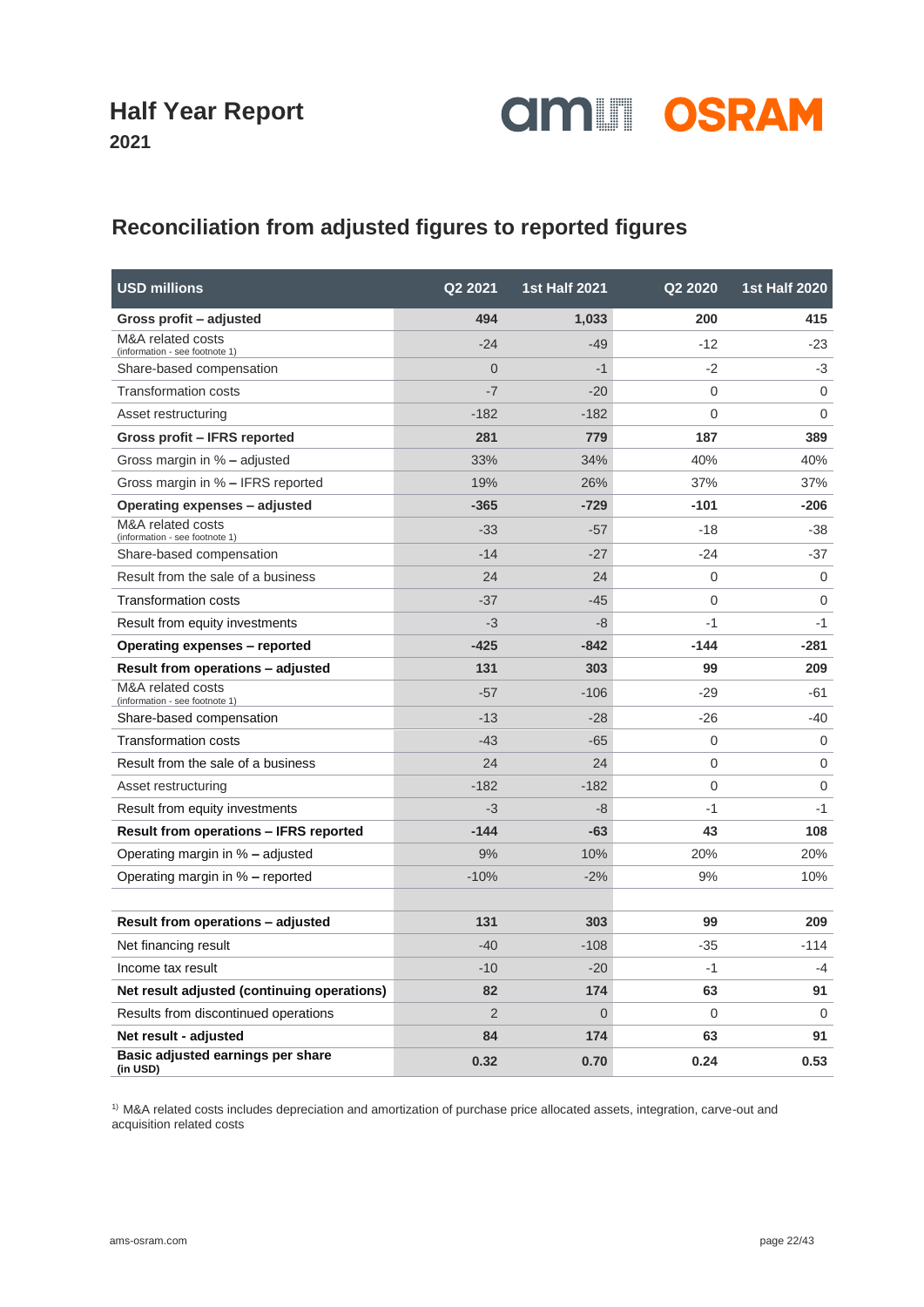

# **Condensed Consolidated Interim Financial Statements as of June 30, 2021**

(according to IAS 34 – unaudited)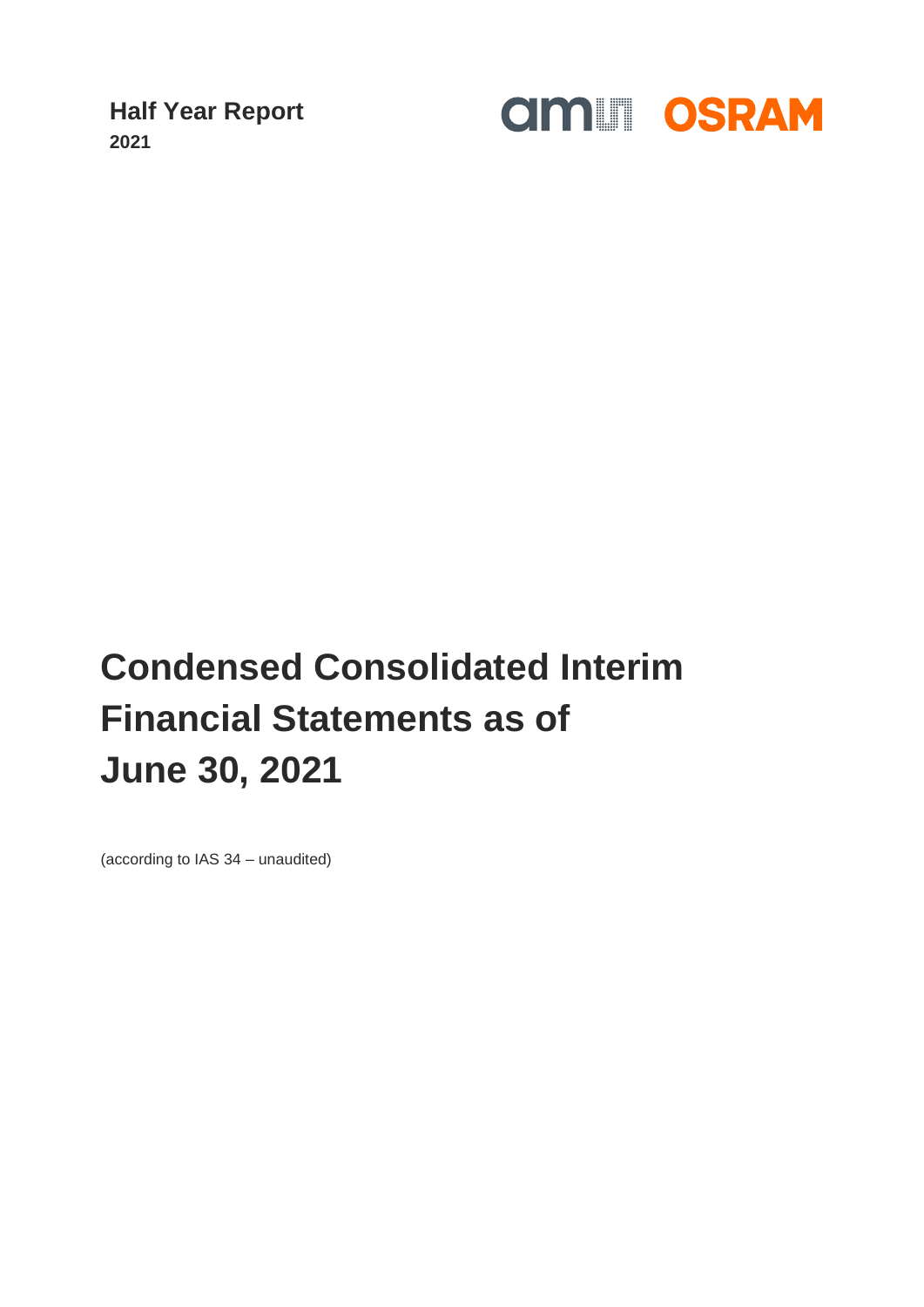

### **Consolidated Income Statement according to IFRS**

(unaudited)

| <b>EUR millions</b><br>(except earnings per share)                         | Q2 2021        | <b>1st Half 2021</b> | Q2 2020     | <b>1st Half 2020</b> |
|----------------------------------------------------------------------------|----------------|----------------------|-------------|----------------------|
| <b>Revenues</b>                                                            | 1,239          | 2,521                | 418         | 872                  |
| Cost of sales                                                              | $-1,005$       | $-1,873$             | $-263$      | -549                 |
| <b>Gross profit</b>                                                        | 234            | 647                  | 155         | 324                  |
| Gross margin in %                                                          | 19%            | 26%                  | 37%         | 37%                  |
| Research and development                                                   | $-179$         | $-334$               | $-62$       | $-121$               |
| Selling, general and administrative                                        | $-199$         | $-395$               | $-59$       | $-118$               |
| Other operating income                                                     | 25             | 43                   | 2           | 6                    |
| Other operating expense                                                    | 3              | $-7$                 | $\Omega$    | $\mathbf{0}$         |
| Result from equity investments                                             | $-3$           | $-7$                 | $\mathbf 0$ | $-1$                 |
| <b>Result from operations</b>                                              | $-119$         | $-52$                | 36          | 90                   |
| Net financing result                                                       | $-33$          | $-90$                | $-29$       | $-95$                |
| Result before tax (contin. operations)                                     | $-152$         | $-142$               | 6           | $-5$                 |
| Income tax result                                                          | -8             | $-17$                | -1          | $-3$                 |
| Net result (continuing operations)                                         | $-160$         | $-160$               | 5           | -9                   |
| Results from discontinued operations                                       | $\overline{2}$ | $\Omega$             |             |                      |
| Net result                                                                 | $-158$         | $-160$               | 5           | -9                   |
|                                                                            |                |                      |             |                      |
| Thereof non-controlling interests                                          | $-1$           | -8                   | $\mathbf 0$ | $\mathbf 0$          |
| Thereof ams shareholders                                                   | $-157$         | $-153$               | 5           | -9                   |
|                                                                            |                |                      |             |                      |
| Basic earnings per share in CHF <sup>1)</sup>                              | $-0.66$        | $-0.64$              | 0.02        | $-0,06$              |
| Diluted earnings per share in CHF <sup>1)</sup>                            | $-0.66$        | $-0.64$              | 0.01        | 0.00                 |
| Basic earnings per share in EUR                                            | $-0.60$        | $-0.58$              | 0.02        | $-0.05$              |
| Diluted earnings per share in EUR                                          | $-0.60$        | $-0.58$              | 0.01        | 0.00                 |
| Basic earnings per share in CHF <sup>1)</sup><br>(continuing operations)   | $-0.67$        | $-0.64$              | 0.02        | $-0,06$              |
| Diluted earnings per share in CHF <sup>1)</sup><br>(continuing operations) | $-0.67$        | $-0.64$              | 0.01        | 0.00                 |
| Basic earnings per share in EUR<br>(continuing operations)                 | $-0.61$        | $-0.58$              | 0.02        | $-0.05$              |
| Diluted earnings per share in EUR<br>(continuing operations)               | $-0.61$        | $-0.58$              | 0.01        | 0.00                 |

<sup>1)</sup> Earnings per share in CHF were converted using the average currency exchange rate for the respective periods.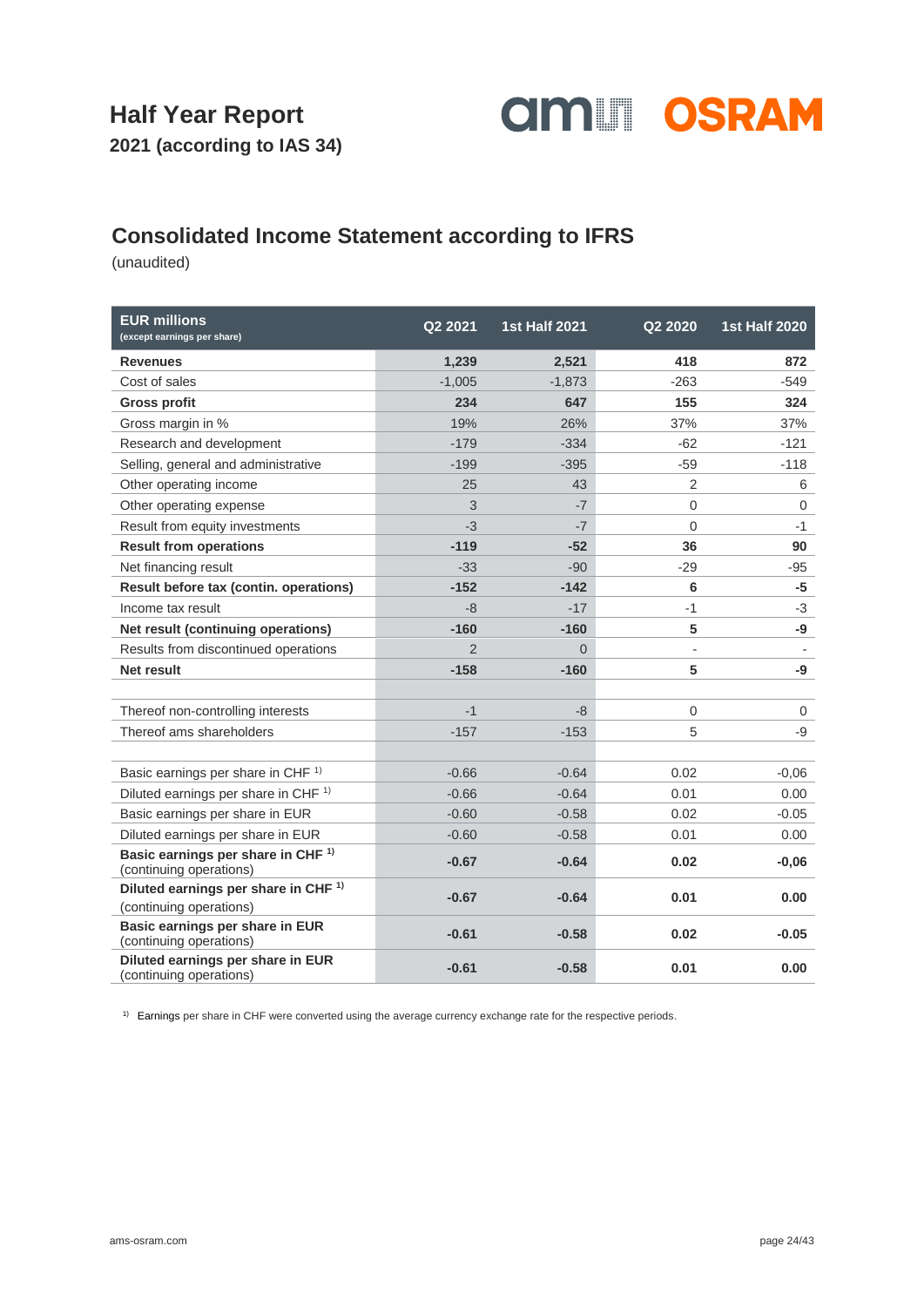

### **Consolidated Statement of Comprehensive Income acc. to IFRS**

| <b>EUR millions</b>                                                              | Q2 2021  | <b>1st Half 2021</b> | Q2 2020  | <b>1st Half 2020</b> |
|----------------------------------------------------------------------------------|----------|----------------------|----------|----------------------|
| Net result                                                                       | $-158$   | $-160$               | 5        | -9                   |
|                                                                                  |          |                      |          |                      |
| Remeasurements of defined benefit liability                                      | 13       | 33                   | $\Omega$ | 0                    |
| FVOCI equity instruments - net change in fair value                              | $-4$     | 5                    | 226      | $-43$                |
| Items that will never be reclassified to profit and<br>loss (after income taxes) | 9        | 38                   | 226      | $-43$                |
|                                                                                  |          |                      |          |                      |
| FVOCI debt instruments - net change in fair value                                | $\Omega$ | $\Omega$             | $\Omega$ | $\mathbf 0$          |
| Exchange differences on translating foreign operations                           | $-29$    | 93                   | $-45$    | 6                    |
| Derivative financial instruments for hedging purposes                            | $\Omega$ | $-11$                | $\Omega$ | $\mathbf 0$          |
| Items that may be reclassified to profit and loss<br>(after income taxes)        | $-29$    | 81                   | $-45$    | 6                    |
|                                                                                  |          |                      |          |                      |
| Other comprehensive income                                                       | $-20$    | 119                  | 180      | $-37$                |
|                                                                                  |          |                      |          |                      |
| <b>Total comprehensive income</b>                                                | $-178$   | $-41$                | 186      | $-46$                |
|                                                                                  |          |                      |          |                      |
| Attributable to:                                                                 |          |                      |          |                      |
| Non-controlling interests                                                        | $-1$     | $-6$                 | $\Omega$ | 0                    |
| Shareholders of ams AG                                                           | $-177$   | $-35$                | 186      | $-46$                |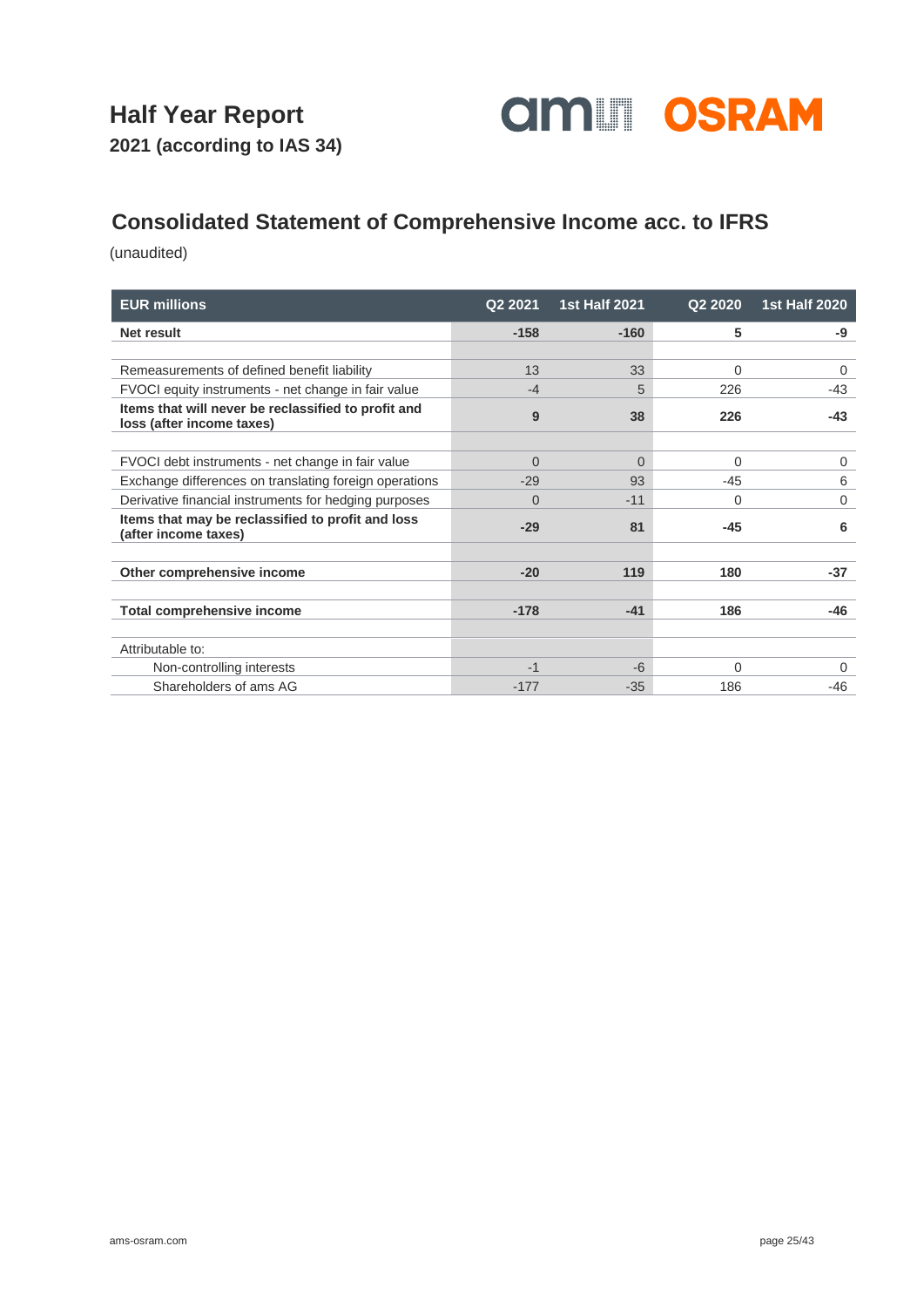

**2021 (according to IAS 34)**

### **Consolidated Balance Sheet according to IFRS**

| <b>EUR millions</b>                                 | June 30, 2021  | December 31, 2020 |
|-----------------------------------------------------|----------------|-------------------|
| <b>Assets</b>                                       |                |                   |
| Cash and cash equivalents                           | 1,340          | 1,597             |
| Financial Investments short-term                    | $\overline{7}$ | 19                |
| Trade receivables                                   | 677            | 621               |
| Inventories                                         | 879            | 858               |
| Other receivables and assets                        | 163            | 169               |
| Assets held for sale                                | 109            | 48                |
| <b>Total current assets</b>                         | 3,175          | 3,312             |
| Property, plant and equipment                       | 1,578          | 1,938             |
| Intangible assets                                   | 4,090          | 4,051             |
| Right of use assets                                 | 283            | 289               |
| Investments in associates                           | 73             | 75                |
| Deferred tax assets                                 | 187            | 165               |
| Other long term assets                              | 113            | 108               |
| <b>Financial assets</b>                             | 34             | 25                |
| <b>Total non-current assets</b>                     | 6,359          | 6,652             |
| <b>Total assets</b>                                 | 9,534          | 9,963             |
| <b>Liabilities and Equity</b>                       |                |                   |
| <b>Current liabilities</b>                          |                |                   |
| Short-term interest-bearing loans and borrowings    | 302            | 237               |
| Trade payables                                      | 672            | 545               |
| Income tax payables                                 | 79             | 104               |
| <b>Current Provisions</b>                           | 337            | 342               |
| Other current liabilities                           | 1,357          | 1,696             |
| Liabilities associated with assets held for sale    | 133            | 127               |
| <b>Total current liabilities</b>                    | 2,879          | 3,052             |
| Interest-bearing loans and borrowings               | 2,946          | 3,066             |
| <b>Employee benefits</b>                            | 201            | 218               |
| Deferred tax liabilities                            | 218            | 227               |
| Provisions                                          | 42             | 44                |
| Other liabilities                                   | 474            | 328               |
| <b>Total non-current liabilities</b>                | 3,881          | 3,884             |
| <b>Equity</b>                                       |                |                   |
| Issued capital                                      | 274            | 274               |
| Additional paid-in capital                          | 1,949          | 2,176             |
| Treasury shares                                     | $-123$         | $-127$            |
| Retained earnings                                   | 799            | 925               |
| Other components of equity                          | $-70$          | $-161$            |
| Total equity attributable to shareholders of ams AG | 2,829          | 3,088             |
| Non-controlling interests                           | $-55$          | $-61$             |
| <b>Total equity</b>                                 | 2,774          | 3,027             |
| <b>Total liabilities and equity</b>                 | 9,534          | 9,963             |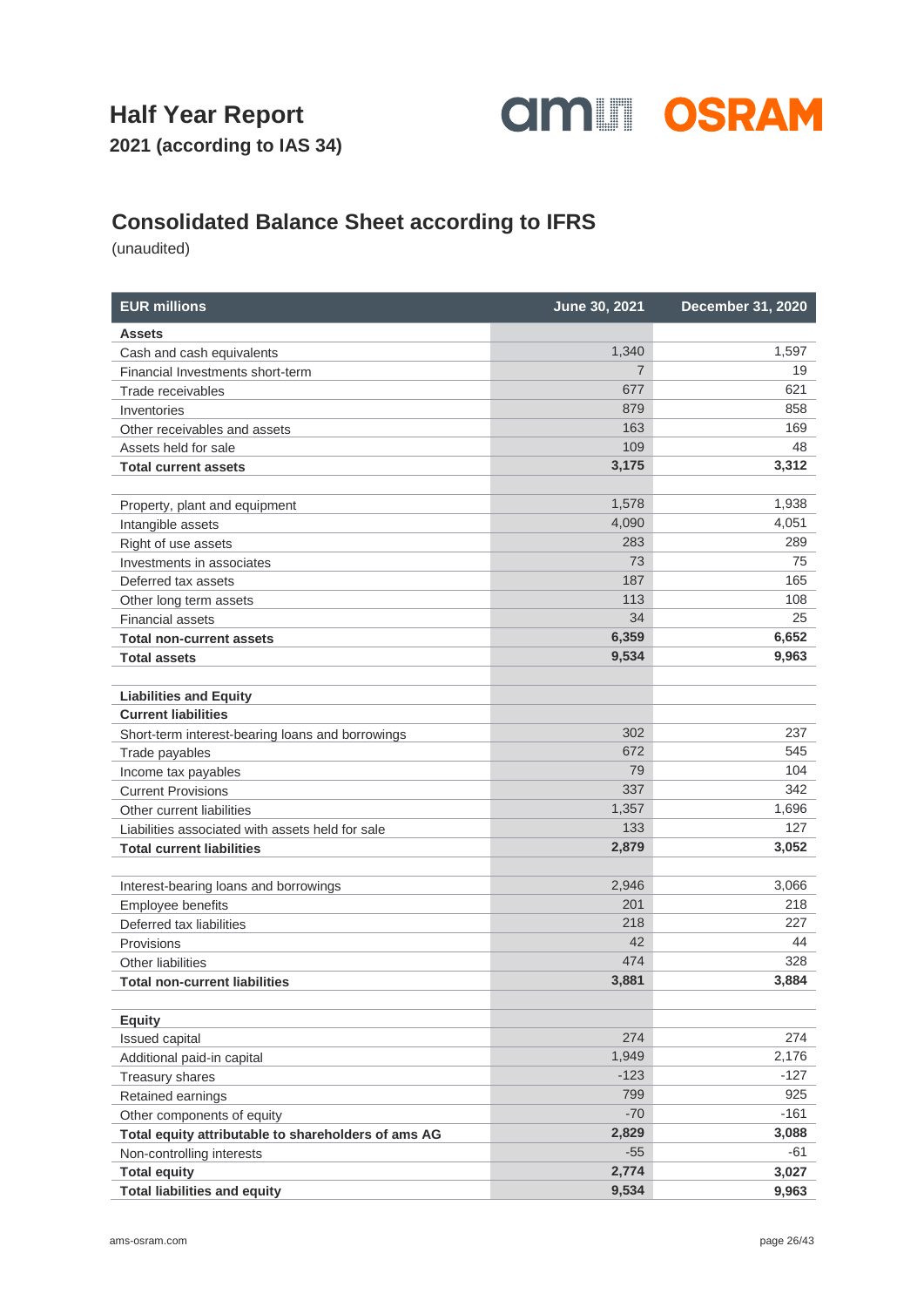

### **Consolidated Statement of Cash Flows according to IFRS**

| <b>EUR millions</b>                                                                                                |                | Q2 2021 1st Half 2021 |                | Q2 2020 1st Half 2020 |
|--------------------------------------------------------------------------------------------------------------------|----------------|-----------------------|----------------|-----------------------|
| <b>Operating activities</b>                                                                                        |                |                       |                |                       |
| Net income (loss)                                                                                                  | $-158$         | $-160$                | 5              | -9                    |
| Adjustments to reconcile net income (loss) to cash provided/used                                                   |                |                       |                |                       |
| Income (loss) from discontinued operations, net of tax                                                             | $-2$           | $\overline{0}$        |                |                       |
| Amortization, depreciation, and impairment                                                                         | 304            | 462                   | 75             | 151                   |
| Expenses from stock option plans (acc. to IFRS 2)                                                                  | 11             | 22                    | 22             | 33                    |
| Income taxes                                                                                                       | 8              | 17                    | 1              | 3                     |
| Net financial result                                                                                               | 33             | 90                    | 29             | 95                    |
| Other non-cash (income) expenses                                                                                   | $\mathfrak{p}$ | $\overline{2}$        | $\overline{a}$ |                       |
| (Gains) losses on sales and disposals of businesses, intangible<br>assets, and property, plant, and equipment, net | $-24$          | $-24$                 | $\mathbf 0$    | $\mathbf 0$           |
| Result from sale of financial assets                                                                               | $\Omega$       | $\overline{0}$        | $\mathbf 0$    | $\mathbf 0$           |
| (Gains) losses on investments accounted for using the equity<br>method                                             | $\overline{0}$ | 5                     | 0              | 1                     |
| Change in current assets and liabilities                                                                           |                |                       |                |                       |
| (Increase) decrease in inventories                                                                                 | $-25$          | $-49$                 | $-2$           | $-13$                 |
| (Increase) decrease in trade receivables                                                                           | $-11$          | $-43$                 | 16             | 92                    |
| (Increase) decrease in other current assets                                                                        | $-31$          | $-3$                  | $-30$          | $-55$                 |
| Increase (decrease) in trade payables                                                                              | 98             | 120                   | $-8$           | 9                     |
| Increase (decrease) in current provisions                                                                          | $-3$           | $-16$                 | $-21$          | $-14$                 |
| Increase (decrease) in other current liabilities                                                                   | 5              | 17                    | 3              | 17                    |
| Change in other assets and liabilities                                                                             | 3              | 8                     | $\overline{4}$ | $-1$                  |
| Income taxes paid                                                                                                  | $-20$          | $-52$                 | 1              | $-1$                  |
| Dividends received                                                                                                 | $\overline{0}$ | $\overline{0}$        | $\mathbf 0$    | 0                     |
| Interest received                                                                                                  | $\mathbf{1}$   | $\overline{2}$        | 1              | 3                     |
| Cash flows from operating activities<br>(continuing operations)                                                    | 190            | 397                   | 97             | 312                   |
| Cash flows from operating activities discontinued operations                                                       |                |                       |                |                       |
| <b>Cash flows operating activities</b>                                                                             | 190            | 397                   | 97             | 312                   |
| <b>Investing activities</b>                                                                                        |                |                       |                |                       |
| Additions to intangible assets and property, plant, and equipment                                                  | $-44$          | $-124$                | $-18$          | -51                   |
| Acquisitions, net of cash and cash equivalents acquired                                                            | $-429$         | $-442$                | $\Omega$       | $\Omega$              |
| Purchases of investments                                                                                           | $-1$           | $-9$                  | $-25$          | $-181$                |
| Proceeds and payments from sales of investments, intangible                                                        |                |                       |                |                       |
| assets, and property, plant, and equipment                                                                         | 6              | 9                     | $\mathbf 0$    | $\Omega$              |
| Proceeds and payments from sales of business activities, net of<br>cash and cash equivalents disposed of           | 73             | 77                    | $\mathbf 0$    | 41                    |
| Proceeds from sale of financial assets                                                                             | $\overline{0}$ | $\Omega$              | $\Omega$       | $\Omega$              |
| Cash flows from investing activities (continuing operations)                                                       | $-395$         | $-490$                | $-43$          | $-191$                |
| Cash flows from investing activities discontinued operations                                                       |                |                       |                |                       |
| Cash flows from investing activities                                                                               | $-395$         | $-490$                | -43            | $-191$                |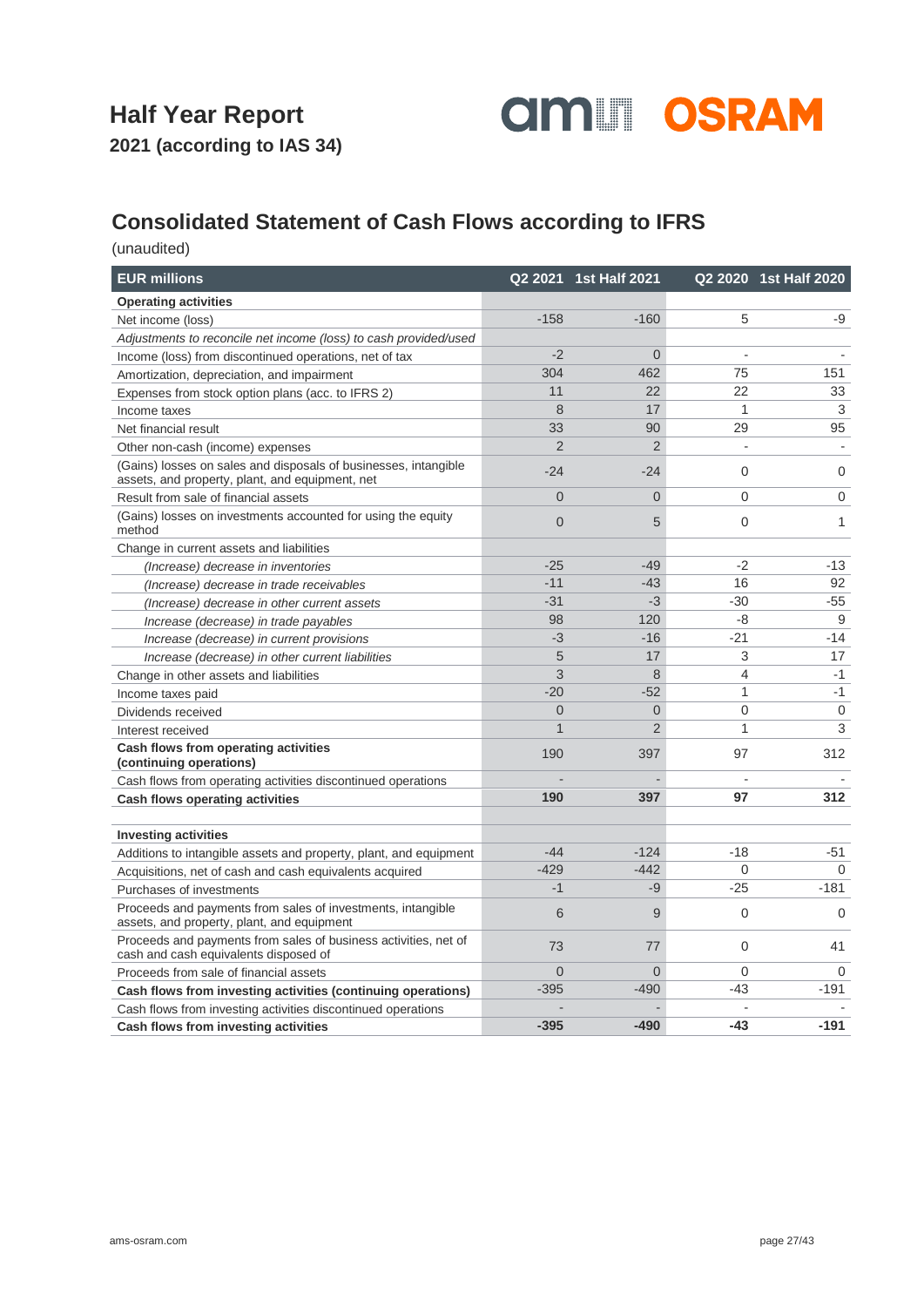

| <b>Financing activities</b>                                                              |          |        |                |          |
|------------------------------------------------------------------------------------------|----------|--------|----------------|----------|
| Payments from capital increases in subsidiaries with minority<br>interests               | 13       | 13     |                |          |
| Purchase of common stock of company                                                      | $\Omega$ | $-1$   | $-127$         | $-127$   |
| Proceeds from loans                                                                      |          | 96     | 2              | 92       |
| Repayment of convertible notes                                                           | $-17$    | $-17$  | $\blacksquare$ |          |
| Repayment of loans                                                                       | $-4$     | $-169$ | $-108$         | $-138$   |
| Repayment of lease liabilities                                                           | $-20$    | $-33$  | -7             | $-11$    |
| Sale of treasury shares                                                                  | 2        | 4      | 0              | 140      |
| Interest paid                                                                            | $-18$    | $-73$  | -8             | $-18$    |
| Transaction costs from loans and borrowing                                               |          |        | $-96$          | $-107$   |
| Dividends paid                                                                           | $-1$     | $-1$   |                |          |
| Changes resulting from capital increase                                                  |          |        | 1,649          | 1,649    |
| Cash flows from financing activities (continuing operations)                             | $-44$    | $-182$ | 1,305          | 1,481    |
| Cash flows from financing activities (discontinued operations)                           |          |        |                |          |
| Cash flows from financing activities                                                     | $-44$    | $-182$ | 1,305          | 1,481    |
| Change in cash and cash equivalents                                                      | $-249$   | $-273$ | 1,359          | 1,602    |
| Effects of changes in foreign exchange rates on cash and cash<br>equivalents             | $-14$    | 19     | -8             | $\Omega$ |
| Cash and cash equivalents at the begin of period                                         | 1,615    | 1,609  | 750            | 500      |
| Cash and cash equivalents at end of period                                               | 1,352    | 1,352  | 2,102          | 2,102    |
| Less: Cash and cash equivalent of assets held for sale at the<br>end of reporting period | 12       | 12     |                |          |
| Cash and cash equivalents at end of period (continuing<br>operations)                    | 1.340    | 1,340  | 2,102          | 2,102    |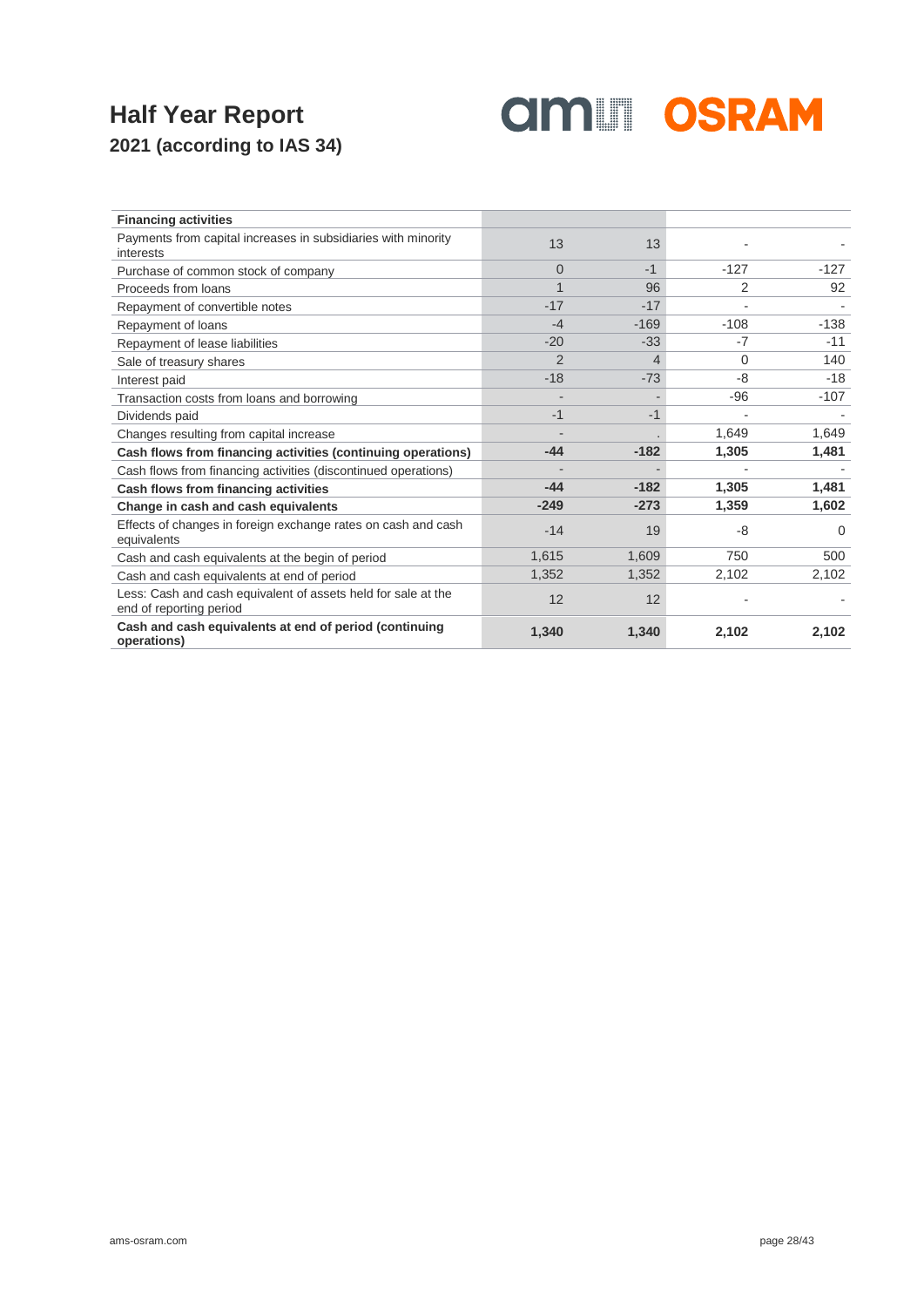

**2021 (according to IAS 34)**

### **Consolidated Statement of Changes in Shareholders' Equity according to IFRS**

| <b>EUR millions</b>                                        | <b>Issued</b><br>capital | <b>Additional</b><br>paid-in<br>capital | <b>Treasury</b><br>shares | <b>Other</b><br>reserves | <b>Retained</b><br>earnings | <b>Total</b><br>share-<br>holders <sup>®</sup><br>equity | Non-<br>controlling<br><b>interests</b> | <b>Total</b><br>equity |
|------------------------------------------------------------|--------------------------|-----------------------------------------|---------------------------|--------------------------|-----------------------------|----------------------------------------------------------|-----------------------------------------|------------------------|
| Total equity as of<br><b>January 1, 2020</b>               | 84                       | 719                                     | $-134$                    | 10                       | 1,010                       | 1,690                                                    | 0                                       | 1,690                  |
| Net result                                                 | $\Omega$                 | $\Omega$                                | 0                         | $\Omega$                 | -9                          | $-9$                                                     | $\Omega$                                | -9                     |
| Other comprehensive<br>income (loss), net of tax           | $\overline{0}$           | $\Omega$                                | $\overline{0}$            | 6                        | $-43$                       | $-37$                                                    | $\mathbf 0$                             | $-37$                  |
| <b>Comprehensive income</b>                                | $\bf{0}$                 | $\bf{0}$                                | 0                         | 6                        | $-52$                       | $-46$                                                    | $\bf{0}$                                | $-46$                  |
| Share based payments                                       | $\Omega$                 | 39                                      | 0                         | $\overline{0}$           | 0                           | 39                                                       | 0                                       | 39                     |
| Dividends paid                                             | $\Omega$                 | $\Omega$                                | 0                         | 0                        | 0                           | $\Omega$                                                 | $\mathbf 0$                             | $\Omega$               |
| Capital Increase / Re-<br>issuance of treasury<br>shares   | 190                      | 1 3 9 3                                 | 0                         | 0                        | $\overline{0}$              | 1,583                                                    | 0                                       | 1,583                  |
| Purchase of treasury<br>shares                             | $\mathbf 0$              | $\mathbf{0}$                            | $-127$                    | 0                        | $\mathbf{0}$                | $-127$                                                   | $\boldsymbol{0}$                        | $-127$                 |
| Sale/Issue of treasury<br>shares                           | $\overline{0}$           | $\overline{0}$                          | 134                       | 0                        | 0                           | 134                                                      | $\boldsymbol{0}$                        | 134                    |
| Total equity as of<br>June 30, 2020                        | 274                      | 2,151                                   | $-127$                    | 16                       | 958                         | 3,272                                                    | $\bf{0}$                                | 3,272                  |
| Total equity as of<br><b>January 1, 2021</b>               | 274                      | 2,176                                   | $-127$                    | $-161$                   | 925                         | 3,088                                                    | $-61$                                   | 3,027                  |
| Net result                                                 | $\overline{0}$           | $\overline{0}$                          | $\overline{0}$            | $\Omega$                 | $-153$                      | $-153$                                                   | -8                                      | $-160$                 |
| Other comprehensive<br>income (loss), net of tax           | $\overline{0}$           | $\Omega$                                | $\overline{0}$            | 91                       | 27                          | 117                                                      | $\overline{2}$                          | 119                    |
| <b>Comprehensive income</b>                                | $\Omega$                 | $\Omega$                                | $\overline{0}$            | 91                       | $-126$                      | $-35$                                                    | $-6$                                    | $-41$                  |
| Share based payments                                       | $\Omega$                 | 22                                      | $\overline{0}$            | $\Omega$                 | $\Omega$                    | 22                                                       | $\overline{0}$                          | 22                     |
| Dividends paid                                             | $\Omega$                 | $\overline{0}$                          | $\mathbf 0$               | $\overline{0}$           | $\overline{0}$              | $\overline{0}$                                           | $-1$                                    | $-1$                   |
| Buyback convertible bond                                   | $\overline{0}$           | $\overline{0}$                          | $\overline{0}$            | $\overline{0}$           | $\overline{0}$              | $\overline{0}$                                           | $\mathbf 0$                             | $\mathbf{0}$           |
| Purchase of treasury<br>shares                             | $\overline{0}$           | $\overline{0}$                          | $\overline{0}$            | $\overline{0}$           | $\overline{0}$              | $\overline{0}$                                           | $\overline{0}$                          | $\overline{0}$         |
| Sale/Issue of treasury<br>shares                           | $\overline{0}$           | $\overline{0}$                          | $\overline{4}$            | $\overline{0}$           | $\overline{0}$              | $\overline{4}$                                           | $\overline{0}$                          | $\overline{4}$         |
| Acquisition on Non<br><b>Controlling Interests</b>         | $\Omega$                 | $-57$                                   | $\overline{0}$            | $\overline{0}$           | $\overline{0}$              | $-57$                                                    | $\overline{0}$                          | $-57$                  |
| Non-Controlling interests<br>- annual cash<br>compensation | $\Omega$                 | $-188$                                  | $\overline{0}$            | $\overline{0}$           | $\Omega$                    | $-188$                                                   | $\overline{0}$                          | $-188$                 |
| Other changes in equity                                    | $\Omega$                 | $-5$                                    | $\overline{0}$            | $\overline{0}$           | $\Omega$                    | $-5$                                                     | 13                                      | 8                      |
| Total equity as of<br>June 30, 2021                        | 274                      | 1,949                                   | $-123$                    | $-70$                    | 799                         | 2,829                                                    | $-55$                                   | 2,774                  |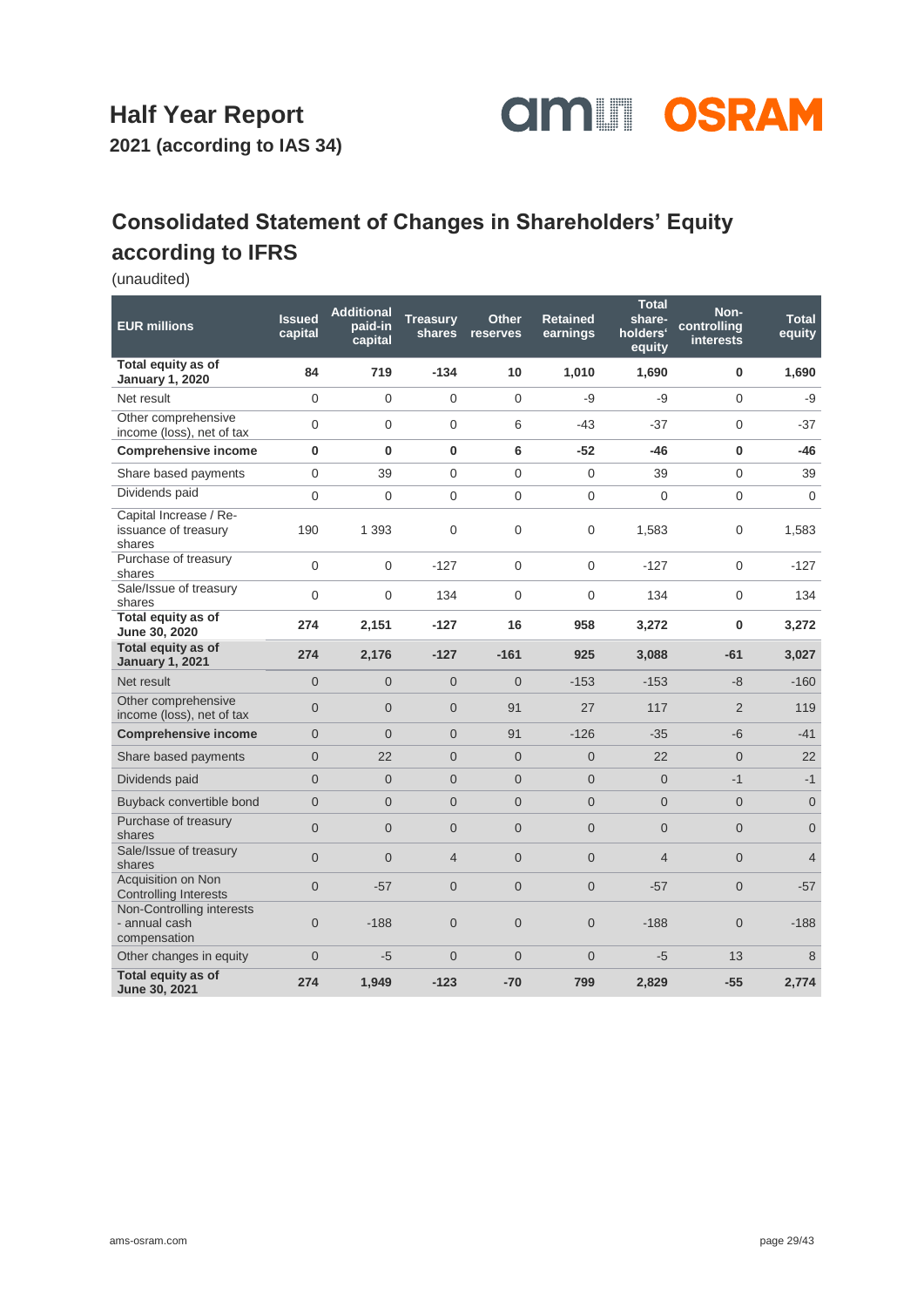

### **Selected notes on the Condensed Consolidated Interim Financial Statements as of June 30, 2021**

(unaudited)

### **1. Basis of preparation**

The condensed consolidated interim financial statements as of June 30, 2021 were prepared in accordance with IAS 34. In line with IAS 34 (Interim Financial Reporting) the condensed consolidated interim financial statements do not include all information and disclosures that are required for a full set of financial statements and should be read in conjunction with the Group's last annual consolidated financial statements as at and for the year ended December 31, 2020. The interim consolidated financial statements have been prepared in millions of euros (EUR million). Due to rounding, differences may arise when individual amounts or percentages are added together.

The ams OSRAM Group has adjusted the presentation of the Consolidated Balance Sheet as of December 31, 2020 and reclassified strategic equity investments in the amount of EUR 8 million from the item investments in associates to the item financial assets. In addition, other non-current assets in the amount of EUR 20 million have been reclassified from the item financial assets to the item other long term assets in order to ensure a better and more comprehensible analysis.

Furthermore, the ams OSRAM Group has adjusted the presentation of the consolidated statement of cash flows as of June 30, 2021 (including the comparative periods for the previous year) in particular with regard to the following items, as we believe this is suitable for a better understanding of the financial position. The derivation of cash flows from operating activities starts with net income (loss) after tax instead of the result before tax as before. In the change in current assets and liabilities, additional current asset items are presented separately to better understand the inflows and outflows. In addition, interest received is no longer presented within cash flows from investing activities, but within operating activities.

#### **2. Accounting policies**

The accounting policies applied in this interim financial statement are the same as those applied in the group's consolidated financial statements as at and for the year ended December 31, 2020. A number of new standards or amendments are effective from January 1, 2021, however none of these have a material effect on the group's consolidated financial statements.

#### **3. Segment reporting and revenues**

Segment information is presented on the basis of the internal reporting structure for the segments "Semiconductors" and "Lamps & Systems" and are determined according to valuation and accounting regulations of IFRS. The segment "Semiconductors" comprises the historical ams business and the historical OSRAM Opto Semiconductor business and focuses on semiconductor-based products and solutions (incl. LEDs) targeting the markets automotive, consumer, industrial and medical. The segment "Lamps & Systems" comprises the historical OSRAM Automotive and Digital businesses, providing lamps and lighting systems focusing on the end markets automotive and industrial.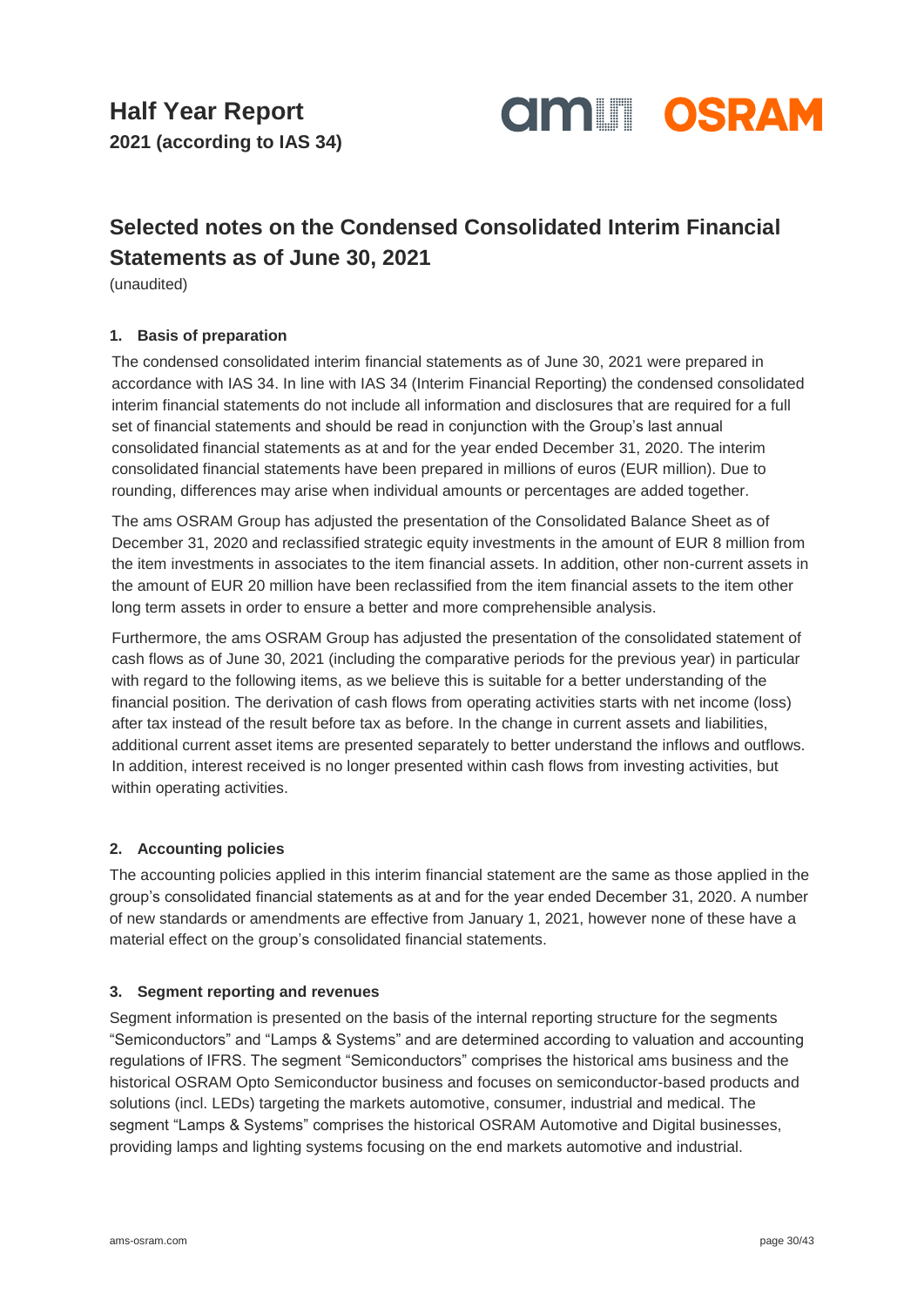

Due to the fact that consolidation of OSRAM started with beginning of Q3 2020 (closing of the transaction took place on July 9, 2020), no comparable segment information for the first half year 2020 is available.

The geographic regions are structured by the three main regions in which sales occur: "EMEA" (Europe, Middle East and Africa), "Americas" and "Asia/Pacific". Revenues by geographical regions are based on the geographical billing location of customers.

The largest revenue from a direct customer was within the semiconductor segment, which accounted for more than 10% of revenues (2020: more than 20%).

The segment key figure "segment result" consists of gross profit, expenses for research and development, expenses for selling, general and administrative as well as other operating income and expenses and result from at equity investments.

The segment assets include solely assets that are directly attributable to the respective segment such as segment-specific tangible and intangible assets as well as right of use assets. For this reason, assets that are used by both segments due to their equipment are not allocated to a segment.

In the figures reported in the Annual Report 2020 as of December 31, 2020, the purchase price allocation to non-current assets from previous acquisitions was still allocated centrally. These have now been allocated to the local entities. Additionally, the ams OSRAM Group started with January 1, 2021, to allocate central costs to the segments. Therefore, no costs are held centrally anymore

| <b>EUR millions</b>                       | 1st Half 2021/2020                                  |        |       |      |        |              |  |
|-------------------------------------------|-----------------------------------------------------|--------|-------|------|--------|--------------|--|
| <b>Business Segments</b>                  | <b>Semiconductors</b><br><b>Lamps &amp; Systems</b> |        |       |      |        | <b>Total</b> |  |
|                                           | 2021                                                | 2020   | 2021  | 2020 | 2021   | 2020         |  |
| <b>Consolidated revenues</b>              | 1,622                                               | 872    | 899   | 0    | 2,521  | 872          |  |
| Research and development                  | $-260$                                              | $-121$ | $-74$ | 0    | $-334$ | $-121$       |  |
| Depreciation, Amortization and Impairment | $-401$                                              | $-151$ | $-61$ | 0    | $-462$ | $-151$       |  |
| Segment result (Result from operations)   | $-31$                                               | 90     | $-21$ | 0    | $-52$  | 90           |  |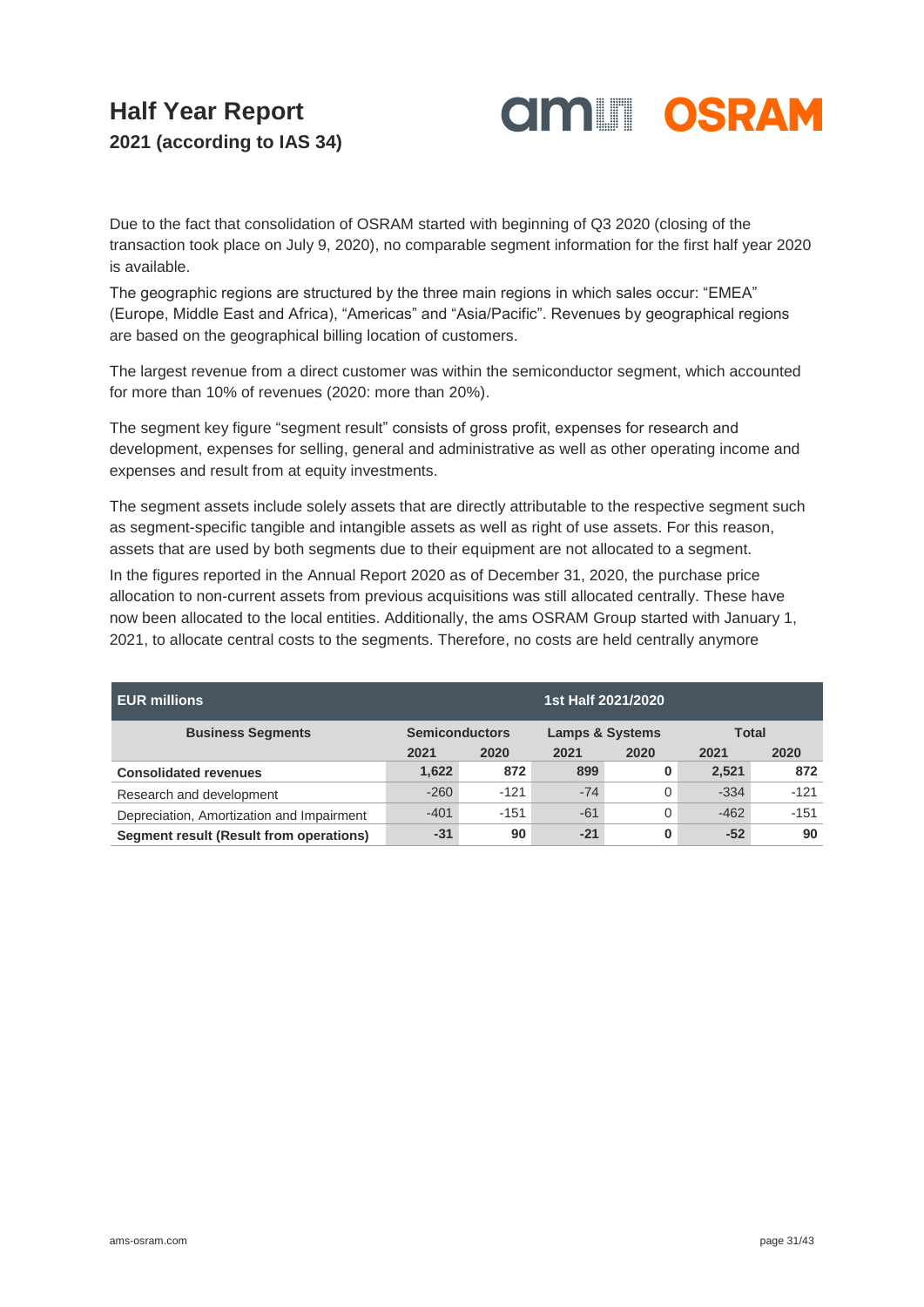

| <b>EUR millions</b>                                    |                       |       | 1st Half 2021/2020         |       |              |       |
|--------------------------------------------------------|-----------------------|-------|----------------------------|-------|--------------|-------|
| <b>Business Segments</b>                               | <b>Semiconductors</b> |       | <b>Lamps &amp; Systems</b> |       | <b>Total</b> |       |
|                                                        | 2021                  | 2020  | 2021                       | 2020  | 2021         | 2020  |
| Segment assets                                         | 4,955                 | 5,077 | 997                        | 1,201 | 5,952        | 6,278 |
| Reconciliation to consolidated financial<br>statements |                       |       |                            |       |              |       |
| Investments in associates                              |                       |       |                            |       | 73           | 75    |
| <b>Financial assets</b>                                |                       |       |                            |       | 41           | 44    |
| Inventories                                            |                       |       |                            |       | 879          | 858   |
| Trade receivables                                      |                       |       |                            |       | 677          | 621   |
| Cash and cash equivalents                              |                       |       |                            |       | 1,340        | 1,597 |
| Deferred taxes                                         |                       |       |                            |       | 187          | 165   |
| Assets held for sale                                   |                       |       |                            |       | 109          | 48    |
| Other unallocated assets                               |                       |       |                            |       | 276          | 278   |
| Total assets (continuing operations)                   |                       |       |                            |       | 9,534        | 9,963 |

### **Revenues per geographical segments**

| <b>EUR millions</b> |                      |      |      | 1st Half 2021/2020         |       |              |
|---------------------|----------------------|------|------|----------------------------|-------|--------------|
|                     | <b>Semiconductor</b> |      |      | <b>Lamps &amp; Systems</b> |       | <b>Total</b> |
|                     | 2021                 | 2020 | 2021 | 2020                       | 2021  | 2020         |
| <b>EMEA</b>         | 392                  | 130  | 296  |                            | 689   | 130          |
| Americas            | 125                  | 25   | 377  |                            | 502   | 25           |
| Asia / Pacific      | 1,105                | 717  | 225  |                            | 1,330 | 717          |
| Total               | 1,622                | 872  | 899  | 0                          | 2,521 | 872          |

### **Non-current assets by Regions**

| <b>EUR millions</b> | June 30, 2021 | Dec 31, 2020 |
|---------------------|---------------|--------------|
| <b>EMEA</b>         | 2,740         | 2,829        |
| Americas            | 949           | 962          |
| Asia / Pacific      | 2,263         | 2,488        |
| <b>Total</b>        | 5,952         | 6,279        |
| thereof Austria     | 381           | 380          |
| thereof Germany     | 1,910         | 1,987        |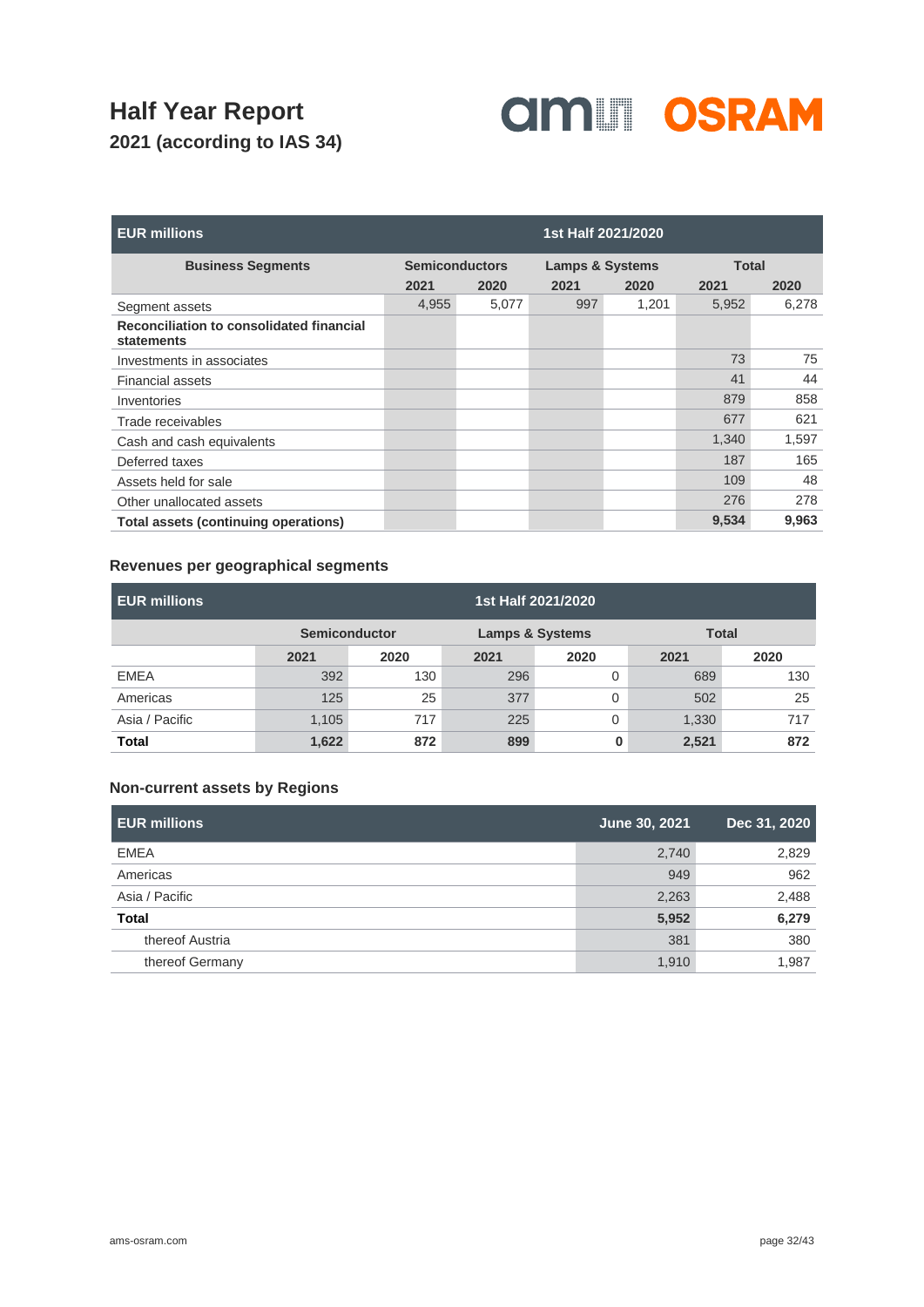

### **4. Business combinations**

On July 9, 2020, ams obtained control in accordance with IFRS 10 over OSRAM Licht AG., Germany ("OSRAM") by acquiring 69% of the shares in this company.

The acquisition was made by purchasing shares in several steps. In 2019, shares of about 20% amounting to EUR 777 million were acquired on the stock market. In 2020, further share purchases were made as part of the following transactions:

- Purchase of shares on the stock market of approximately 5% in the amount of EUR 180 million
- Purchase of shares in the amount of approximately 5% from Sand Grove in the amount of EUR 191 million
- Purchase of shares based on the 2019 takeover offer of approximately 39% in the amount of EUR 1,514 million

Until the acquisition date, these shares were measured at fair value with changes in value recognized in other comprehensive income.

As of June 30, 2021, ams holds around 80% of OSRAM because further share purchases of about 2% for EUR 80 million were made on the stock market and purchases of about 7% for EUR 363 million were made via the delisting offer in the first half year of 2021. The delisting offer, announced as of May 21, 2021, ended on June 18, 2021 and was offered with a price of 52.30 EUR per OSRAM share. 6,935,319 shares have been tendered and were settled on June 30, 2021.

Under the domination and profit and loss transfer agreement ("DPLTA") between OSRAM Licht AG and ams Offer GmbH ("ams"), which was concluded on September 22, 2020 and amended on November 2, 2020, approved by the Extraordinary General Meeting of OSRAM Licht AG on November 3, 2020, and entered in the commercial register on March 3, 2021, ams has a time-limited obligation to acquire the OSRAM shares on demand of any OSRAM shareholder in return for cash compensation of EUR 45.54 per OSRAM share (plus interest of five percentage points above the respective prime rate from the OSRAM EGM on November 3, 2020 onwards). For this reason, the shares held by these shareholders are not included in the item "Non-controlling interests," but in the item "Other liabilities". In addition, the minority shareholders, unless they have tendered their shares, will receive a guaranteed annual cash compensation of EUR 2.57 (gross) or EUR 2.24 (net) per financial year from FY 2021 (October 1, 2020 to September 30, 2021) onwards (with a pro rata temporis reduction for short fiscal years).

The obligation to acquire the OSRAM shares generally ends two months after the date of the entry of the existence of the DPLTA in the commercial register has been made public. Due to applications for an appraisal procedure in the context with the DPLTA the obligation to acquire OSRAM shares is extended until two months after the date on which the final closing of appraisal procedure is announced, which may last up to 4 or 5 years. Over this period, minority shareholders remain entitled to tender their shares. Shareholders who tender their shares may retain already received annual cash compensation payments (whereas interest on the annual cash compensation payments will be credited against received annual cash compensation payments). Accordingly, an accrual referring to the guaranteed annual cash compensation was built via the equity in the item "Other Liabilities" in the amount of EUR 188 million.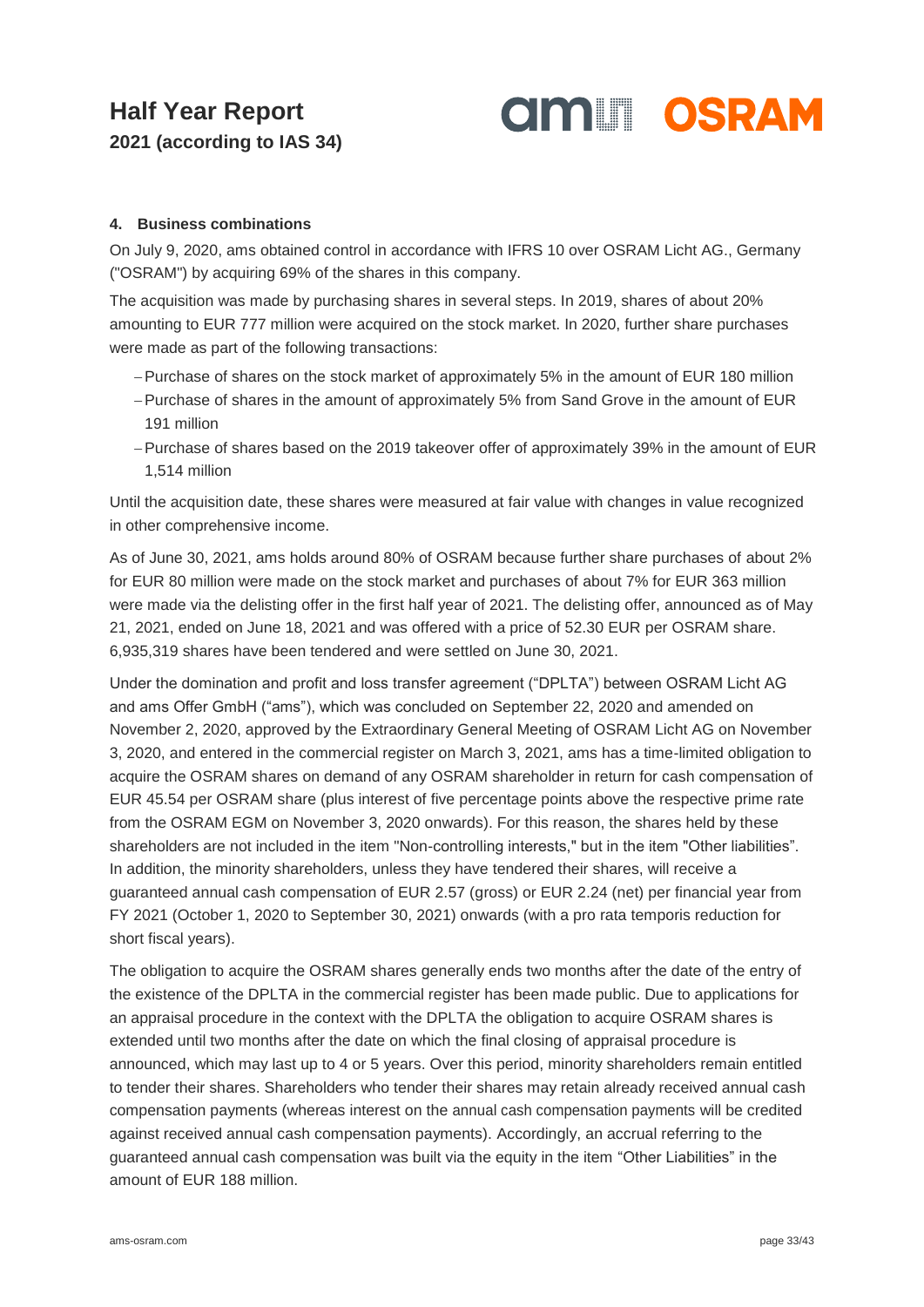

The following table provides an overview of the assets acquired and liabilities assumed as well as the purchase price allocation, which was finalized within the one-year adaption period (referring to Goodwill, Trademarks, PPE and deferred tax), to the individual assets at the time of acquisition (July 9, 2020):

| <b>EUR millions</b>                                                               | <b>July, 2020</b> |
|-----------------------------------------------------------------------------------|-------------------|
| Cash and cash equivalents                                                         | 614               |
| Trade receivables                                                                 | 360               |
| Inventories                                                                       | 757               |
| <b>Financial investments</b>                                                      | 35                |
| Investments in associated companies                                               | 42                |
| Other assets                                                                      | 194               |
| Deferred tax assets                                                               | 167               |
| Right-of-Use Assets                                                               | 199               |
| Property, plant, and equipment                                                    | 1,038             |
| Intangible assets                                                                 | 3,136             |
| Customer base                                                                     | 288               |
| <b>Trademarks</b>                                                                 | 252               |
| Technology                                                                        | 150               |
| Goodwill                                                                          | 2,446             |
| Other intangible assets                                                           | 50                |
| Trade payables                                                                    | 442               |
| Interest-bearing loans and borrowings                                             | 1,114             |
| Provisions                                                                        | 281               |
| <b>Employee benefits</b>                                                          | 186               |
| Other current liabilities                                                         | 374               |
| Other non-current liabilities                                                     | 122               |
| Deferred tax liabilities                                                          | 171               |
|                                                                                   |                   |
| Total consideration transferred for 100% of shares                                | 3,902             |
| thereof cash and cash equivalents for 69% of the<br>shares                        | 2,632             |
| thereof measurement of existing shares at fair value                              | 38                |
| thereof non-controlling interests measured at fair<br>value for 31% of the shares | 1,232             |

Goodwill (which is not deductible for tax purposes) mainly reflects the know-how of OSRAM's employees and the expected synergies from the combination with ams. Customer relationships mainly comprise the sales network and market knowledge. The brand identifiers mainly relate to the OSRAM brand. The technology reflects the value of existing technology and technology under development of the acquired company.

Costs incurred in connection with the acquisition and integration of the company amounted to EUR 11 million in the current financial year 2021 and were recognized in the position administrative and selling expenses.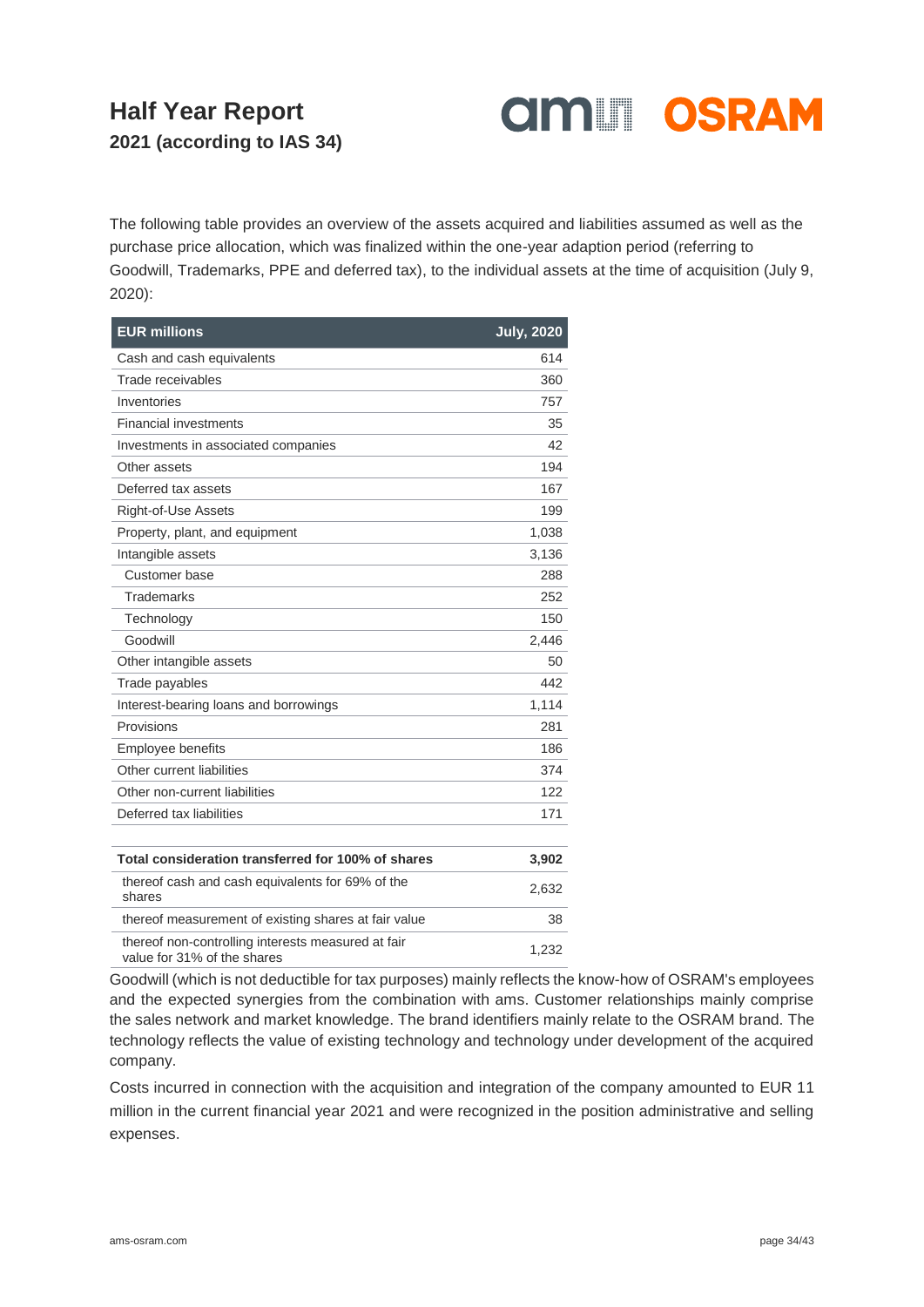

#### **5. Seasonality - economic cycles**

In the past, results have varied from quarter to quarter as revenues are derived from a number of end markets which may display different seasonal demand patterns over the course of a calendar year. The ams OSRAM Group also records substantial revenues in the automotive market area which can show cyclical developments. In addition, general economic cycles may have an additional impact on demand for the company's products across end markets. The ams OSRAM Group also derives a significant portion of its revenues from the consumer electronics market, which has in the past displayed meaningful seasonality between quarters due to factors such as consumer acceptance of technologies, changes in buying behavior and seasonal demand before major holidays such as Christmas. As the net effect of the different factors mentioned above may differ from quarter to quarter and cannot be predicted, variations of the company's quarterly results will continue in the future.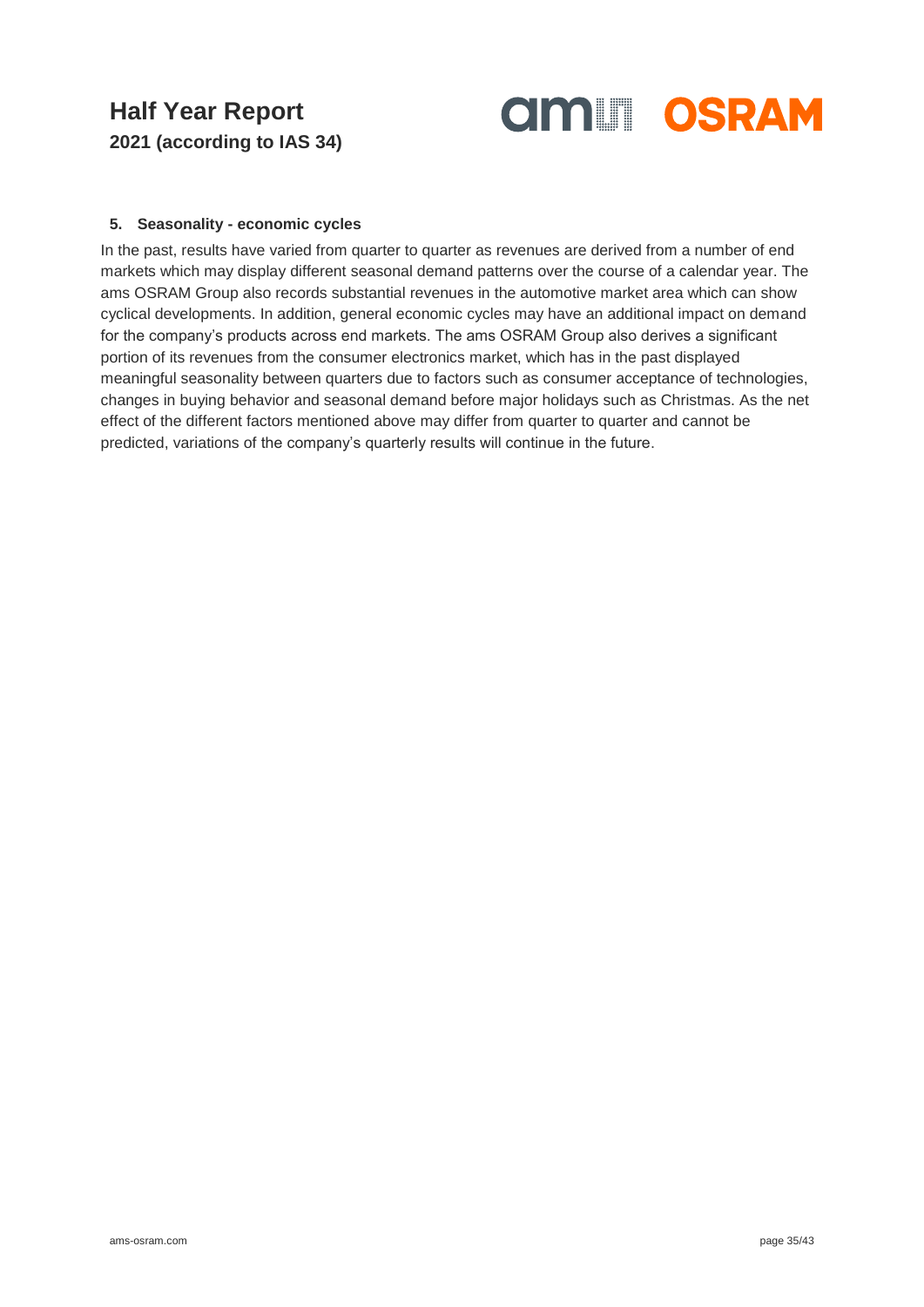

#### **6. Financial Instruments**

Summary of financial instruments recorded on the balance sheet as of June 30, 2021:

| in EUR millions                                                       |                                                      | June 30, 2021     |                    |                   | December 31, 2020  |  |
|-----------------------------------------------------------------------|------------------------------------------------------|-------------------|--------------------|-------------------|--------------------|--|
|                                                                       | Category<br>according<br>to IFRS 9 $1$ <sup>1)</sup> | <b>Fair value</b> | Carrying<br>amount | <b>Fair value</b> | Carrying<br>amount |  |
| <b>Financial assets</b>                                               |                                                      |                   |                    |                   |                    |  |
| Cash and cash equivalents                                             | FAaC                                                 | 1,340             | 1,340              | 1,597             | 1,597              |  |
| Trade receivables                                                     | FAaC                                                 | 495               | 495                | 474               | 474                |  |
| Trade receivables allocated to the hold and sell                      |                                                      |                   |                    |                   |                    |  |
| business model under IFRS 9 due to factoring                          |                                                      | 168               | 168                | 0                 | 0                  |  |
| programs                                                              | <b>FVOCI</b>                                         |                   |                    |                   |                    |  |
| Trade receivables allocated to the sell business                      |                                                      |                   |                    |                   |                    |  |
| model under IFRS 9 due to factoring programs <sup>2)</sup>            | <b>FVTPL</b>                                         | 14                | 14                 | 147               | 147                |  |
| Other receivables and assets                                          |                                                      |                   |                    |                   |                    |  |
| Derivatives not designated in a hedge accounting<br>relationship      | <b>FVTPL</b>                                         | 6                 | 6                  | 7                 | 7                  |  |
| Derivatives in connection with cash flow hedges                       | n.a.                                                 | $\mathbf{1}$      | $\mathbf{1}$       | 12                | 12                 |  |
| Other financial assets                                                | FAaC                                                 | 41                | 41                 | 42                | 42                 |  |
| Other assets                                                          | FAaC                                                 | 21                | 21                 | 24                | 24                 |  |
| <b>Financial assets</b>                                               |                                                      |                   |                    |                   |                    |  |
| Equity instruments                                                    | <b>FVOCI</b>                                         | 14                | 14                 | 15                | 15                 |  |
| Equity instruments                                                    | <b>FVTPL</b>                                         | 13                | 13                 | 16                | 16                 |  |
| Shares in investment funds                                            | <b>FVTPL</b>                                         | 8                 | 8                  | 6                 | 6                  |  |
| Assets held for sale                                                  | FAaC                                                 | 44                | 44                 | 33                | 33                 |  |
| <b>Financial liabilities</b>                                          |                                                      |                   |                    |                   |                    |  |
| Interest-bearing loans                                                | FLaC                                                 | 3,248             | 3,745              | 3,303             | 3,914              |  |
| Trade payables                                                        | FLaC                                                 | 672               | 672                | 546               | 546                |  |
| Other current liabilities 3)4)                                        |                                                      |                   |                    |                   |                    |  |
| Derivatives not designated in a hedge accounting<br>relationship      | <b>FVTPL</b>                                         | 5                 | 5                  | 7                 | $\overline{7}$     |  |
| Derivatives in connection with cash flow hedges                       | n.a.                                                 | 3                 | 3                  | $\Omega$          | $\mathbf{0}$       |  |
| Contingent purchase price liabilities due to                          |                                                      |                   |                    |                   |                    |  |
| business combinations                                                 | <b>FVTPL</b>                                         | $\Omega$          | $\overline{0}$     | 18                | 18                 |  |
| Obligation to acquire the non-controlling interests                   |                                                      |                   |                    |                   |                    |  |
| in OSRAM Licht AG                                                     | <b>FVTPL</b>                                         | 870               | 870                | 1,256             | 1,256              |  |
| Other financial liabilities                                           | FLaC                                                 | 175               | 175                | 177               | 177                |  |
| Other non-current liabilities 3)4)                                    |                                                      |                   |                    |                   |                    |  |
| Derivatives not designated in a hedge accounting<br>relationship      | <b>FVTPL</b>                                         | $\mathbf{1}$      | $\mathbf{1}$       | $\mathbf{1}$      | 1                  |  |
| Contingent purchase price liabilities due to<br>business combinations | <b>FVTPL</b>                                         | $\mathbf{1}$      | 1                  | 3                 | 3                  |  |
| Other financial liabilities                                           | FLaC                                                 | 372               | 372                | 234               | 234                |  |
| Liabilities associated with assets held for sale                      | FLaC                                                 | 111               | 111                | 114               | 114                |  |

1) FAaC - Financial assets measured at amortized cost

FVOCI - Financial assets measured at fair value through other comprehensive income without recycling to profit or loss

FVPL - Financial assets or financial liabilities measured at fair value through profit or loss

FLaC - Financial liabilities measured at amortized cost

<sup>2)</sup> As of June 30, 2021 trade receivables amounting to EUR 168 million were reclassified out of the fair value through profit or loss measurement category and into the fair value through other comprehensive income measurement category due to a change in the business model for selling trade receivables under factoring programs.

<sup>3)</sup> Derivatives are forward exchange contracts.

4) As of June 30, 2021, the balance sheet items Other liabilities and Other non-current liabilities include lease liabilities totaling EUR 297 million (previous year EUR 290 million), which are accounted for in accordance with IFRS 16.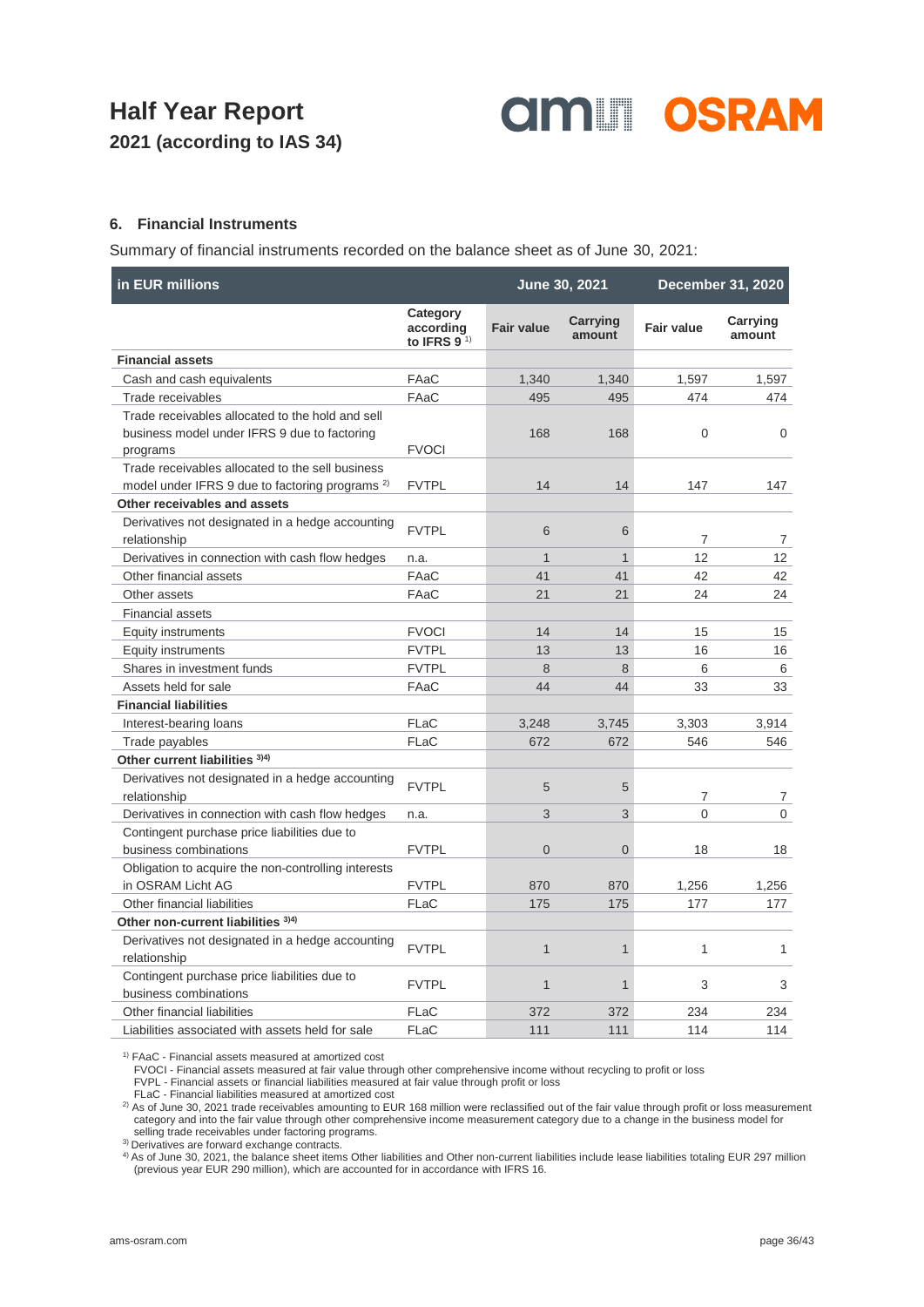

The following table shows, for the financial assets and liabilities measured at fair value, which level in the fair value hierarchy is to be allocated to the fair value. The levels have the following meaning:

Level 1: Quoted prices (unadjusted) in active markets for identical assets and liabilities.

Level 2: inputs other than quoted prices included in Level 1 that are observable for the asset or liability, either directly (i.e. as prices) or indirectly (i.e. derived from prices).

Level 3: inputs for the asset or liability that are not based on observable market data (unobservable inputs).

| June 30, 2021<br><b>EUR millions</b> | Level 1 | Level 2 | Level 3 | Total |
|--------------------------------------|---------|---------|---------|-------|
| current financial assets             |         | 188     |         | 188   |
| non-current financial assets         | 17      |         | 18      | 34    |
| current financial liabilities        |         | 878     |         | 878   |
| non-current financial liabilities    |         | 140     |         | 141   |

| <b>December 31, 2020</b><br><b>EUR millions</b> | Level 1 | Level 2 | Level 3 | Total |
|-------------------------------------------------|---------|---------|---------|-------|
| current financial assets                        |         | 166     |         | 166   |
| non-current financial assets                    | 16      |         |         | 25    |
| current financial liabilities                   |         | 1.263   | 18      | 1.281 |
| non-current financial liabilities               |         |         |         |       |

The decrease in other current financial assets mainly results from the payment of an insurance compensation in the amount of EUR 24 million.

On March 22, 2021, the ams OSRAM Group announced a repurchase program of its convertible bonds under which all outstanding convertible bonds with a total volume of up to EUR 100 million can be repurchased. The repurchase started on April 8, 2021 and will continue until December 30, 2021 at the latest. By end of June 2021, the Group has repurchased 100 units of the EUR 2025 convertible bond for a total of EUR 17 million. This resulted in a financial profit of EUR 2 million and a reduction of balance sheet liabilities of EUR 19 million.

Material long-term financial assets relate to the investment in HLJ Technologies (EUR 16 million) und Recogni, Inc. (EUR 7 Mio.). The change in fair value for the holdings in HLJ Technologies is recorded in the net financing result with EUR -3 million.

Other short and long-term financial liabilities measured at fair value through profit and loss relate to obligations to acquire the non-controlling interests in OSRAM Licht AG, in addition to the obligation resulting from the acquisition of Incus Laboratories in 2016 (June 30, 2021 EUR 2 million; December 31, 2020 EUR 2 million) and to the conversion right of the convertible USD bond issued (June 30, 2021 EUR 1 million; December 31, 2020 EUR 1 million). The change in contingent purchase price obligations from business combinations in the first half of the financial year 2021 resulted mainly from the reversal of the liabilities for the acquired companies Fluence Bioengineering, Inc. (EUR 9 million) and Vixar, Inc. (EUR 6 million), Inc. with an effect on profit or loss.

Fair values of short-term financial assets, trade payables and other short-term financial liabilities (except those measured at fair value) are deemed to approximate their respective book value due to their short-term character. Long-term financial liabilities measured at amortized cost contain lease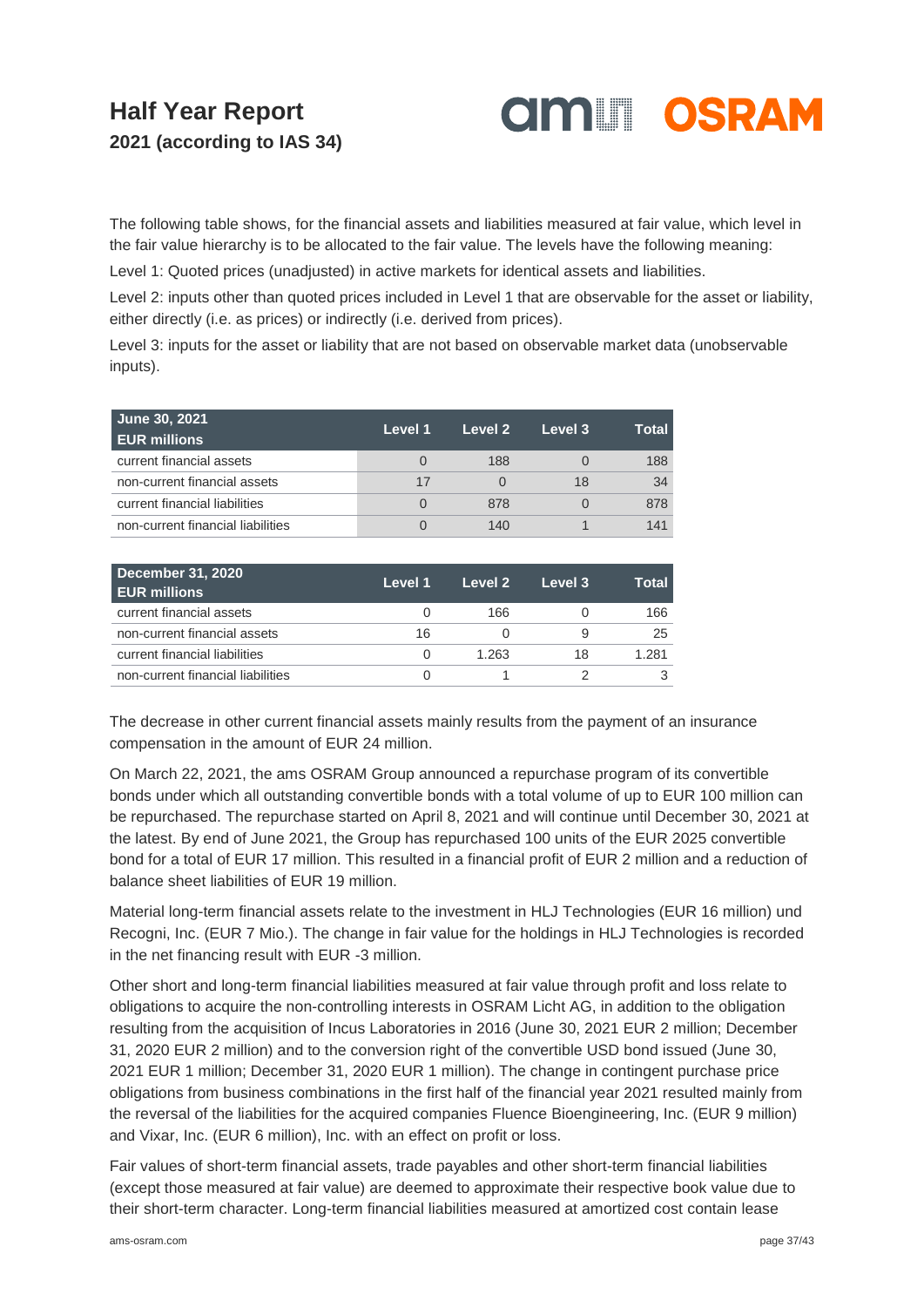**OIM OSRAM** 

liabilities in accordance with IFRS 16 and as of June 30, 2021 also the guaranteed annual cash compensation to minority shareholders of OSRAM Licht AG.

#### **7. Property, plant & equipment**

Related to the loss of market share in certain consumer applications, the book value of specific machinery, manufacturing equipment and other related tangible assets within the ams OSRAM Group was reviewed, as a result the mentioned tangible assets have been impaired in the amount of EUR 151 million.

#### **8. Intangible assets and goodwill**

The group has assessed whether there is an impairment trigger that would lead to an impairment. Due to the related loss of market share in certain consumer application, ams OSRAM Group has reviewed the fair value of the related intangible assets. There was no indication for an impairment.

### **9. Assets held for sale**

#### *Digital Systems (DS) North America*

As part of its strategic realignment, ams OSRAM Group has signed an agreement with Acuity Brands, USA, for the sale of the North American activities of the Digital Systems business on May 31, 2021. The agreement includes the sale of the DS business in the USA, Canada and Mexico. The closing of the transaction took place on July 1, 2021.

As of June 30, 2021, the assets and liabilities to be transferred to Acuity are reported as held for sale in accordance with IFRS 5 as follows:

#### **Assets and liabilities held for sale – DS North America**

| <b>EUR millions</b>                              | <b>June 30, 2021</b> |
|--------------------------------------------------|----------------------|
| Inventories                                      | 33                   |
| Non-current assets                               | 30                   |
| Assets held for sale                             | 63                   |
| Other current liabilities                        |                      |
| Liabilities associated with assets held for sale |                      |
| Net assets and liabilities                       |                      |

#### *OSRAM Continental*

Due to the difficult automotive market environment, ams OSRAM Group and Continental jointly decided in September 2020 to separate their businesses contributed to OSRAM Continental and transfer them to the respective companies of the shareholders. The business remaining with ams OSRAM Group will continue to be managed as part of the Lamps and System Segment. The transaction is expected to be completed in the fall of 2021.

From the perspective of the ams OSRAM Group, the completion of the separation of the businesses will result in a repatriation of the business to be transferred to Continental and a derecognition of the non-controlling interests.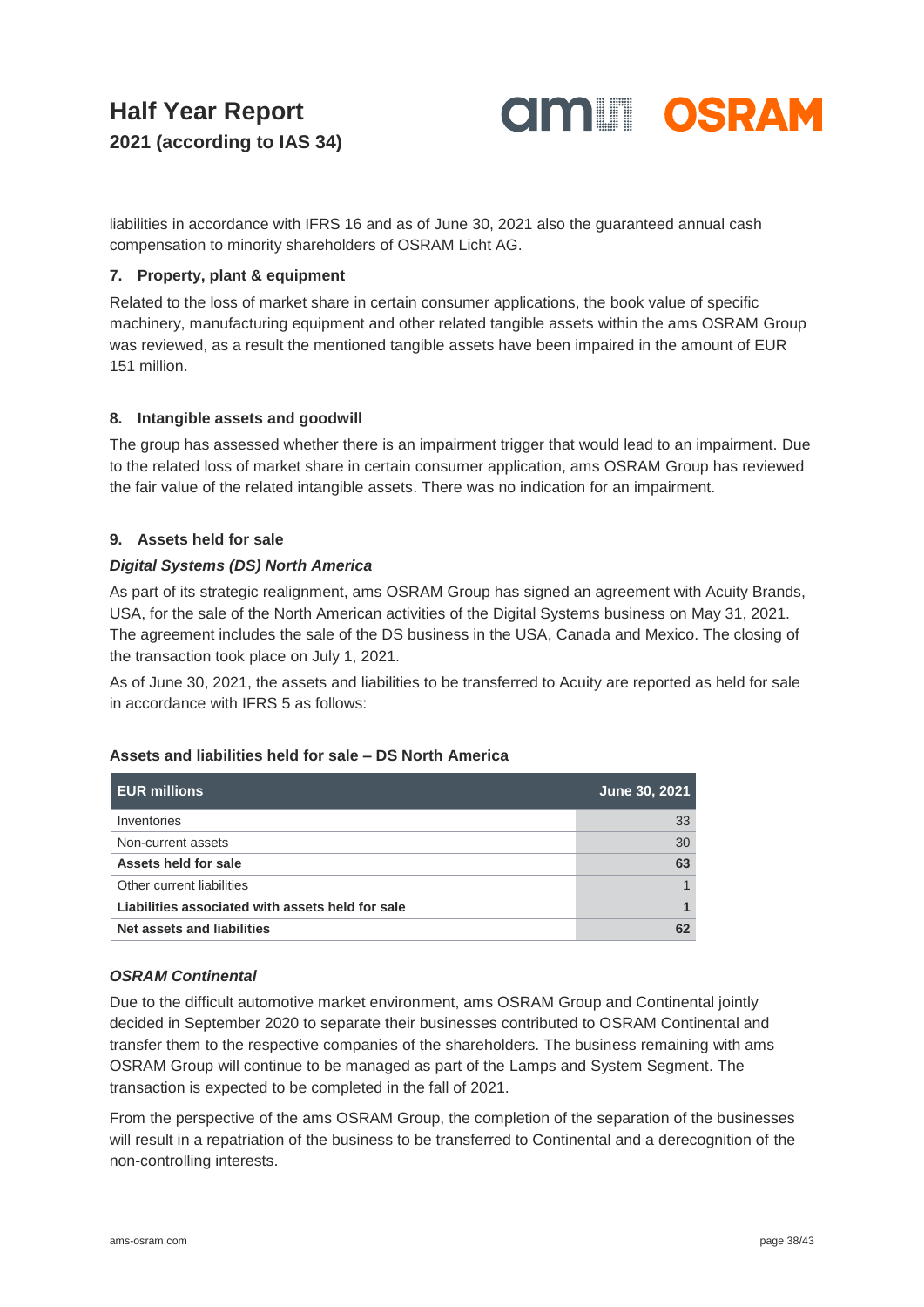

As a result, the assets and liabilities to be transferred to Continental are reported as held for sale in accordance with IFRS 5 since of September 30, 2020 as follows:

#### **Assets and liabilities held for sale – OSRAM Continental**

| <b>EUR millions</b>                              |               | June 30, 2021 December 31, 2020 |
|--------------------------------------------------|---------------|---------------------------------|
| Cash and cash equivalents                        | 12            | 12                              |
| Trade receivables and other current assets       | 26            | 22                              |
| Non-current assets                               | 8             | 15                              |
| Assets held for sale                             | 47            | 48                              |
| Short-term interest-bearing loans and borrowings | 98            | 95                              |
| <b>Current liabilities</b>                       | 28            | 27                              |
| Employee benefits                                | $\mathcal{P}$ | $\mathcal{P}$                   |
| Long-term liabilities and provisions             |               | 4                               |
| Liabilities associated with assets held for sale | 132           | 127                             |
| Net assets and liabilities                       | $-86$         | -78                             |

#### *Bulgarian production facility*

On January 29, 2021, ams OSRAM Group contractually agreed the sale of a Bulgarian production site. The transaction was completed on April 6, 2021. The proceeds from the sale is a mid-double-digit million EUR amount and almost corresponded to the carrying amounts.

#### *Sale of land and buildings in Berlin*

On February 26, 2021 ams OSRAM Group contractually agreed the sale of land and buildings in Berlin, Germany. The closing of the transaction with cash inflow and resulting disposal impact on Statement of Income took place on June 30, 2021. The cash inflow is in the mid-double million digit EUR range, the disposal impact on Statement of Income amounts to EUR 24 million. For part of the land and buildings, ams OSRAM Group contractually agreed a lease agreement, the term of which commenced upon closing of the sale transaction.

#### *Other*

Furthermore, in the first half of the 2021 financial year, ams OSRAM Group invested around EUR 4 million in Bolb, Inc., Livermore/USA, which are accounted for using the equity method.

#### **10. Treasury shares**

The group acquired no treasury shares during the reporting period. 425,900 treasury shares have been sold to fulfill obligations for employee stock option plans.

#### **11. Dividends**

ams AG has not distributed any dividend during the reporting periods 2021 and 2020.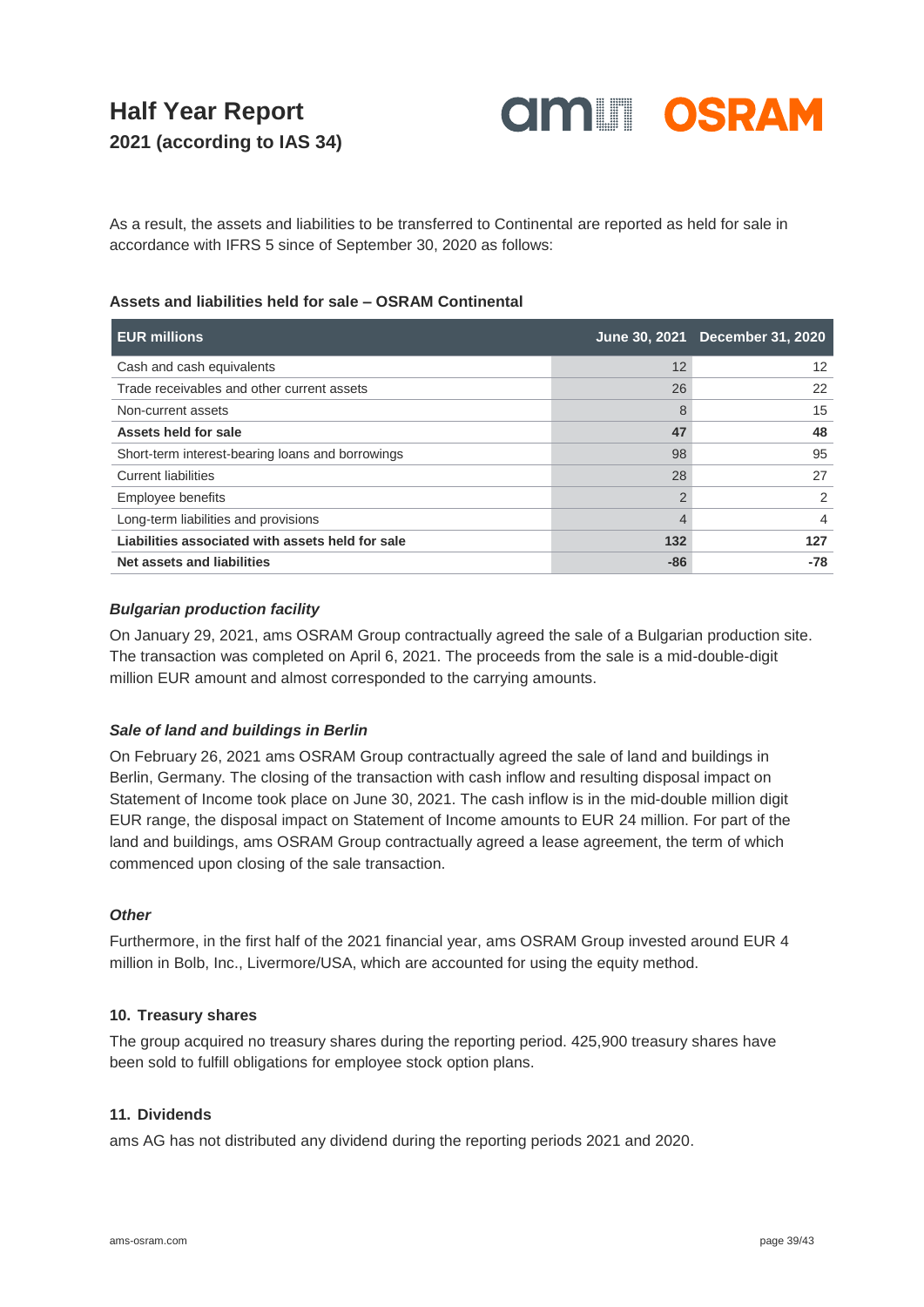

#### **12. Personnel-related Restructuring Expenses**

In the first half year 2021, ams OSRAM Group implemented cross-company structural, operational and personnel measures to enable a fast and successful integration of ams and OSRAM into a combined company.

In the first half year 2021, personnel-related restructuring expenses of EUR 28 million were incurred (first half year 2020 EUR 49 million). These were mainly attributable to Germany and relate in particular to personnel measures from a volunteer program.

Personnel-related restructuring expenses in the first half year 2021 and 2020 mainly affect cost of sales, selling and general administrative expenses, but also research and development expenses.

#### **13. Number of employees**

The average number of employees was 26,240 during the first half of 2021, compared to 8,639 during the first half of 2020. The increase mainly results from the business combination with OSRAM.

#### **14. Related parties**

There were no material changes regarding the group's related entities and the management board. Effective 26 June 2021, Margarete Haase and Brigitte Ederer as shareholder representatives joined the supervisory board of ams AG. Patrick Reinisch has been delegated by the works council as an employee representative to the supervisory board of ams AG. There were no other material changes regarding group's related parties in the reporting period.

#### **15. Subsequent events**

On July 1, 2021, the sale of Digital Systems (DS) North America was completed. In the reporting, as of June 30, 2021, the assets and liabilities of DS North America were classified as held for sale (see Note 9).

The preliminary transaction price represents an USD amount in the high-double digit million range and is subject to a possible adjustment for the value of working capital at the transaction date, which at present would not result in a material impact on the results for the third quarter of fiscal year 2021.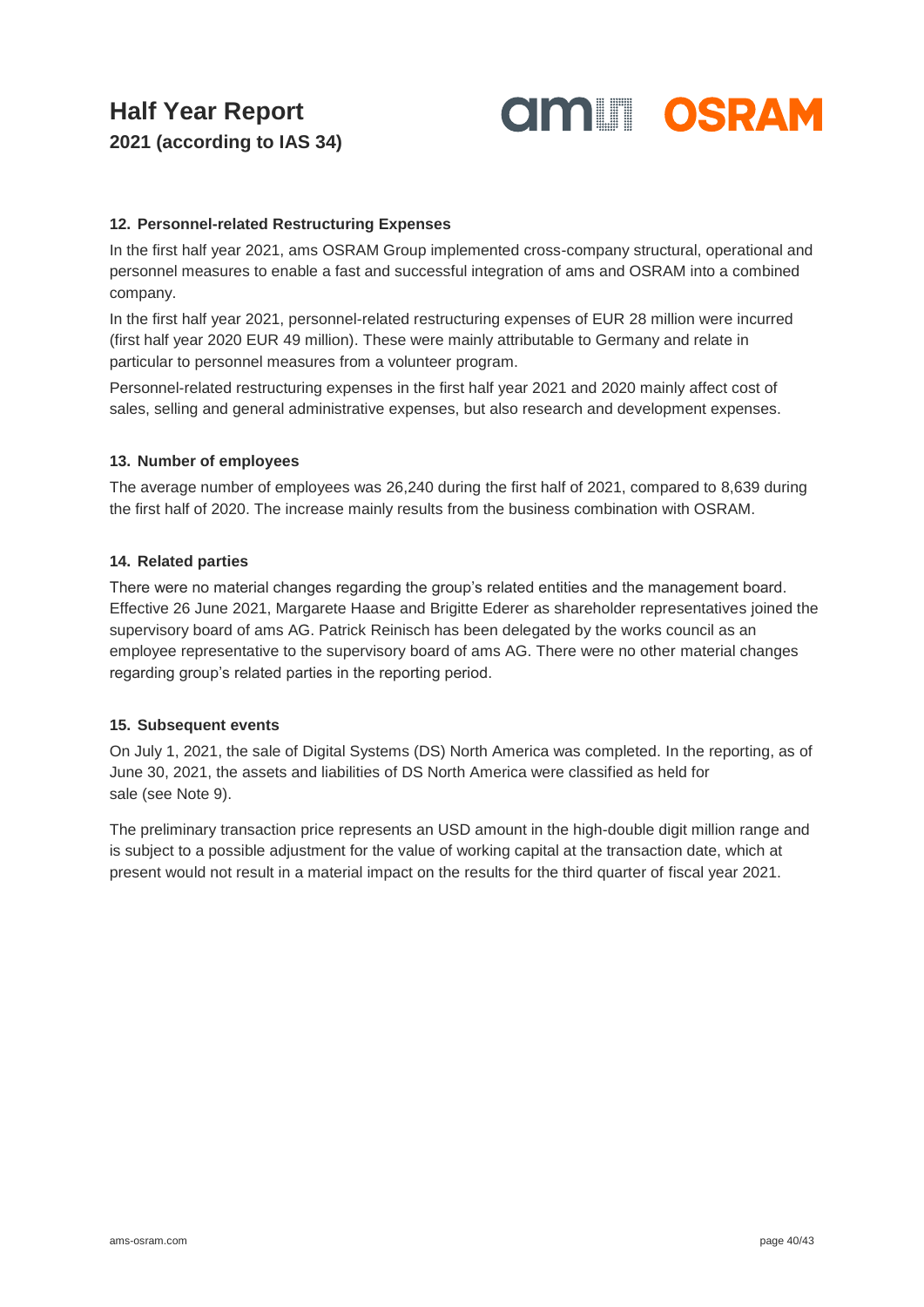

## **Supplemental financial information**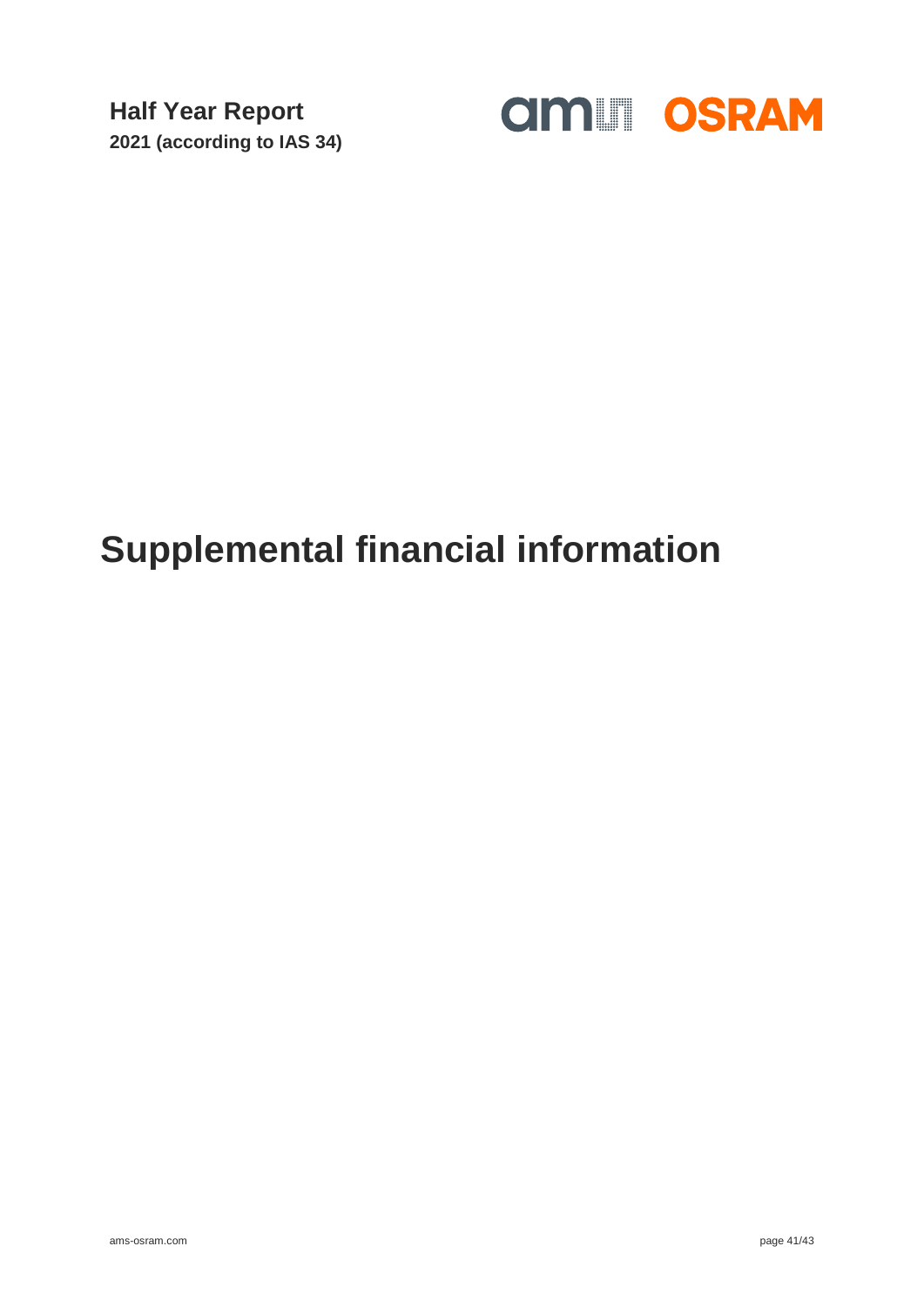**2021 (according to IAS 34)**



### **Reconciliation from adjusted figures to reported figures according to IFRS**

| <b>EUR millions</b>                                 | Q2 2021        | <b>1st Half 2021</b> | Q2 2020        | <b>1st Half 2020</b> |
|-----------------------------------------------------|----------------|----------------------|----------------|----------------------|
| Gross profit – adjusted                             | 411            | 858                  | 166            | 345                  |
| M&A related costs<br>(information - see footnote 1) | $-20$          | $-40$                | $-10$          | $-19$                |
| Share-based compensation                            | $\Omega$       | $-1$                 | $-2$           | $-2$                 |
| <b>Transformation costs</b>                         | $-6$           | $-17$                | 0              | $\mathbf 0$          |
| Asset restructuring                                 | $-151$         | $-151$               | 0              | $\Omega$             |
| Gross profit - IFRS reported                        | 234            | 647                  | 155            | 324                  |
| Gross margin in % - adjusted                        | 33%            | 34%                  | 40%            | 40%                  |
| Gross margin in % - IFRS reported                   | 19%            | 26%                  | 37%            | 37%                  |
| Operating expenses – adjusted                       | $-303$         | $-606$               | -84            | $-171$               |
| M&A related costs<br>(information - see footnote 1) | $-27$          | $-47$                | $-15$          | -32                  |
| Share-based compensation                            | $-11$          | $-22$                | $-20$          | -30                  |
| Result from the sale of a business                  | 20             | 20                   | 0              | $\mathbf 0$          |
| <b>Transformation costs</b>                         | $-30$          | $-38$                | 0              | $\Omega$             |
| Result from equity investments                      | $-3$           | $-7$                 | 0              | $-1$                 |
| <b>Operating expenses - reported</b>                | $-353$         | $-700$               | $-119$         | $-234$               |
| <b>Result from operations - adjusted</b>            | 109            | 251                  | 82             | 174                  |
| M&A related costs<br>(information - see footnote 1) | $-47$          | $-88$                | $-24$          | -51                  |
| Share-based compensation                            | $-11$          | $-23$                | $-22$          | -33                  |
| Transformation costs                                | $-36$          | $-54$                | 0              | 0                    |
| Result from the sale of a business                  | 20             | 20                   | 0              | $\mathbf 0$          |
| Asset restructuring                                 | $-151$         | $-151$               | $\overline{a}$ |                      |
| Result from equity investments                      | $-3$           | $-7$                 | $\overline{0}$ | $-1$                 |
| Result from operations - IFRS reported              | $-119$         | $-52$                | 36             | 90                   |
| Operating margin in % – adjusted                    | 9%             | 10%                  | 20%            | 20%                  |
| Operating margin in % - reported                    | $-10%$         | $-2%$                | 9%             | 10%                  |
|                                                     |                |                      |                |                      |
| Result from operations - adjusted                   | 109            | 251                  | 82             | 174                  |
| Net financing result                                | $-33$          | $-90$                | $-29$          | -95                  |
| Income tax result                                   | $-8$           | $-17$                | -1             | -3                   |
| Net result adjusted (continuing operations)         | 68             | 144                  | 52             | 76                   |
| Results from discontinued operations                | $\overline{2}$ | $\mathbf 0$          | $\Omega$       | $\Omega$             |
| Net result - adjusted                               | 70             | 144                  | 52             | 76                   |
| Basic adjusted earnings per share<br>(in EUR)       | 0.26           | 0.58                 | 0.20           | 0.44                 |

1) M&A related costs includes depreciation and amortization of purchase price allocated assets, integration, carve-out and acquisition related costs